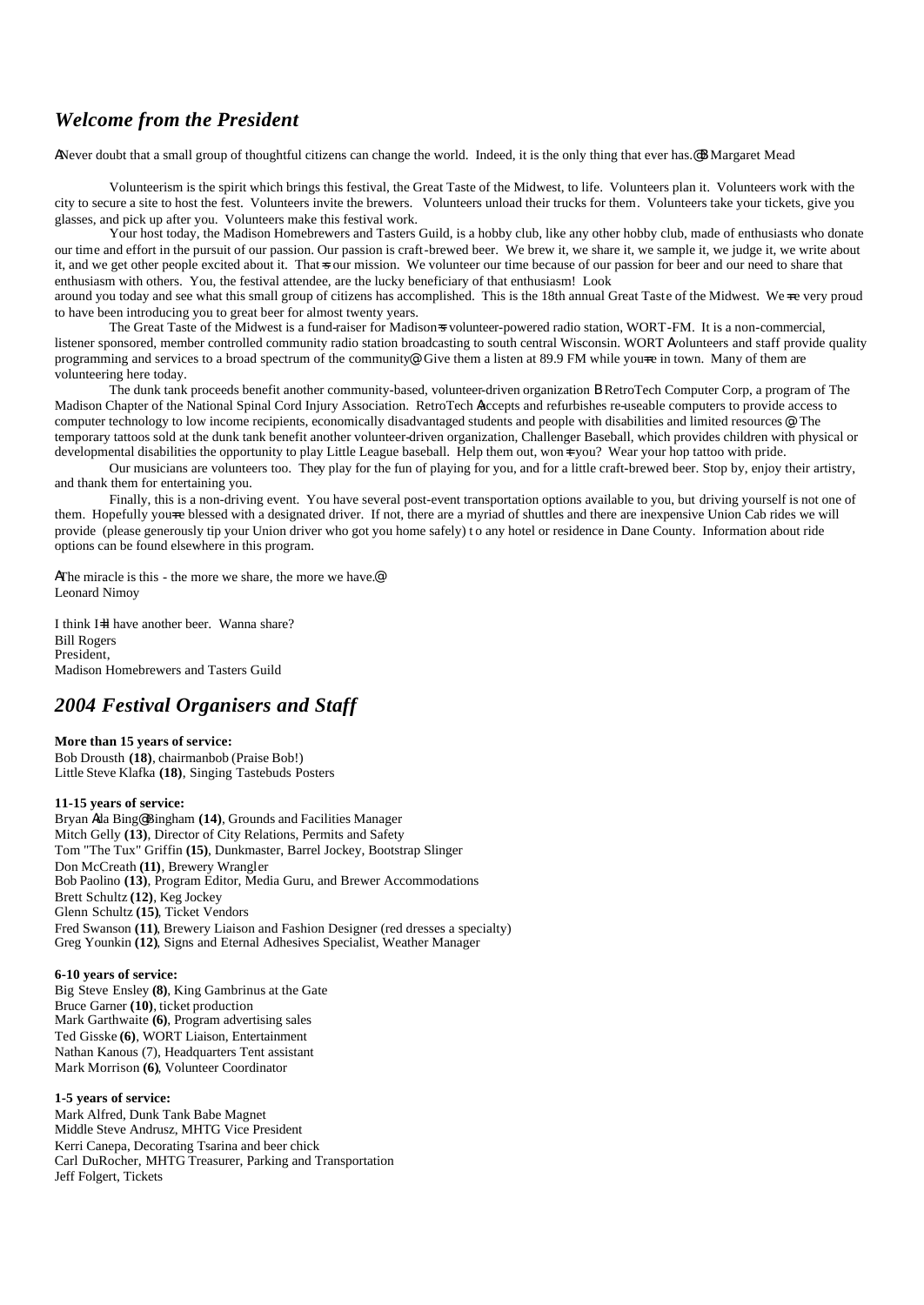Eric Guderyon, Ice Crew Tony Jacques **(5)**, Front Gate Operations Paul and Sue Kinas, Club Tent Operations and brewer check-in Judy Kusek, Festival Signs Dave Pegelow, Food and Trinket Vendors, MHTG Secretary Gail Propsom, Catering/Brewers' Dinner MaryEllen Reiland, Treasurer Assistant Mike Sproul, Brewer Assistance Chuck Talbot, Parking, Signs, and Security

#### **Clubhouse Proprietor!**

Steve "Wonder" Weakly, Wonder=s Pub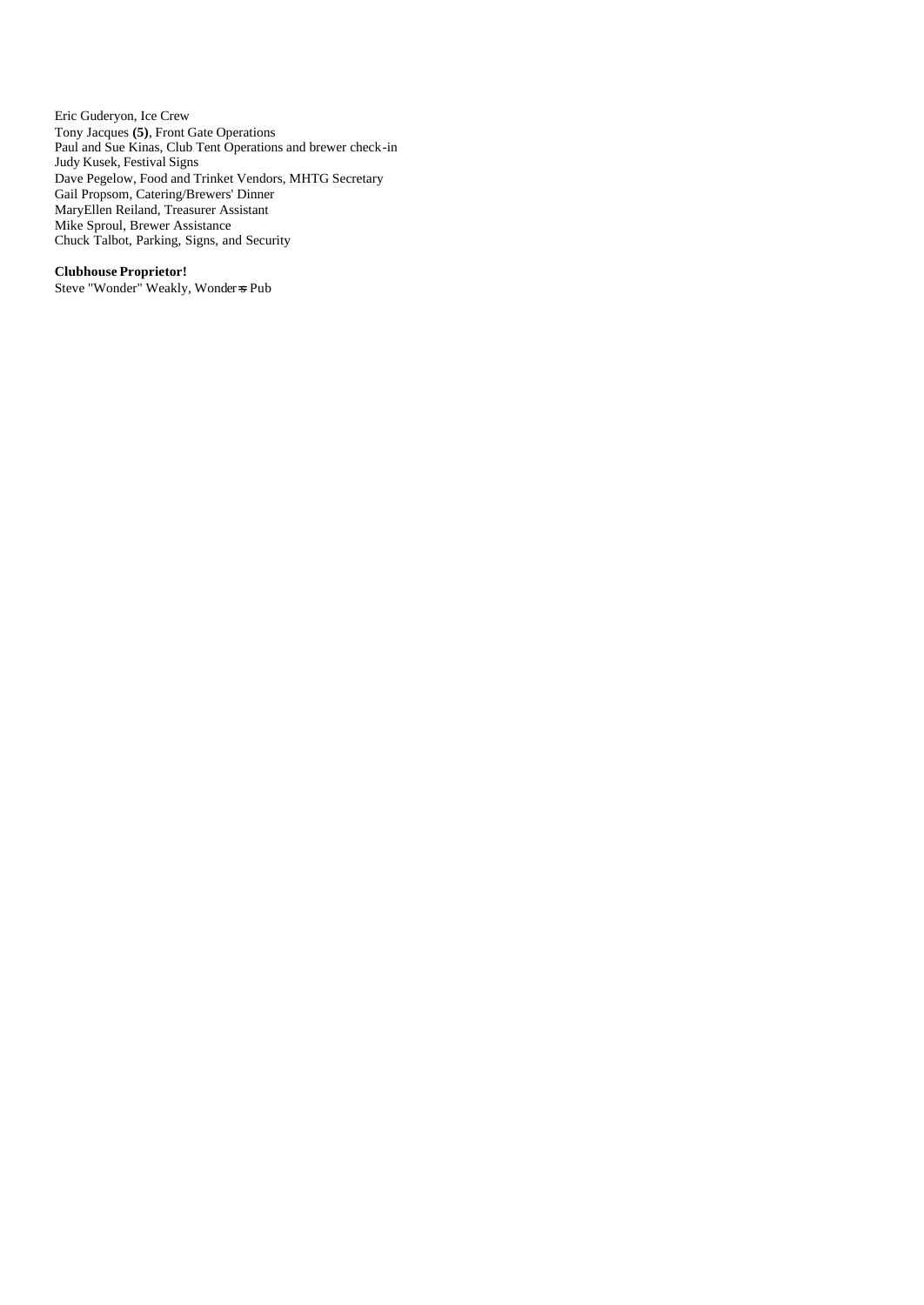## *From the Editor:*

Several other thank-yous are in order and I=ll get to them, but as editor, I suppose I also get the opportunity to make an Aeditorial@ comment. This is the 18th Annual Great Taste of the Midwest. 18 years! That makes our craft beer festival older than all others in North America except for the Great American Beer Festival in Denver. The Oregon Brewers Fest, now 17, will reach festival Aadulthood@ next year. Yes, adulthood. Before the current Prohibitionist era, we would have been symbolically Alegal@ this year, but instead we ve lived many years with the current minimum legal drinking age of 21 throughout the 50 states, rather than the more sensible 18 we had years ago.

Bill Rogers noted the passion about beer shared by all the volunteers who put this festival together for you to enjoy. Part of that passion is educating people about beer, its history, the different styles, and how to enjoy it responsibly as a food product rather than as a drug. I=m grateful for my parents and how they taught me to respect alcohol *while* I was growing up, allowing me to have a beer or glass of wine with their supervision or knowledge, rather than taking a Prohibitionist approach until I reached some magic state-sanctioned age. Their wisdom became even more apparent to me when I left home to go to university, where I lived in a freshman residence. It was very easy to tell which of the young men and women living on my floor had been kept Adry@ throughout their teenage years up to that point because they were the ones who overindulged. (Believe me, the 21 drinking age didn=t stop any of us.) And, for me and others, since getting drunk wasn=t the object, I learned to drink better as well as generally more responsibly. I never developed a taste for the mega industrial products of Saint-Louis and Milwaukee because I knew that beer was a beverage to be respected. It-s hard to respect a beer that is marketed for having less (after)taste or body, less filling so you can drink more and more. Instead, we put on this festival so the 5,000 lucky ticket holders here today can learn more about what real beer is about, and to distinguish the various flavours and aromas that please them.

Yes, there splenty of beer here today to taste, but we hope you also learn a little more about the beers. We try to provide in this program book more information about the breweries and the beer styles being served than probably any other beer festival sprogram listings. Take a few minutes to review it during the festival, and keep it for after the fest to remind you of some of the beers you may wish to seek out at the store or in your travels.

Now go have a beer!

#### Bob Paolino, program editor

P.S. At another classic Wisconsin beer festival, the Blessing of the Bock, Festmaster John Zutz always opens with a confession that if anything goes wrong at the festival, it=s his fault... and then proceeds to note a few exceptions, such as brewers who didnet communicate with him. Well, if there=s anything wrong with this program, it =s probably my fault, too, except for.... Seriously, if you have suggestions for improvements, just send me a note at nowgohaveabeer@brewingnews.com. And if something really bothers you about it, check the dunk tank schedule early this afternoon and donate a few bucks to charity by trying to throw some tennis balls to dunk me during my shift in the tank! NOW go have a beer!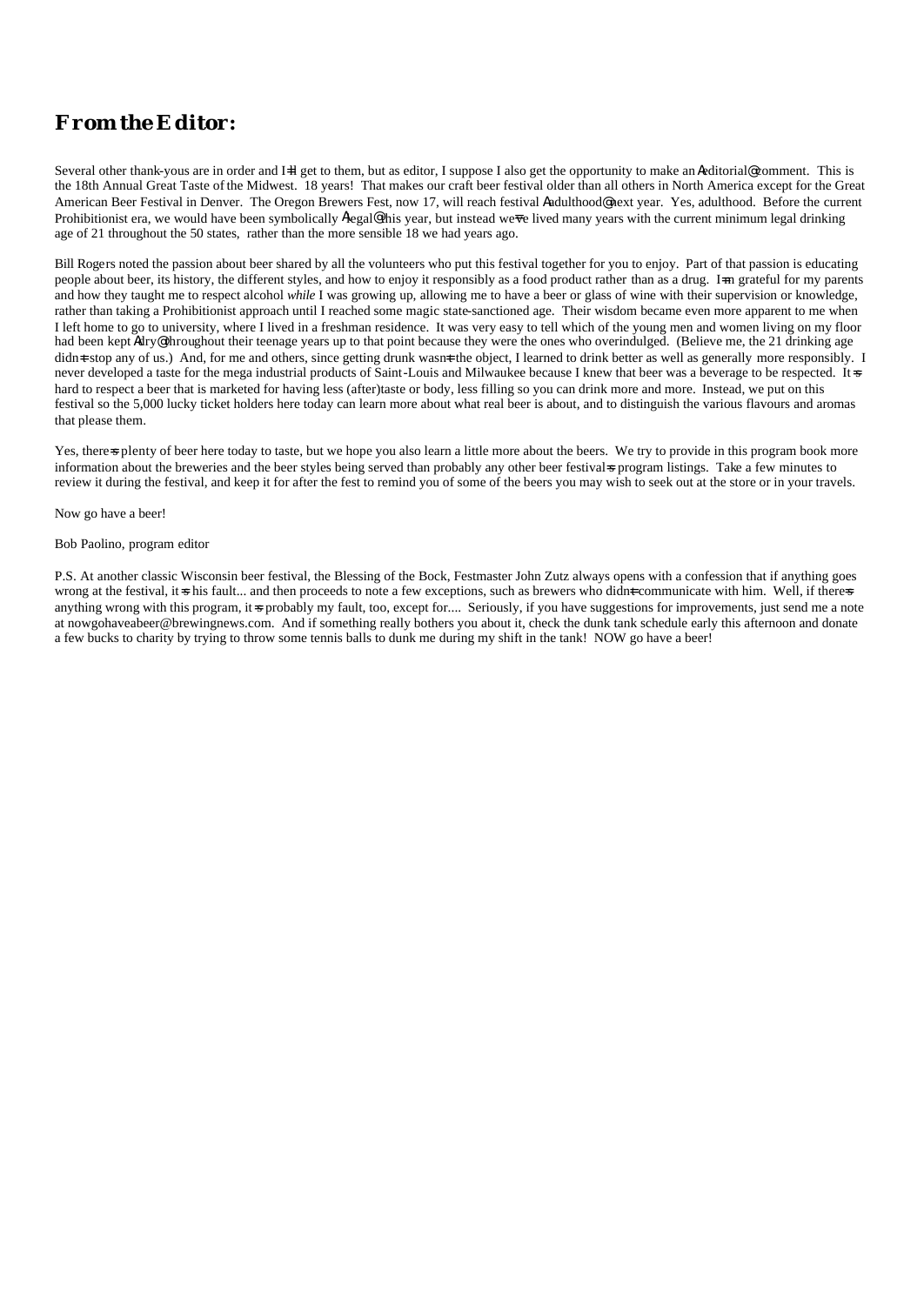## *More Thanks....*

Ticket vendors: Star Liquor, Steve's Liquor, Wine & Hop Shop, Wonder's Pub, Cork & Bottle, Capital, and J.T. Whitney's were outlets for local ticket sales as a favour to us and a convenience to their customers.

Thanks also to the advertisers, whose support offsets part of the cost of providing this book for you. Please support the advertisers who helped us to bring you today's festival.

The printing for this program book looks so good because of the work by Jim Mayhew at Quick Silver Press. Brewers: Buy Jim a beer if you see him; better still, make his (and Bobs) life a little less stressful next year by sending your information on time, eh? ASorry this is so late@ and AI know this is late and understand if we can<del>-</del>t get in@ were common phone messages and E-mail or fax subject lines (We love y'all anyway!) Don<del>t</del> ask how many last minute additions I made on Sunday night.

Thanks to the local and regional beer publications who are involved with the festival and provide free samples for your reading and fermented enlightenment. For your enjoyment and beer education, you=ll be able to choose from a selection of *Brewing News* publications covering most of the United States and the three most populous provinces of Canada; Milwaukee=s *Cream City Suds* and its offspring serving Chicagoland and the Twin Cities and lots of other places; *Michigan Beer Guide*; *Celebrator Beer News*; *All about Beer* magazine; and perhaps others. Check the publications booths in the vendor tent to see what sthere. Please support them with a subscription order so you can continue to be informed of all things malt and hops. Brewers can support these efforts on behalf of the craft beer industry by advertising as a way of keeping that news coming (not to mention making readers aware of your products and events). Educating customers and potential customers is good business for your brewery!

Thanks to the Bicycle Federation of Wisconsin and their volunteers for providing attended bicycle valet parking. This service has been a hu ge and popular success for those who have planned ahead for car-free transportation. The sponsors of the service ask that you please let the volunteers go home on time and reclaim your bike as soon as possible, and definitely before 7pm. If you feel uncertain about your ability to make the whole trip home after the festival, please consider taking advantage of Madison Metro=s ABikes on Buses® or allowing a discounted taxi to take you and your bicycle home.

Thanks to Bucky  $\ast$  Rentals, suppliers of our tents and port-a-sans, for their great service.

Thanks to the City of Madison (especially Elinor Riley in parks) for the annual use of this beautiful park and making sure that all the necessary paperwork was done just right. We-ll do our best with the help of our adult and youth volunteers as always to return the park to the city in better condition than we found it and continue to do so for many years into the future. Thanks also to the Madison Police officers for their services to the event . . . and to the well-behaved crowds every year that make their (and our) jobs that much easier.

Thanks to Belgian Wannabe President Bill and chairmanbob for their leadership and cool heads to keep the rest of us in check in our intense philosophical discussions of beer festival management.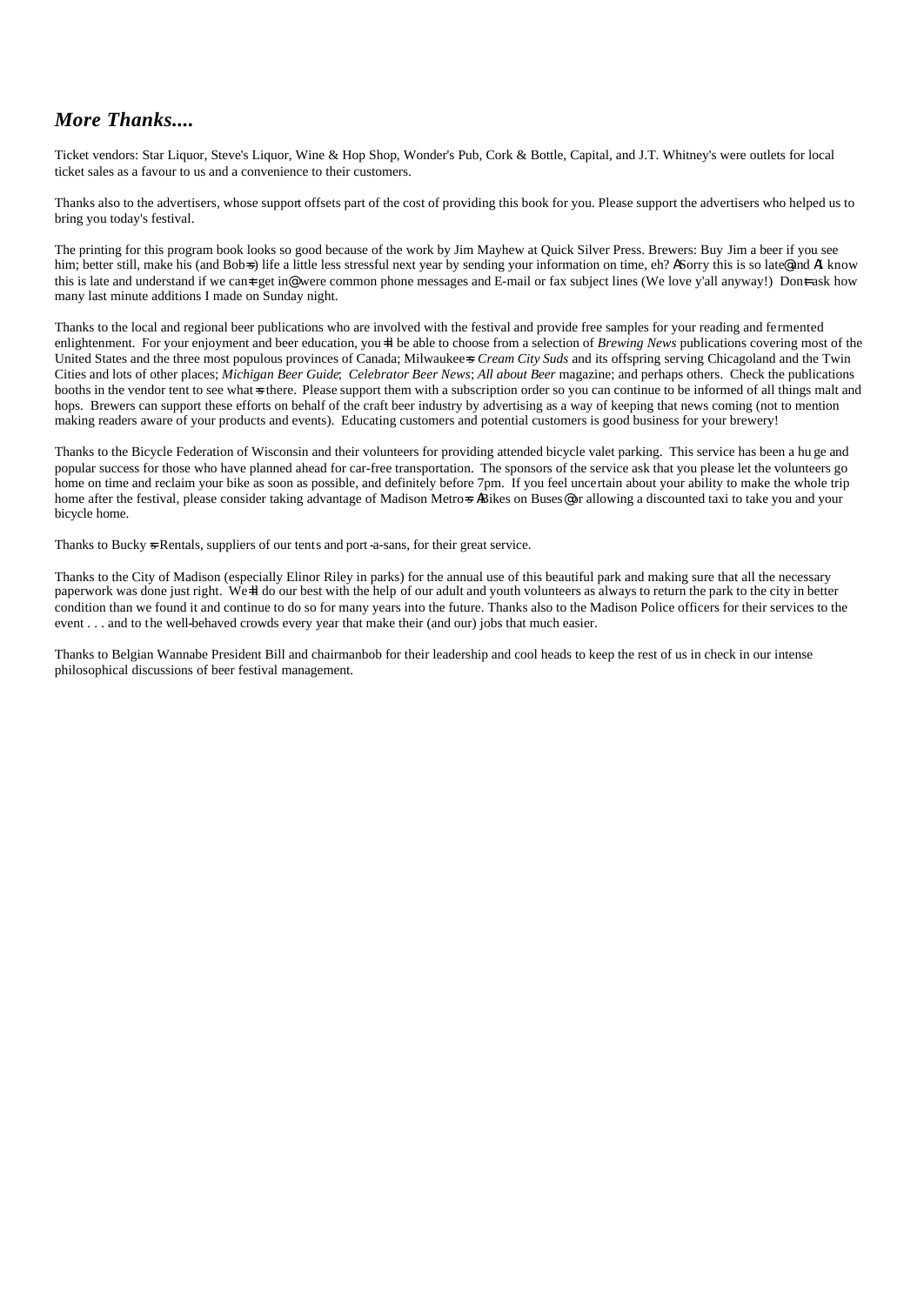## *Special Exhibits and Vendor Tent*

Don<sup>-t</sup> miss our vendor tent, with historical and brewing-related exhibits, good reading, and opportunities to freshen up your beer wardrobe:

## *MHTG Tent*

The Madison Homebrewers and Tasters Guild tent is "festival headquarters" for many purposes. Brewers who need staff or volunteer assistance should visit the tent or speak with the staff members on duty (look for the special shirts and name badges). Festival patrons can purchase this year's stylish commemorative T-shirt, AArt of Beer@t-shirts past and present, and other items; check the list of door prize winners; or get information on membership. If you need to summon aid in an emergency situation, contact one of the Madison police officers on duty or go to the tent to arrange for assistance.

## *Dunk Tank*

"Dunk a Brewer" has been a popular feature of the festival since being added in 1997, and has been a way for MHTG to raise money for a local charitable cause. The first year we raised the money for the family of a nine-year-old girl who had an especially aggressive form of leukemia. In 1998 the Wheelchair Recycling Project received a lightly used electric chair and the funds to rebuild it. In 1999 we helped grant a very sick child's special wish through our donation to Thursday's Child. Since 2000, MHTG has donated to a program that provides computers and adaptive computing services to people with diabilities.

RetroTech is a small Madison-based non-profit organization that provides assistive technology assesments and consulting for people who are blind or have low vision, or who have dexterity impairments that prevent them from productively operating a standard computer mouse and/or keyboard. RetroTech also recycles surplus donated computers by putting them back into service by providing them to people who are economically disadvantaged and do not have the financial means to acquire the equipment new. RetroTech provides some support to the recipient to ensure the successful re-utilization of the recycled system. RetroTech is particularly pleased to have been selected to benefit from the Great Taste this year. Within the past several months, RetroTech has lost its affiliation with an umbrella organization and is in current need of this funding to help identify and transition into new facilities. Recycling is both labor and space intensive and does not generate revenue. Recycling saves useable legacy systems from the landfill stream. Most RetroTech systems are individually placed locally and configured for the next user by volunteers. Through partnerships some computers have gone to Nigeria, Gambia, East Timor, Guatemala and the Pine Ridge Reservation in South Dakota. For more information or to make a donation call Carl at 268-0750.

This year, you=ll find the dunk tank staff also offering Great Taste logo temporary tattoos for your donations to Challenger Division Little League Baseball. Challenger Little League provides mentally and physically disabled youth to enjoy the experiences of team sport and strengthened selfesteem through participation geared to their abilities.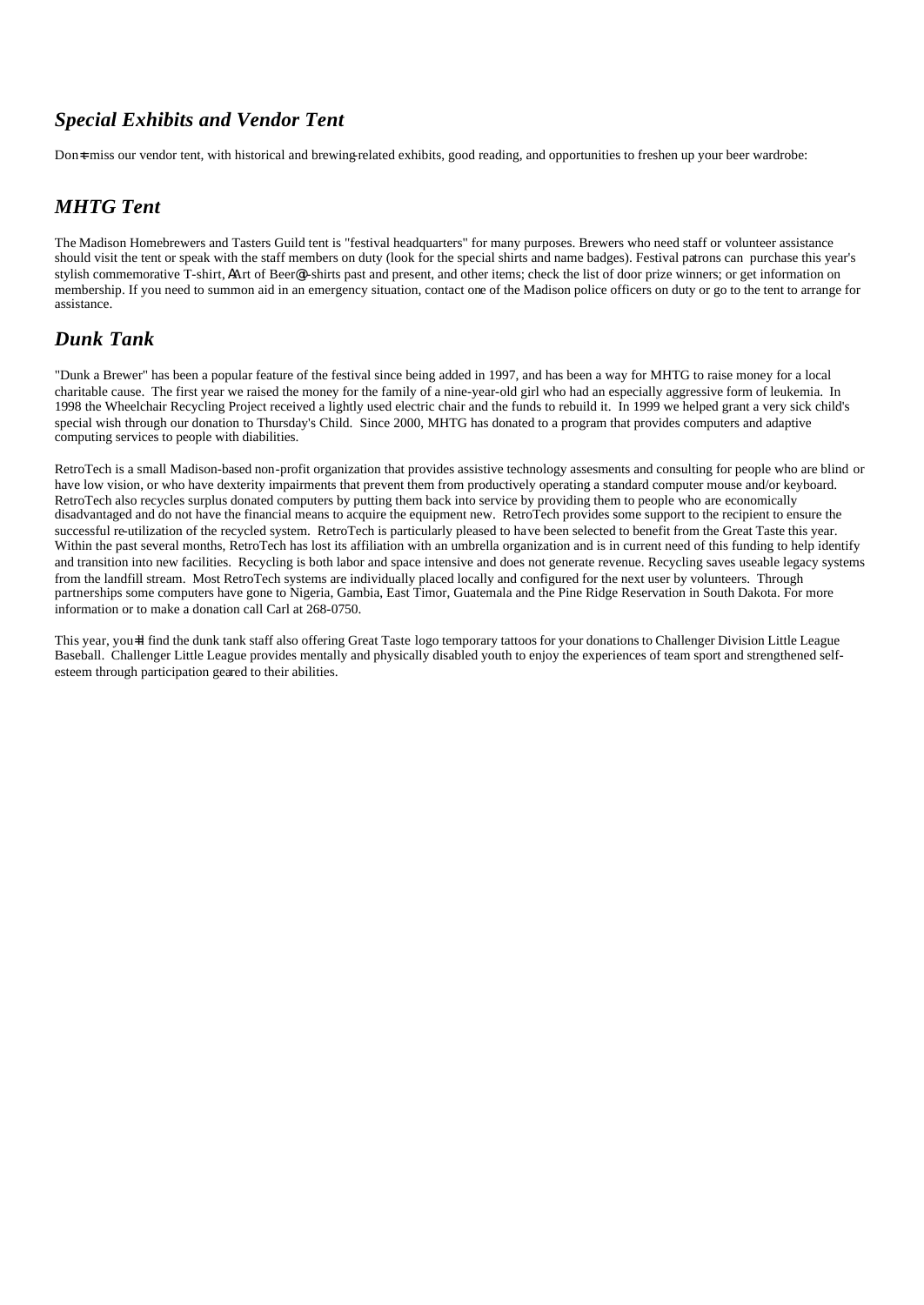The Great Taste has long been a benefit event for Community Radio WORT/89.9FM, with a large portion of the proceeds from ticket sales donated to promote the same kind of diversity over the airwaves as we promote in the beer world. The dunk tank and bootstrap sales allow us to extend our charitable impulses to an additional (and "micro"-sized) nonprofit. But raising money at the festival is only part of our effort. We hope to give added exposure to these causes such that it raises community awareness of what these small organisations do. We hope you will support them not only by tossing a few balls to dunk a brewer or buying a bootstrap to keep your glass safe and hands free, but also by giving your own time and other resources to a deserving cause in your community that might go mostly ignored by the large institutional funders. Thank you for your support.

## *Our Artist*

This year-s festival logo on the glassware, program cover, and shirts was created by Sara Hale, the chief Brewster at the Saint-Louis Brewery / Schlafly beers. The Hales have long been friends of the Great Taste and the MHTG, and when we learned that Sara is a visual artist (as well as an artist of beer) whose work has been shown throughout the Saint-Louis area, asking her to design a logo was a natural. We hope you enjoy the art... and the beer!

## *Some Rules*

Serving size. The serving size for samples is two ounces and is as shown on the signs throughout the festival. Brewers are instructed not to provide full pours. Please do not ask them to fill your glass. With so many different choices and so little time (but still a long afternoon) you do not need more than a small taste of any particular beer. If you want a larger taste, make yourself a customer of that brewery after the festival.

**Smoking.** We understand that people differ greatly in their opinions about smoking. But this is a beer festival-not a tobacco festival. Yes, it is an outdoor event, but even baseball stadiums and other sports venues commonly prohibit smoking. **It is simply not something you should expect to do within the boundaries of the festival, so please don=t.** The following policy is designed to protect personal safety and comfort where nearly 6,000 people gather in a relatively small space (no one likes cigarette burns), and also accommodates those guests who wish to smoke. **Fire safety regulations prohibit smoking in the tents;** *violators risk being ejected from the event on the spot.* We accommodate those who want to smoke by providing hand-stamps for reentry at the main gate, and if you choose to smoke, be sure that you fully extinguish and properly dispose your no longer flaming butt in a receptacle outside the fenced festival grounds or carry your own personal butt receptacle with you Picking up hundreds of cigarette butts out of the grass is an unpleasant task for our cleanup volunteers; if you don<sup> $\dagger$ </sup> believe it, stop by bright and early tomorrow morning to help out. Thanks for your cooperation!

**Closing time.** Closing time is 6pm. All brewers MUST stop serving at that time, because our licence for the event goes through 6pm. Do not endanger the future of the festival (and don=t invite a personal encounter with the police officers) by asking for "just one more" at 6pm. Please proceed promptly to the marked exit. (Do not go out over the fences.) The location for taxi and shuttle service, which we encourage you to use, is clearly marked.

## *Using this Program*

We hope that you will find this book useful both today as you take your tasting tour of the Midwest's best breweries, and as a reference as you look for good beer in your travels throughout the region. Use the map of the festival grounds (available separately) to find the brewery booths, or let your sense of adventure take you where it may. To help you coordinate your use of the book and the map more effectively, each brewery listing in the book includes its booth number.

#### **[Tent One: 1-40. Tent Two: 41-74. Tent Three 75-104.]**

Take the program home with you and save it as a beer reference and directory for your own travels and other adventures through the Midwest. When you visit a brewery or brewpub, tell  $\varkappa$ m you saw them at the Great Taste! When your friends ask you about the fest, show them the book to rub it in when you tell them all they missed (and that they can=t procrastinate over ticket purchases)! The program incorporates details about breweries and their beers to the extent that the breweries provided that information. Incomplete or outdated program listings are a result of breweries not responding to our requests for program information. We thank the people at the breweries who took the time to provide festival-goers with complete information.

Although it's not always easy with so many breweries/beers and a limited number of pages, we tried where possible to provide at least some extra space on most pages for brief notes about the beers you sample. If you enjoy a particular beer, make a few notes for future reference to guide your purchases for home consumption and while enjoying a night out.

## *FINAL WORDS*

We hope you enjoy your experience at North America=s second longest-running craft beer festival. Plan now to join us at the 19th Annual Great Taste of the Midwest as always on the second Saturday in August, 13 August 2005. Tickets go on sale once again on May 1. For additional information about the festival, write to us at P.O. Box 1365, Madison, WI 53701-1365 (enclose SASE) or check us online at http://mhtg.org For  $now...$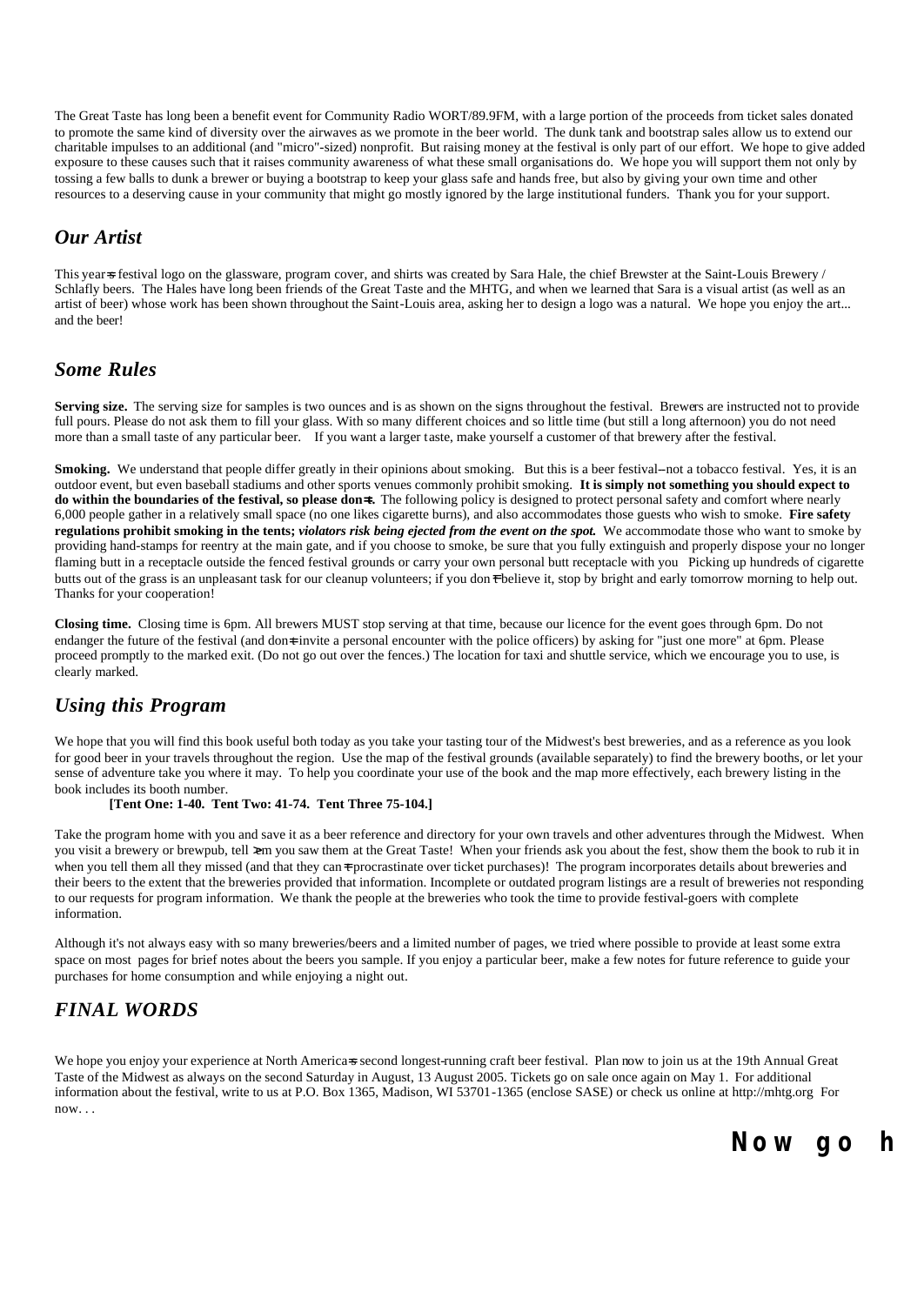## **ILLINOIS**

*Several of the Illinois brewery booths are located near each other because they participated in an Illinois Craft Brewers Guild AReplicale@ project to observe American Beer Month in July. Participating breweries used the same recipe for a Cream Ale, an old Pabst recipe that Jim Olen of the Milwaukee Ale House shared with the ICBG. We invite you to try each one and vote for your favourite while you celebrate the diversity of American beer. Thanks to sponsors Brewers Supply Group, Hopunion Craft Brewing Services, and White Labs.*

#### **AMERICA=S BREWING COMPANY (22)**

205 North Broadway / 60505 Brewmaster: Mike Rybinski

Established 1995. The brewery at Walter Payton's Roundhouse is a 30 bbl. DME system set inside a 72,000 sq., ft. old train roundhouse original built in 1853. Refurbished in 1996 and named one of the countries top ten restorations in 2000. The complex offers indoor and outdoor dining, a cognac/cigar bar, Walter Payton's Museum of football memorabilia, America's club, banquets in 5 rooms or up to 600 people and courtyard entertainment featuring live bands. There are 8 beers on tap at all times, covering a wide range of styles.

Brewer did not submit 2004 information; here are last years beers:

**Roundhouse Rootbeer:** Creamy style rootbeer made in small batches with natural flavoring, honey and vanilla.

Hemp Ale: This year = version contains over 250 pounds of sterilized hemp seeds (Holy Smoke!) For maximum effect. No THC so you can<sup>+</sup> get Ahigh@but full of nutty flavor

derived from the seeds. Always a  $H$ it=here. Munchies? The food tent is nearby.

**Payton Pilsner:** Our flagship brew World Beer Cup 2000 gold for Bohemian Pilsener. Named after NFL great Walter Payton #34 it has light to moderate hop bitterness and a slight hop aroma leading to a crisp, dry finish.

**Sweetness Stout:** Walter's nickname, Sweetness! A milk stout brewed with un-fermentable lactose, black and chocolate malts, and a little raw wheat for texture. Smooth and creamy.

GABF 2002 gold medal winner for sweet stouts.

#### **BENT RIVER BREWING COMPANY (1)**

1413 5th Avenue / 61265 The Brew Guy: Timothy Koster

Established 1999. Located in the AMoline City Centre,@ this turn-of-the-century building captures that bygone era of rugged individuals with its two storefronts and decorative stone arches. The brewery and tasting room occupy a 1,600 square foot storefront and 1,000 square foot German-style bierhall, decorated in the traditional colors and style with seating for 65 people in church pews at trestle tables with room for a band. There are an additional 2,800 square feet in the basement for bottling, labelling, kegging, and storage. **[Brewer did not provide a list of festival beers for publication. Get Bent, eh?]**

**BLUE CAT BREW PUB (23)** 113 18th Street / 61201-8708

Brewmaster: Daniel Cleaveland

Established 1994. The brother and sister team of Martha and Dan Cleaveland, natives of Rock Island, founded Blue Cat in a restored century-old building in the downtown entertainment district. Relax and enjoy one of our beers on tap while watching the brewers brew one of their nearly 50 recipes in the two-story brew tower. After a fine casual meal on the first floor, move upstairs to partake in pool, darts, video games or just sit and talk. The brewhouse is a 7-barrel Newlands. People can see the operation from milling on the second floor to the 1st floor brewery from either floor. In the basement, the beer is held in 35 year old English Grundy tanks for conditioning and serving. Tours: on request and with monthly beer dinners. Distribution: Illinois and Iowa, including Galesburg, and Macomb, IL, and Bettendorf and Ames,IA. Kegs and growlers.

#### **[Brewer did not provide a list of festival beers for publication.]**

**BRASS RESTAURANT AND BREWERY (24) 105 Hollywood Boulevard Head Brewer: Greg Browne**

**Established 2003. Brass Restaurant and Brewery is the perfect combination of dining elegance and sports casual. Perfect for lunch, dinner, private parties, or to catch a game.**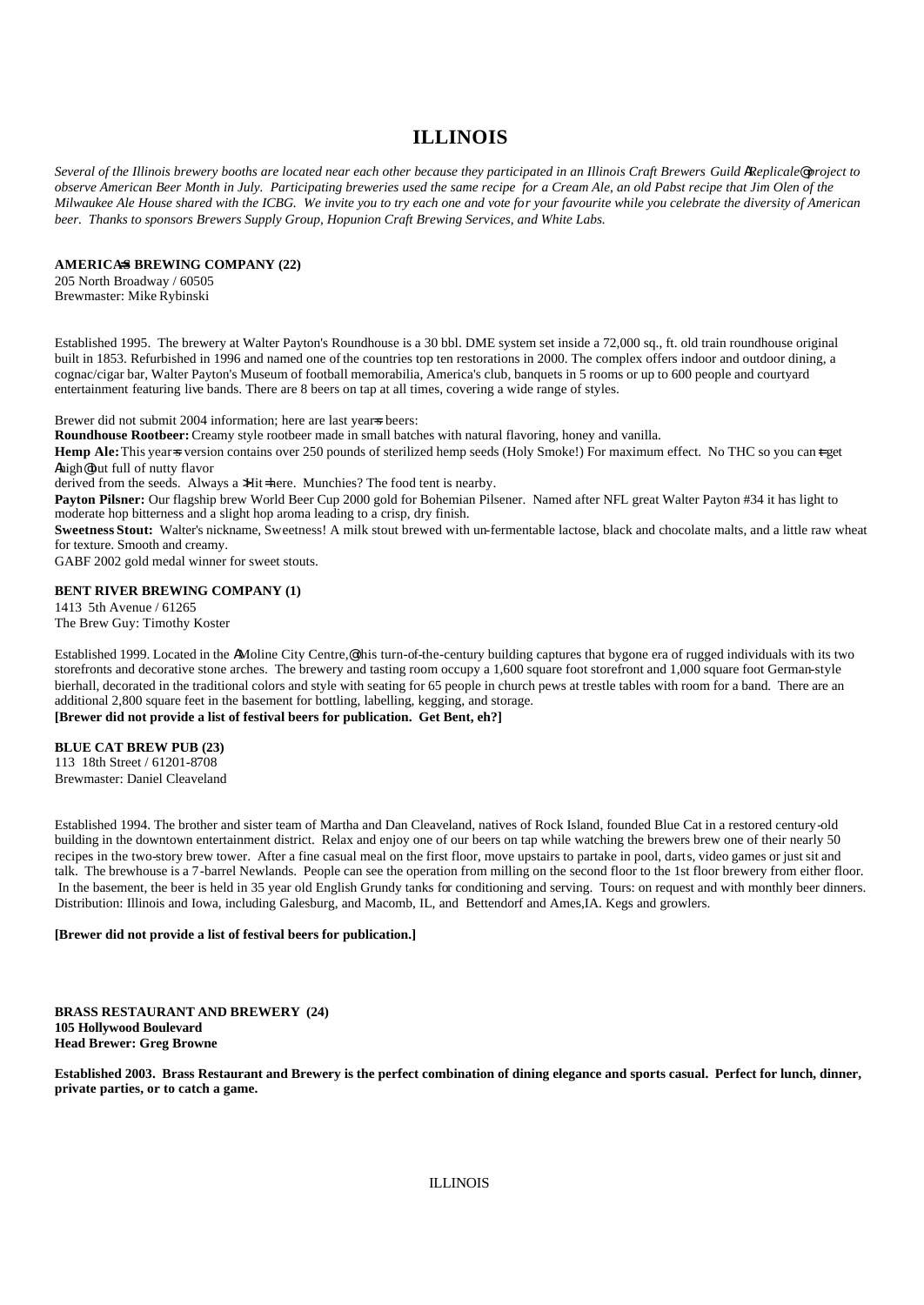#### **CARLYLE BREWING COMPANY (25)**

215 East State Street / 61104 Brewmaster: Don Carlyle

Established 2003. [Brewer did not provide brewery information or festival beer list.]

#### **EMMETT=S TAVERN AND BREWING COMPANY (26)**

128 West Main Street / 60118 Brewmaster: Ryan Clooney Established 1999. [Brewer did not provide brewery information or festival beer list.]

#### **FLOSSMOOR STATION BREWING COMPANY (21)**

1035 Sterling Avenue / 60422 Brewmaster: Matt Van Wyk Brewer: Bill Ryan

Established 1996. A pleasant dining and drinking experience in a restored Illinois Central passenger train station. Originally built in 1906 the station now houses a full-service restaurant and brewery providing American Heartland cuisine and a full range of world beer styles. A 15 bbl Specific Mechanical brewhouse keeps the tap lines flowing with up to 10 beers year-around. Our beers are available at the pub and at the Map Room and Twisted Spoke in Chicago. Tours are by reservation or by chance. We don't have the space to bottle, but growlers are available for takeout.

**X-IPA:** What's the "X" for you ask? Excellent? Extrodinary? Extra? Whatever! This Imperial IPA whacks you upside the head with a wallop of hoppy goodness, but is balanced by a solid malt body and a little extra alcohol. Better than last year? X-pect X-cellence! Panama Red: Panama's 9th appearance at the Great Taste. Brewed with Pale Ale malt and a few select Belgian Caramel malts, it is balanced by a generous hopping of Amarillo and Willamette. Dry hopped in the keg with more Amarillo for a very enticing West Coast Red.

**Pullman Brown Ale:** Our attempt to recreate a Porter from Colonial-era America. Using molasses and hand-toasted oats as adjuncts, this beer has an incredible aroma and a great mouthfeel. Along with 3 GABF medals, the Brown just took Gold in Georgia last spring!

**Wit Wedding:** Brewed especially for the wedding of brewer Bill Ryan to lovely bar babe Alanna (sorry guys), this Belgian-style Wit will surely give your tastebuds a break from the mega hops and alcohol you've been sampling all day. Brewed with orange peel, coriander, and 5 other spices, this light, fruity and spicy belgian ale is sure to refresh!

#### **Great Taste of the Midwest Exclusive First Releases and Special Brews:**

(Just because Todd is gone you thought it was over?? Wrong!)

**Imperial Eclipse Stout (2003):** This was the young one last year. Same beer, one year later. Imperial stout in a JD whiskey barrel. GABF in 1998, Real Ale festival a couple of times, Best of the Best by Chicago Beer Society and one of 101 "Must Try" beers by All About Beer Magazine. **Angry Mike's Stoudt Creek:** We had some stout. We had a begian-style Kriek. We had a white wine barrel. We threw them together in October of 2003. We added a few more cherries for fun. Let's see what comes out!

**RunAway Train:** A blend of Barley wine and Imperial Stout aged in a JD Whiskey barrel for 20 months. (The barleywine is now 34 months old) This is the very last of this forever!

**Leftorium:** We tried our hand at a Flanders Brown Ale. You'll get a very young barreled version, either white wine barrel or bourbon barrel. Sweet? Sour? Oaky? It's young, so try it this year and next.

**A Train Wreck of Flavor:** A blend of Brown Ale and Barleywine in a JD barrel for about a year and a half. Yummy!

#### **GOOSE ISLAND BREWING COMPANY (27)**

1800 W Fulton Street (brewery) / 60612 1800 N Clybourn Ave (original brewpub) / 60614-4941 3535 North Clark Street (Wrigleyville) / 60657 Brewmaster: Gregory Hall 1-800-GOOSE-M E

Established 1988. Bottled and draught product is produced at the Fulton Street facility with distribution in 13 Midwestern states and Texas. The brewpubs feature pub fare and a rotating selection of beers throughout the year. We are proud to bring the hoppiest, maltiest, and tastiest beer to Madison. Our beers have won medals at the last eight Great American Beer Festivals. From the über-hoppy Imperial IPA to authentic Belgians like Pere Jacques, Demolition and Matilda, to the easy -drinking, smooth Honker's Ale and 312 Unfiltered Wheat Ale, Goose Island has a beer for every true beer lover.

**Pouring All Day:** Honker's Ale, IPA, Oktoberfest, 312 Unfiltered Wheat Ale, Demolition. **Special beers:** Imperial IPA, Matilda, Pere Jacques.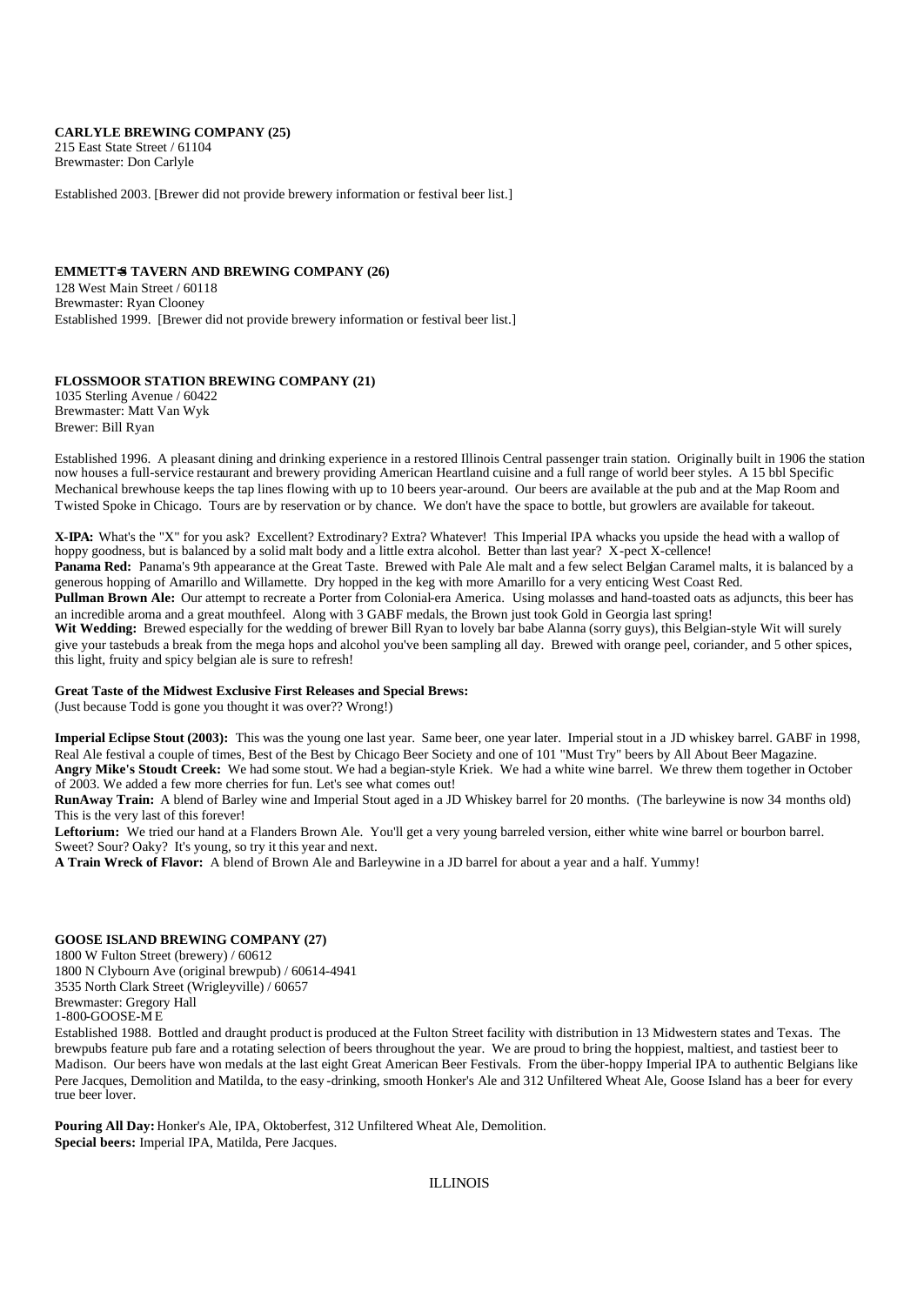#### **GOVNOR=S PUBLIC HOUSE (11)**

220 North Randall Road / 60156 Brewmasters: Terry Richardson and Ron Buck

Established 2001. Our restaurant/ brewpub, with seating for more than 400, has held true to the tradition of all great Irish pubs:great conversation and hearty food, where all feel welcome. The menu features generous sandwiches and signature burgers, along with pub fare including steaks and chops, seafood, pasta, pizza, and our traditional Fish 'n Chips and Shepherd's Pie. Our 7 barrel JVNW brew house creates over 30 distinct beer styles as well as many cask conditioned real ales. Govnor's is always a wonderful place for family and friends to gather for food and drink, and has become an area favourite.

**Public House Pale Ale:** Traditional English Pale Ale, dark amber with caramel tones and a touch of chocolate malt. Four generous hop additions puts it at the upper limits for the style.

**O'Kellys Hefenweizen:** Classic Bavarian wheat beer, strong banana and clove tones dominate this very refreshing summer brew. Straw colored, light-medium body, and very lightly hopped.

**Veronica's American Pale Ale:** Gold colored, medium-bodied and very bitter. Reminiscent of citrusy West Coast ales. We dry hopped this beer with 2 pounds of whole Cascade hops in the serving tank to give it a strong hop flavor and aroma.

#### **ILLINOIS BREWING COMPANY (28)**

102 North Center #111 / 61701 Brewmaster: Jeff Skinner

Established 1999.

**Newmarket Pale Ale:** Cascade-hopped with a crisp finish. **Uptown Amber Ale:** Refreshing medium-bodied ale. **Raspberry Wheat:**

#### **MICKEY FINN'S BREWERY (29)**

412 North Milwaukee Avenue / 60048 Head Brewer: Luke Kazmierski

Established 1994. A \$2 million renovation transformed Mickey Finn's into a 10,000 square foot, two level restaurant, bar and brewery. In addition, warm weather guests can enjoy dining on the outdoor patio complete with propane-heated lanterns that create a cozy atmosphere late into the autumn months. Mickey Finn's offers a range of award-winning (GABF & WBC) ales and lagers. A handful of patron favorites remain on tap year round, with an additional 25 seasonal brews available at various times throughout the year. Mickey Finn's also offers award-winning (Real Ale Festival) cask-conditioned ales served in the traditional English style. Growlers (64 oz.) and keggy draft systems (3.3 US gallons) are available to go directly from the brewery. Come on in and sip yourself a Mickey Finn.

**Mickey Finn's Classic Irish Stout: Smooth and dry, notes of chocolate and roasted barley. Belgian Blonde Ale: Fruity Belgian-style ale with notes of clove. Cream Ale: Effervescent ale that is easy to drink and refreshing on the palate. Gudenteit Hefe -Weizen:** German-style wheat ale with subtle hints of banana, clove, and vanilla. **Old Rondout Pale Ale:** English-style nitro pale ale with a distinct hop flavor and aroma.

#### **ONION PUB AND BREWERY (36)**

22221 Pepper Road / 60010 28W206 Commercial Avenue, Unit B Brewmaster: Steve Mazylewski

Established 2003. The former Wild Onion Brewing Company has evolved intoThe Onion Pub and Brewery. The new brewpub is located just two blocks north of our old brewery on a 20 acre parcel of land (seven acres of lake) in Lake Barrington. A 40,000 gallon per hour waterfall flows past our 110+ seat beer patio, with a backdrop of native grasses and wild flowers. The English style pub, with impressive timber frame construction, is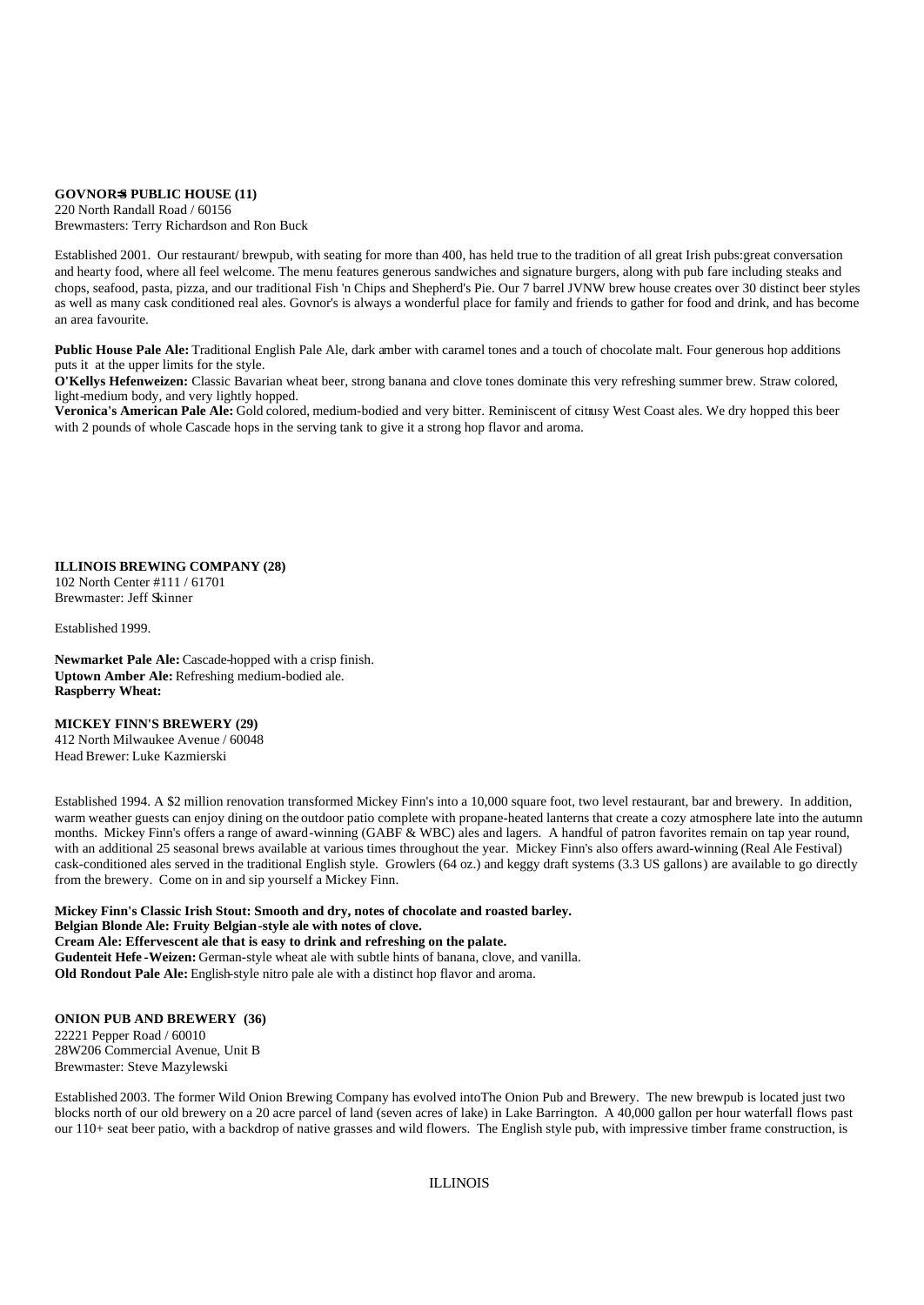serving English/American pub fare, along with a multitude of beer styles created in our semi-automated Salm brewery, built in Vienna, Austria, and served from traditional taps, as well as two hand pumps. We invite all beer lovers to explore the Onion Pub and Brewery.

**PIECE (39)** 1927 West North Avenue / 60622 Brewer: Jonathan Cutler

Established 2001. [Brewer did not provide brewery description or beer list.]

#### **PRAIRIE ROCK BREWING COMPANY (38)** 127 South Grove / 60120 Brewmaster: Jim Wolfer

Established 1995. [Brewer did not provide brewery description or beer list.]

**RAM RESTAURANT AND BIG HORN BREWERY (37)** 1901 McConnor Parkway / 60173 Head Brewer: Tom Nelson

**Established 1995 (Ram International). The Schaumburg location is the 20th brewery in the chain. With 22 breweries currently operating in Washington, Oregon, Idaho, Wyoming, Colorado, Texas, Illinois, and Indiana, Big Horn Brewing Company is the third largest privately owned brewery in the United States. Since 1995 Big Horn has devoted itself to handcrafting the finest beers possible. The Schaumburg location produced over 1000 bbl last year on a 15 bbl JVNW system. We offer 8 beers on tap year round, which can be taken home in halfgallon growlers, as well as 1/4 bbl & 1/ 2 bbl kegs. We also have Big Horn Breweries in Wheeling, IL, and Indianapolis, and a Big Horn Brewhouse in Rosemont.** 

**Chicago Blonde Ale: The lightness of your favorite lager in a crisp, refreshing golden ale. For lager drinkers who want to trade up from mass-market blandness.**

**Buttface Amber Ale: This amber ale gets its color and malty richness from a combination of 4 barley malts. Willamette hops balance the flavor while enhancing the malty sweetness.**

**Big Horn Hefeweizen: Unfiltered wheat beer in true German "mit hefe" style. The Bavarian Yeast combines hints of banana esters and clove phenols balanced with traditional Hallertauer hops. You cannot confuse this beer with American wheat beers. Cubby Cream Ale: Our version of the Illinois Craft Brewers Guild "Replicale". Smooth and refreshing, perfect for an outdoor event like the Great Taste.**

#### **TWO BROTHERS BREWING COMPANY (34)**

30W114 Butterfield Road / 60555 Partners in Brewing: Jim Ebel and Jason Ebel

Established 1996. Two Brothers Brewing Company was founded by brothers Jim and Jason Ebel. Two Brothers began as a draft only production brewery. The brewhouse was poduced in Vancouver and based on the traditional 3-vessel brewhouses of Germany. The balance of the brewery was mostly donated. The Ebel brother's grandfather, a retired dairy farmer, dnated his bulk milk tanks, which were quickly converted to fermenters. In 1998 Two Bothers secured an 8-head bottling line. Today, the only thing left of the original brewery is the brewhouse itself. Due to increased sales and demand, Two Brothers replaced their 8-head bottle filler in the Spring of 2003 with a state of the art 20-head filler. Three 30 barrel fermenters, two 60 barrel fermenters, and two 50 barrel fermenters have replaced the 500 gallon dairy tanks once in their place. Two Brothers award-winning products are currently available in Illinois, Wisconsin, Missouri, Ohio, Indiana, Pennsylvania and Colorado.

**Ebel's Weiss Beer:** Traditional German Hefeweizen, naturally unfiltered with wonderful malt sweetness and a soft aroma of clove, vanilla, and banana. This deep golden colored weiss will make you think you are in Bavaria.

**Domaine DuPage:** Rural northern France-style amber colored ale. Well balanced. Full and sweet up front with caramel, toasty, and fruity characters. The finish has a gentle floral and spicy hop balance that cleanses the palate.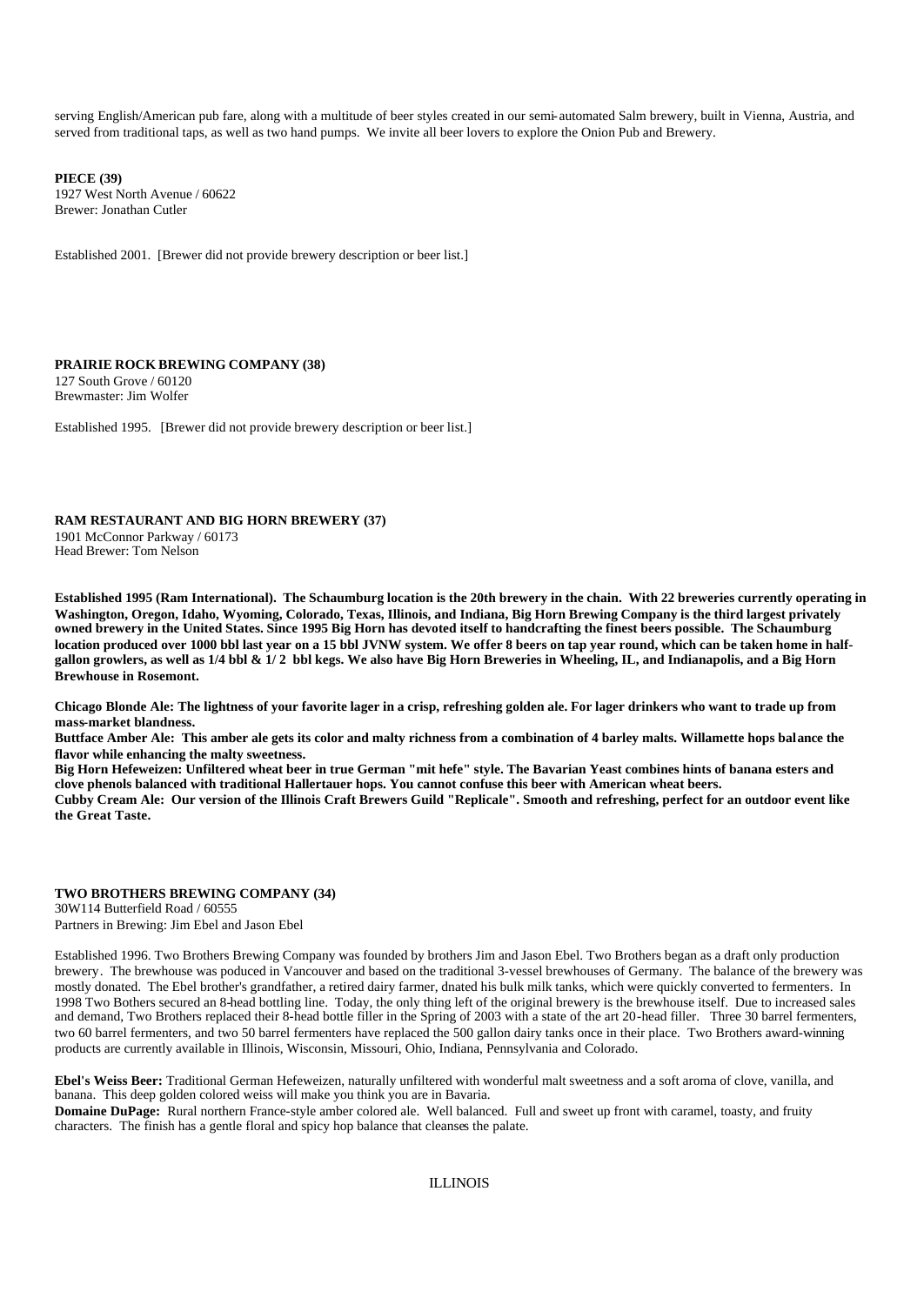**Heavy Handed IPA (firkin):** Brewed to celebrate the harvesting of the hops every year. Within moments of harvest we add freshly picked "Wet Hops" to this IPA. Since the hops have not been dried before use, they add a wonderful character found in no other beer. Our friends at Brewin' Beagle have set us up with a beer engine for the festival, so we've dry hopped this firkin for even more floral character and aroma. This is the last of the 2003 vintage!

### **INDIANA**

**BARLEY ISLAND BREWING COMPANY (2) 639 Conner Street / 46060 Brewmaster: Jon Lang**

**Established 1999. Barley Island is a full-service restaurant, pub, and brewery. Barley Island is the 17th century name for a room in an alehouse in which beer was consumed. True to its name, Barley Island produces tavern-style ales and lagers, which are served in its Old World decor restaurant and pub located in an old livery building in historic downtown. The 10-barrel Saaz Brewing System produces ales used in many of the sauces, batters, and marinades. The dressed-up tavern fare also has an edge toward Tex-Mex, which complements the fine ales produced here. Since February 2003, 12 ounce bottles are distributed throughout Central Indiana, and the 22 ounce bomber of Barrel-Aged Bourbon Oatmeal Stout is a popular seasonal item. Live acoustic music Thursdays and Fridays in the bar, and a full live band in the dining area on Saturdays. Acoustic music open stage on Sundays.** A**Home of the Fifth Basic Food Group!**@

**Dirty Helen Brown Ale: Sweet and malty, medium hop bitterness, copper color.**

**Blind Tiger Pale Ale: American Pale with Liberty and Cascade hops, medium malt profile, nice aroma from dry hopping. Sheet Metal Blonde Belgian-style Wheat Ale: Light and refreshing white beer spiced with coriander, bitter orange peel, and some secret spices. Cloudy appearance from authetic witbier yeast. Bourbon Barrel-Aged Oatmeal Stout: Seasonal, aged in a Buffalo Trace distillery whiskey barrel for a unique blend of whiskey flavor in a** 

**BROAD RIPPLE BREW PUB (50) 840 East 65th Street / 46220 Owner: John Hill Brewmaster: Kevin Matalucci**

**thick, creamy oatmeal stout.**

Established 1990. The Broad Ripple Brewpub, Indianas**s first brewpub, was opened in November** 1990 by owners John and Nancy Hill. **Raised in North Yorkshire, England, John grew up with that great English social tradition -- the corner pub. This gave him two things: a love of well-crafted English ales and a fondness for the warmth of a local gathering place where people of all ages feel welcome. Within a series of small, intimate rooms, the brewpub has rich woodwork, cushioned benches and that staple of all English pubs -- the patterned carpet. Broad Ripple Brewpub is as cozy and authentic as one is apt to find this side of the pond. True to English tradition, John and**  brewer Kevin Matalucci produce only top-fermented ales in the seven-barrel brew system. We offer an extensive list of lunch and dinner **items that match the excellence of our beer, including our extremely popular English favorites -- Scotch eggs, fish and chips, bangers and**  mash, and shepherd=s pie. We believe that the marriage of fine ales and excellent food, served in the coziness of a neighborhood pub, is what **has led the Broad Ripple Brewpub to be voted "Indianapolis**= **Best Brewpub" for 13 years.**

**CHALKIES BEER BAR (105) 5603 East 82nd Street / 46250 Publican: Marvin McKay**

**Chalkies is a large smoke -free pool hall and good beer bar on the far north of Indianapolis. Although not a brewery, Chalkies is here at the festival serving Belgian and English ales from its booth in the vendor and PUBlications te nt. Sioux She!**

**DUNELAND BREWHOUSE (30) 5718 South Franklin Street (Route 421) / 46360 Brewster: Barbara Kehe**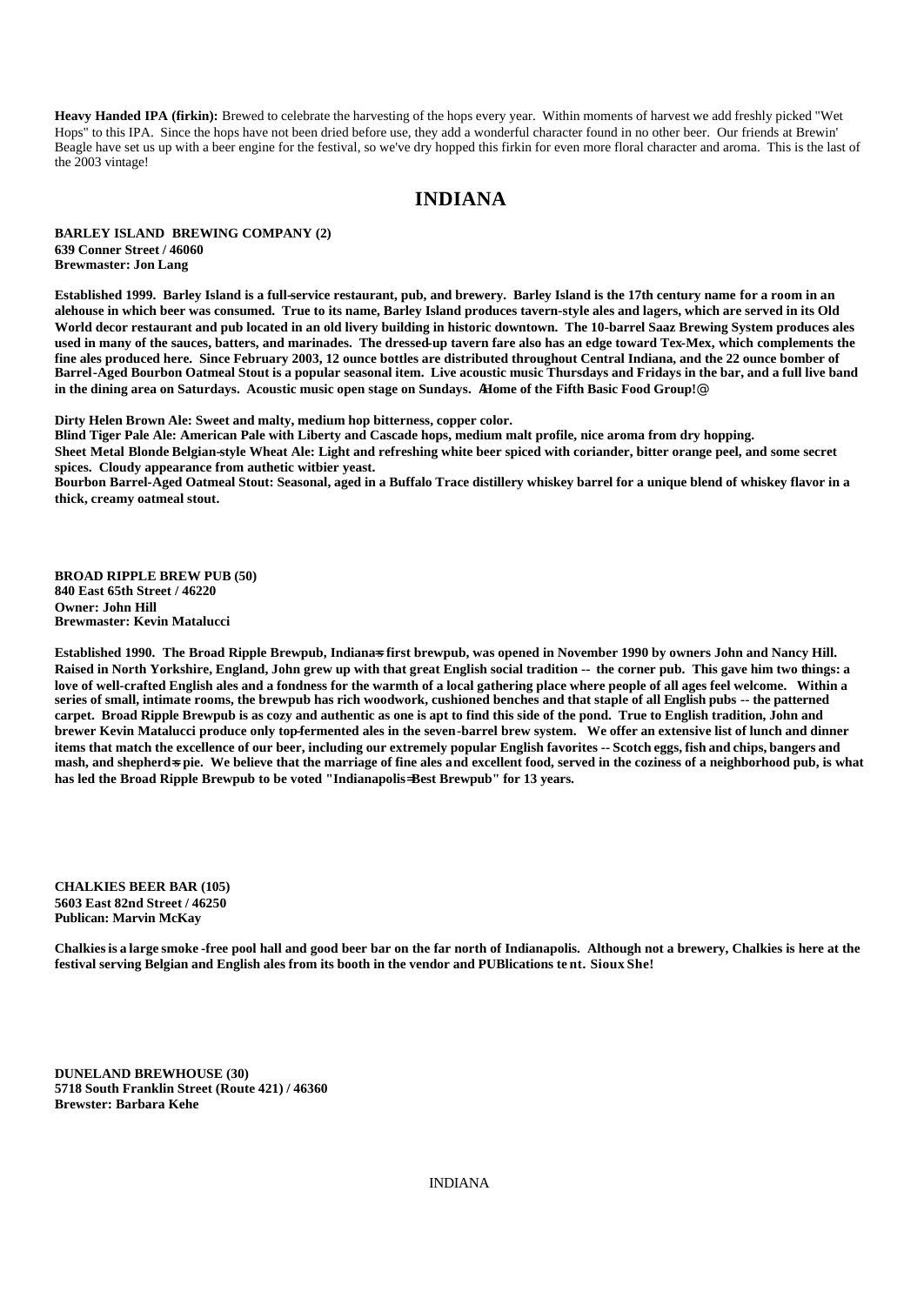**Established 1997. Located just one-half mile north of I-94 on the south side of Michigan City, our brewpub is a former restaurant building that was completely gutted in 1996-97 with a new brewery addition built on the south side of the existing structure. We have a 15bbl Specific Mechanical System brewhouse from Victoria with four 15 bbl fermenters and eight 15bbl bright tanks. All of our beers are served on draught at the brewpub, and most are available for carryout in 22 ounce bottles or** 2 **gallon growlers. Kegs available on request. Pub opens M-Th 4pm, and 11am F-Su. Call ahead for tours.**

**American Pale Ale: Brewed as the 2004 Indiana Brewers Fest** A**replicale.**@ **Salmon Tale Pale Ale: Shoreline Stout: Oatmeal stout**

**LAFAYETTE BREWING COMPANY (76) 622 Main Street / 47901-1451 Brewmaster/President: Greg Emig Brewer: Chris Johnson**

**Established 1993. We are a full-service brewpub operating a 7 barrel system with 2004 production anticipated to be 900 barrels. We offer six flagship ales and a broad spectrum of seasonal and specialty ales. We've developed a reputation for producing assertive ales using traditional methods and ingredients. Our disti nctive brews run the gamut: refined summer ales, massively hopped IPAs, decidedly smoky rauch beers, barrel-aged ales and many others can be found rotating through our line-up of draught ales. Our facility also sports two levels of brewpub fun! The first floor houses the brewery, a tap room, the family dining room and our original restaurant kitchen offering full lunch and dinner service featuring items from traditional pub fare to hand-cut bison steaks and fresh seafood. Our daily specials keep things fresh and inviting for even the most loyal customers. The second floor of our facility is the entertainment heart of LBC. With a capacity of 340, this massive bar room opened in 2002 and features pub games (billiards, foosball, etc.), a pizza kitchen serving up great pies, appetizers and sandwiches, and a stage. Our Second Floor Stage plays host a full complement of live music and comedy featuring local, national and international recording stars. Look for liquor sales to be added to our Second Floor amenities this fall!**

**Tippecanoe Common Ale: Hearty amber ale featuring caramel malt overtones followed by a burst of the distinctive citrus/orange character of Amarillo hops. Uncommonly tasty! (5.8% v/v, 64 IBUs)**

**Black Angus Oatmeal Stout: A perennial favorite! We combine five malts and 10% oatmeal to create this silky smooth full-bodied black ale. (6.2% v/v, 44 IBUs)**

**Eighty-Five: Hops, hops and more hops. An intensely bitter American pale ale supplemented with a massive dry-hopping of Centennial hops. Our own Alpha Acid Test! (6.2% v/v, 85 IBUs)**

**Big Boris Barleywine: Named after the mythical gargoyles that perch behind the bar and protect all things LBC, this massive ale sports big fruity overtones and an well-aged softness that belies its strength. (9.5% v/v, 75IBUs)**

**MAD ANTHONY BREWING COMPANY (48)**

**2002 Broadway / 46802**

**Brewmaster/Owner: Todd Grantham**

**Established 1998. The Mad Anthony Brewing Company is a small brewing company operating two restaurants, one brewpub in Fort Wayne, Indiana, and one taproom in Auburn, Indiana, both under the name Munchie Emporium. We also operate a 15 barrel production brewery from which we self-distribute draft and bottles throughout Fort Wayne and Indianapolis. The restaurants are very eclectic and offer huge menus including our "almost world famous" gourmet pan pizza, and 6-9 draft MABC beers. MABC's production brewery bottles five different varieties including "Gabby Blonde" Lager, Auburn La ger, "Ol' Woody" Pale Ale, "Ruby" Raspberry Wheat, and "Big Daddy" Brown Ale.** 

**"Auburn" Lager: American amber lager with a nice hop flavor and a crisp clean finish.**

**"Ol' Woody" Pale Ale: Complex and bitter American pale ale balanced with the flavor and aroma of American-grown hops "Happy Weasel" Hefe Weizen: Light and refreshing German-style wheat beer with a fruity, spicy aroma and flavor.**

**MAIN STREET BREWING, INC (15) 412 North Main Street / 47711 Head brewer: Eric Watson Assistant brewer: Jack Frey**

**Established 1996. Main Street Brewery, opened the same month Evansville Brewing (macro) closed, maintains the legacy of Evansville as the city with the longest continuous brewing industry in Indiana. We produce 600 barrels annually using a 7.5 bbl brewhouse and open**  fermentation vessels. Our beer is available exclusively at the two Evansville Turonis Pizzery and Bakery locations.

**Honey Blonde Ale: English-style pale ale made with Indiana wildflower honey. Don≠ let the name fool you, this is not the typical blonde@** ale, but rather is made with Simpsons Golden Promise, Wevermann Dark Munich malt, and a famous British ale yeast providing a light but **flavourful taste experience.**

**Uptown Rye Brown: American-style brown ale with a twist--Weyermann Chocolate Rye malt. Silky smooth body, moderate Cascade hopping, and a subtle dry roasted rye snap in the finish. A truly unique tipple.**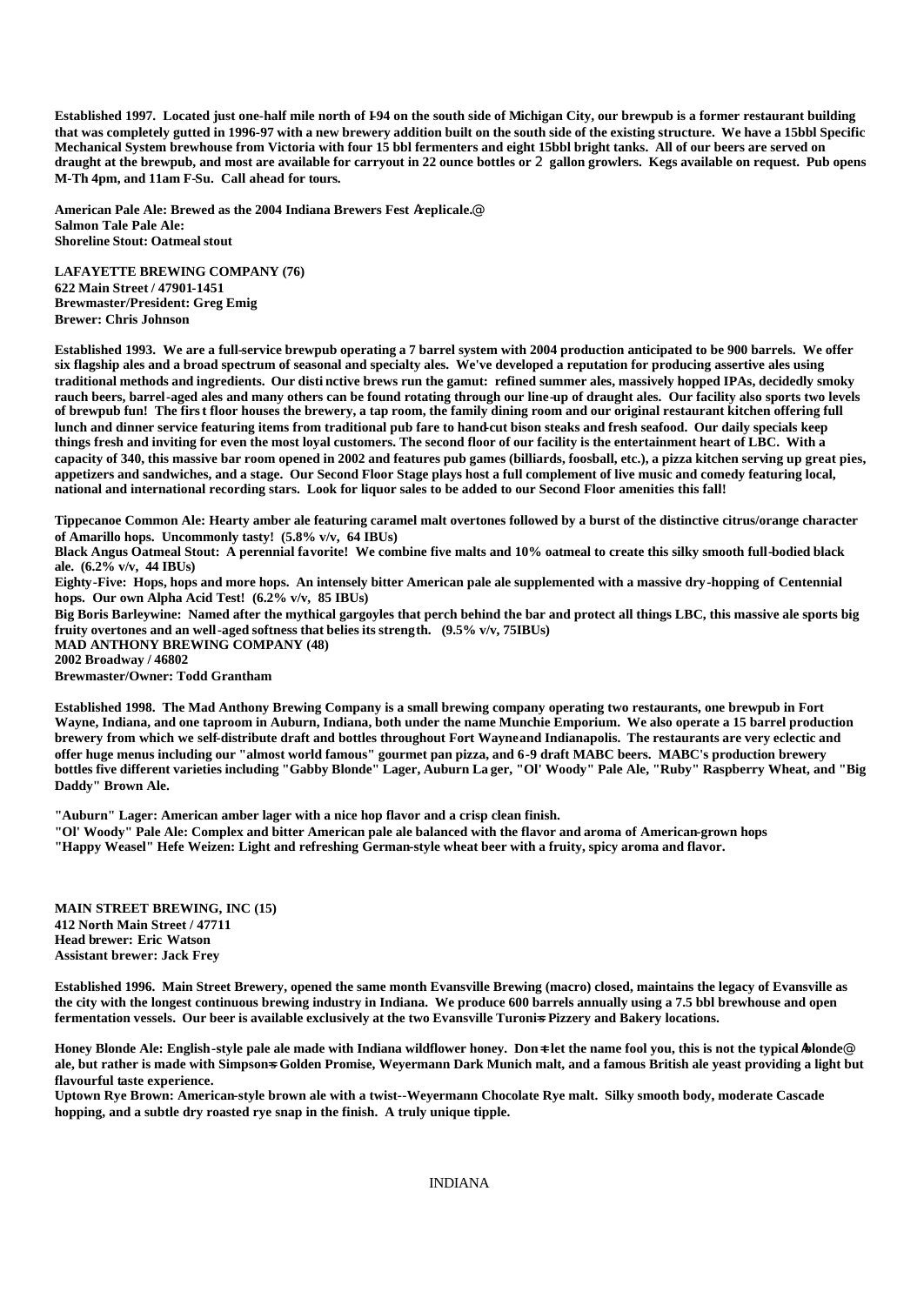Blue Eyed Moose India Pale Ale: American IPA that traces its heritage to Eric Watsons east coast origins, a bit more malty than usual **because of the use of Glen Eagles Floor Malted Marris Otter, Weyermann Munich, Briess Victory, and Meussedorfer Caradunkel. Thoroughly Cascade, of course. Keg conditioned, served on beer engine.**

**Vinny=s Light Lager: Northern German Pilsener, 100% Durst Pilsener malt bill, German Tettnanger hops, and an authentic German Pils yeast strain. Crisp and hoppy, great anytime.**

**OAKEN BARREL BREWING COMPANY, LLC (100) 50 North Airport Parkway / 46143 Brewmaster: Ken Price**

**Established 1994. Oaken Barrel is a restaurant-brewery located just south of Indianapolis and has a reputation for a flavorful combination of fresh food and handcrafted ales brewed using a 7-barrel system. The brewery recently received nine medals at the Indiana State Fair, including gold for Belgian Tripel and Gnaw Bone Pale Ale. Indiana Amber and Razz-Wheat are distributed throughout Central Indiana by World Class Beverages.**

**[Brewer did not provide a list of festival beers for publication.]**

**THREE FLOYDS BREWING COMPANY, LLC (40) 9750 Indiana Parkway / 46321 President: Nick Floyd Brewmaster: Jim Cibak**

**Established 1996. Three Floyds (Nick, Simon, and Mike) first opened in Hammond, Indiana, and originally produced only keg beer for the Chicago/Northwest Indiana market in its small, garage warehouse.** A**Not normal**@ **became Three Floyds**= **motto, by default: the location and other aspects of the business diverged from the** A**normal.**@ **The brewing vessels were** A**not normal**@**--- four 10 barrel, open fermenters (**A**Hammond Squares**@ **formerly Swiss cheese tanks and old Canfields cola tanks) were employed in conjunction with a 5 barrel Horeca brew house fired directly with wok burners. The beer, of course, was** A**not normal,**@ **over-the-top hoppy West Coast style ales as opposed to the more malty Midwestern traditions. Three Floyds**= **packaging is also** A**not normal.**@ **Three Floyds**= **tap handles and t-shirts are** A**not normal.**@ **Overall, everything relating to Three Floyds is** A**not normal**@**---a tradition and motto that will carry over to Three Floyds**= **brewpub. The** A**not normal**@ **concept explores the limits of brewing and pushes the boundaries of the brewing art without the use of adjuncts such as corn or rice. Three Floyds Brewing moved to Munster, Indiana, in 2000 and produces multiple award-winning kegged and bottled beer, which it markets predominantly in the Midwest. Three Floyds Brewpub should be open by the end of 2004.**

**Alpha King Pale Ale: Big American Pale Ale; a hop lover**=**s cult beer and Three Floyds**= **flagship beer. 6.5% v/v, 66 IBUs Robert the Bruce Scottish Ale: Big, malty, 99 Shilling Scottish Ale; Three Floyds second biggest seller 7% v/v DreadNaught Imperial India Pale Ale: Hopheads delight; huge IPA; becoming another Three Floyds cult beer; 9.5% v/v, 100+ IBUs Gumballhead: American Wheat made with red wheat and Amarillo hops. Named for Gumballhead the Cat from Skingraftrecords & Skingraftcomics. 4.8% v/v**

**Precious: Oatmeal Stout, super malty, traditionally brewed 6.5% v/v 20 IBUs**

**Rabbid Rabbit: Belgian-style Saison, spring beer made with three yeast strains, orange peel, coriander, rose hips, and lavender. 7% v/v Alpha Khan Mongolian Pale Ale: Experimental ale close to an IPA with unheardof levels of bitterness, using the new Cabana Boy hop. Highly top secret!**

**UPLAND BREWING COMPANY (12) 350 West 11th Street / 47404 Brewmaster: Ed Herrmann**

**Established 1998. Upland beers are sold in bottles and kegs throughout Indiana. The success of our rapidly growing microbrewery can be attributed to our hard working brewers who are more interested in quality than quantity. The brew crew includes Andrew St.Lawrence, Kari Gjerdingen, Russel Wyatt, and Ed Herrmann.**

**Upland Wheat Ale: Almost a Belgian wit. 2002 GABF gold (herb and spice) Upland Pale Ale: 2003 GABF silver (bitter) Bad Elmer=s Porter: 2004 World Beer Cup bronze Others TBA**

#### **IOWA**

**MILLSTREAM BREWING COMPANY (83) 835 48th Avenue / Box 284 / 52203-0284 Head Brewer: Aaron Taubman**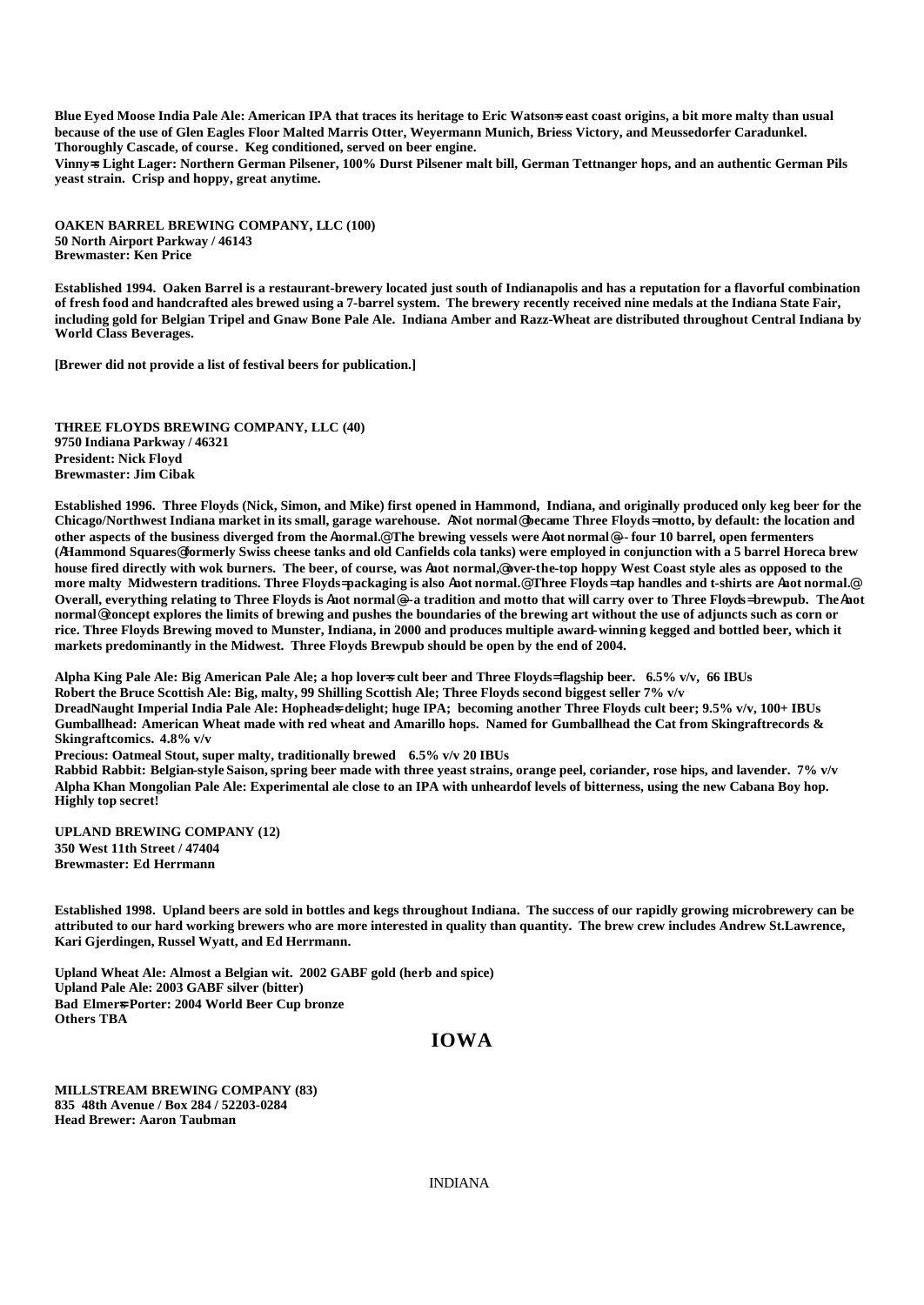**Established 1985. Millstream is the first brewery to operate in the German heritage towns of the Amana Colonies since 1884. We try our best to make bold, assertive German lager beer. Visit our brewery in scenic Main Amana where you can enjoy the gemutlichkeit of the hospitality room and to view the brewing and bottling areas and the lagering cellars where we make our award-winning beers. Located across from the Woolen Mill in Main Amana. Our beer is now available in Wisconsin at Brennan's Country Farm Market locations. Tours available please arrange in advance.**

**German Pilsner: This beer has a very light color, and an assertive bitterness that is rounded out by a spicy, earthy tone derived from dry-hopping with Czech Saaz hops.**

**Millstream Hefewiessen: A thick luscious body and an aroma that contains assertive banana, clove and bubblegum flavors. Best if the bottle is agitated first to rouse the yeast into solution, as they add much to the flavor.**

**Schild Brau Amber: An easy drinking German Vienna style lager. Roasted caramelized malt is carefully balanced by German Hersbrucker finishing hops. 2003 GABF Bronze (Vienna Lager)**

**John's Generations White Ale: Brewed for the #1 beer store in Iowa, John's Grocery of Iowa City, celebrating their three generations of family ownership. This Belgian -style Witbier has a zesty orange aroma, soft body and a hint of coriander spice throughout.** 

Warsh Pail Ale: This beer is heavily hopped with Cascade hops to give it a zingy citrus profile, backed up with an intense pale malt profile. **Some might say its a little mild by West Coast standards, but that is why we gave it a Midwestern name.**

**Old Time Rootbeer: Rich sweet flavor with plenty of vanilla. Very highly ranked by self proclaimed 'Rootbeer Connoisseurs'.**

## **KANSAS**

**BLIND TIGER BREWERY (85) 417 SW 37th Street / 66611 Brewmaster: John Dean**

**Established 1995. We opened the first brewery in Topeka since the Prohibition era. It is named after the Prohibition era custom of displaying stuffed tigers in establishments to alert patrons of the availability of bootleg alcohol. These speakeasies were referred to as "blind tigers." We brew our award winning beers on a 14 barrel JVNW brewhouse and produce about a thousand barrels a year. We keep six hand-crafted ales and five rotating specialty beers on tap. We also keep a cask conditioned ale on our beer engine year round. You can enjoy these brews in our 400 seat full service restaurant, at the bar, in the lounge, or on the sun deck. We're located just off I-70 and sell 1/2 gallon growlers of beer to go.** 

**[Brewer did not provide a list of 2004 festival beers for publication, but these are last year**=**s]**

**Raw Wheat: When life gives you wheat, make wheat beer! We use raw wheat in this brew for a smooth, round mouthfeel. A nice dose of hops make for a clean finish and a floral nose. Gold medal winner, American style wheat beer, 2002 GABF. Tailwind Rye: Like to bike? Like to drink beer? This is the beer for you. Light bodied and straw colored with a unique crispness from the rye malt. The hopping leaves this ale a bit pilsner like. Silver medal winner, Rye beer, 2002 GABF. Smokey The Beer: A Bamberg style rauchbier. This rich mahogany colored beer is brewed with malt that<sup>{</sup> at dried over a beechwood fire for a great smokey flavor. Moderate hopping brings a fine balance. Silver medal winner, smoke flavored beer, 2001 GABF. Holy Grail Pale Ale: American style Pale Ale. A medium bodied brew with toasty malt flavors. Assertive hop nose and high hop flavor. American malt, hops, and yeast.** 

## **KENTUCKY**

#### **BLUEGRASS BREWING COMPANY (67)** 636 East Main Street / 40202 Brewmaster: David R. Pierce

Established 1993. Bluegrass Brewing Company was originally established as a brewpub. To handle increased demand for our products we opened our production facility (30 bbl./7500 bbl. capacity) in 2001. The BBC Taproom is home to the Louisville Breweriana Museum, featuring antique advertising, bottles, serving trays, etc. from past Louisville breweries. Our bottle/draft products can be enjoyed in Kentucky, Indiana, and Ohio.

**Monk's Pale Ale:** Belgian style Pale Ale **Altbier:** GABF Bronze 1996 **American Pale Ale:** 1999 Real Ale Fest Best of Show **Hell For Certain:** Wallonian Strong Spiced Ale

## **MICHIGAN**

**ARCADIA BREWING COMPANY (96) 103 West Michigan Avenue / 49017 Founder/President: Tim Suprise**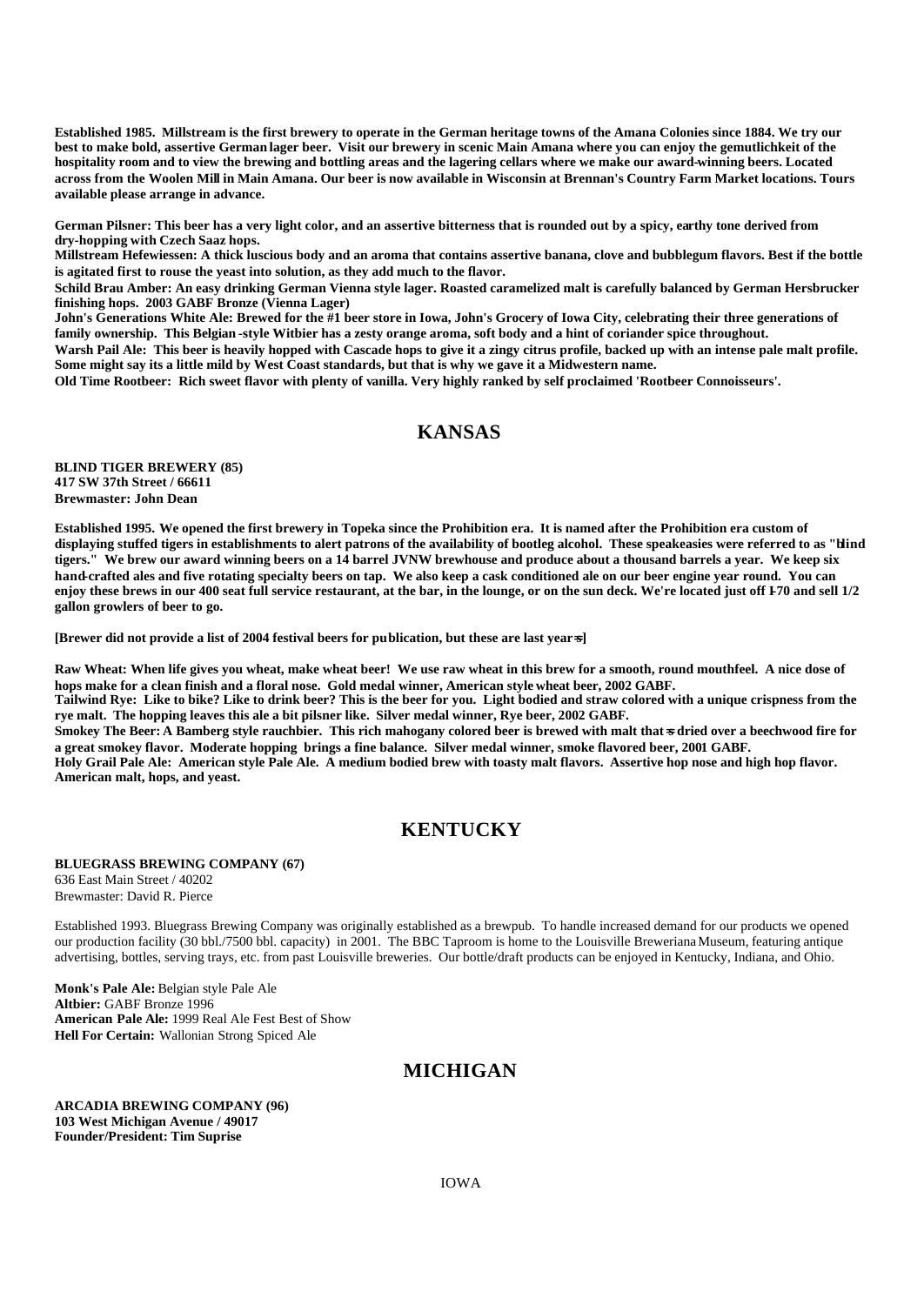**Head Brewer: Jack Lamb Assistant Head Brewer: Bryan Wiggs**

**Established 1996. Arcadia is a purveyor of distinctive handcrafted ales brewed in the British tradition. Distributed in draft and 12 ounce bottles throughout Michigan, Indiana, Ohio and most recently Wisconsin, Arcadia counts 13 different styles of fermented goodness in its stable of products. Arcadia specializes in cask conditioned or real ale, counting several regular on-premise accounts who are committed to the service of the best in beer. Arcadia ales have been recognized internationally with medals and awards for several beers, including prestigious Gold Medals and Best of Category recognition from the Beverage Tasting Institute in Chicago and the World Beer Championships in 1998 for Arcadia IPA, and again in 2003 for Arcadia London Porter.**

**Arcadia Whitsun: American Wheat. 6.2% v/v Arcadia IPA: American IPA. 5.9% v/v Berry White: Honey Raspberry Wheat. 6.2% v/v London Porter: Robust Porter. 7.2% v/v Arcadia Scotch Ale: Scotch Ale. 7.5% v/v Arcadia Batch #999: Hop rocket ale. 6.5% v/v Special Pin of Cask Conditioned Imperial IPA. 8.5% v/v**

**BLACK FOREST BRAU KELLER (99) 281 Heinlein Strasse / 48734 Head Brewer: Sam Sherwood**

Established 2003. Just recently an award winning Brewpub (three silver and three bronze at Frankenmuth=**s** World Expo of Beer), we are a 10 Bbl and 1Bbl brewpub located just across the street from the world<del>s</del> largest christmas store Bronners Christmas Wonderland. We offer **11 craft brewed beers with four being our flagships Sherwood's I.P.A., Sully's Irish Oat Stout, Amber Waves Of Grain (Vienna Lager), and Woody's Light. We have just recently started brewing on a 1Bbl pilot system giving us more style capability and freedom to have changing tap selections from month to month.** 

**Stop by and check out our beauti ful brewpub and banquet facilities**

**Sherwood's I.P.A.: (72 IBUs, 6.5% v/v) American style. This Bad Dog has nine hop additions. Very Tasty and Hoppyliscious! Honey Bee Wheat: (14 IBUs, 5.4% v/v) Bavarian Hefeweizen with a little extra kick of local Frankenmuth honey (70 pounds to be exact) Amber Waves Of Grain: (18 IBUs, 4.8% v/v) This Vienna Style Lager is just recently a silver medal winner at the World Expo of Beer in Frankenmuth.**

**DARK HORSE BREWING COMPANY (4) 511 S. Kalamazoo Street / 49068 President/Brewmaster: Aaron Morse**

**Established 1997. Dark Horse Brewing Comapny opened its doors in late fall 1997 with two objectives in mind: brewing great beer and carrying on the brewing tradition in Marshall. Dark Horse is the thirteenth brewery the small historic city has seen in the past 150 years, and the only brewery since prohibition. By trying some Dark Horse beer you'll be able to taste all of the love and passion our brewer / owner Aaron puts into every batch of his true "handcrafted" ales. All of our beers are always unfilte red to give you, the connoisseur, all of the flavor and body you deserve, just like our forefathers did. Our beers can be found throughout beautiful Michigan in coolers and on shelves of fine retailers. Dark Horse beers are also available on draft in me tro Detroit, Ann Arbor, East Lansing, Kalamazoo, and Mt. Pleasant. Also, we are currently establishing distribution in Indiana so look for us soon in the Hoosier state. If you're ever near Marshall, please stop into our tap room and you'll see, the only thing we take seriously is the beer.**

**[Brewer did not provide a list of festival beers for publication.]**

**DRAGONMEAD MICROBREWERY (52) 14600 East Eleven Mile Road / 48089 Brewers: Erik Harms, Kim Schneider erik@dragonmead.com, kim Schneider erik@dragonmead.com, kim** 

**Established 1997. Dragonmead Microbrewery is dedicated to the production of top quality, hand-crafted ales and lagers. We take great care in producing our beers in accordance with traditional styles, using the finest domesti c and imported grains and hops, and style-specific yeast strains. Our 3 barrel brewhouse allows us the flexibility to produce small batches of a wide variety of beers in order to maintain the freshest product possible. We are located in Warren, MI, minutes north of downtown Detroit on the I-696 service drive. Dragonmead strives to offer 35-45 different styles on tap in our pub, including nitrogen-dispensed beers and cask conditioned ales. Our draft distribution market includes the entire state of Michigan. Dragonmead currently bottles Final Absolution for sale in our puband for our distribution accounts. We will soon be adding Under the Kilt Wee Heavy (2004 World Beer Cup Bronze) to our bottle lineup. Wee Heavy also won a Silver Medal at the 2004 World Expo of Beer. Our new Castlebrite Apricot Wheat won the Peoples Choice Award at the 2004 World Expo of Beer. Be on the lookout for these beers and other surprises throughout the day. Dragonmead's pub hours are Monday - Wednesday 3pm-12am, and** 

KENTUCKY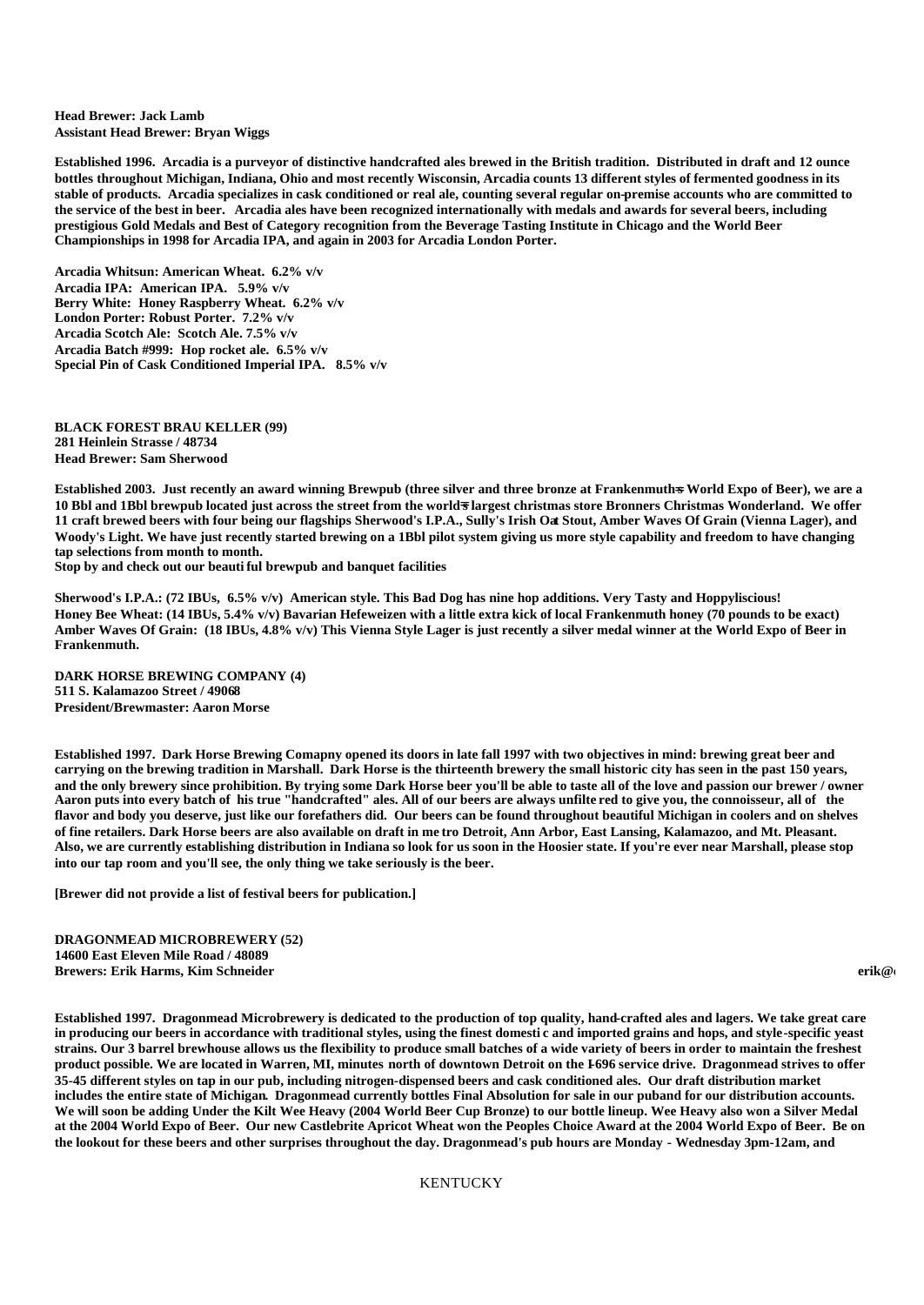**Thursday - Saturday 11am-1am. Come up and see us sometime. If you see Former Brewer Jeff Levine working as part of the festival staff today give him a pat on the back for all the hard work and years of service he put in at Dragonmead. Thanks Jeff, we miss ya.**

**Final Absolution: Belgian -style Tripel. Award-winning ale exhibits notes of banana and clove in the aroma, and high gravity sweetness balanced with Czech Saaz hops in the smooth finish. 9% ABV. Referred to in the brewhouse as liquid crack.** 

**Castlebrite Apricot Wheat: Our first fruit beer uses an apricot puree as well as Pale Wheat malt to bring about this wonderfully refreshing brew. 5.1% ABV.**

**Dragon Daze Hemp Ale: A great deal of malt character, in part, from the Chocolate Malt. Cascade hops provide a clean hop finish, but it's the roasted hemp seed that makes the flavor nutty and unique. Special thanks to Eric Schmitt for coming up with the name. 4.3% ABV. Erik the Red: Irish style amber ale. Light in finish, bold in taste. Melanoidin malt gives it the deep amber color, and the spicy finish comes from Chinook hops. 5.0% ABV.**

**Under the Kilt Wee Heavy: Award wining Strong Scotch Ale. Imported Scottish ale malt is combined with Roasted Barley and Crystal malt to give this beer a strong malt taste and aroma. Golding and Fuggles Hops help balance out the malt for a smooth finish. Thanks to former brewer Rob Nagel for his award wining recipe. 7.8% ABV.**

**Armageddon Grand Cru:** *VERY LIMITED SUPPLY!* **Final Absolution turned up to 11. That's right, we did not just make 10 bigger, "this one goes to eleven!"**

**FOUNDERS BREWING COMPANY (92) 648 Monroe Avenue, NW / 49503 Brewmaster: Nate Walser**

**Established 1997. Our brewery is based on one simple concept: Brew beer we want to drink. In this pursuit we have found lower efficiencies, higher cost, less yields and smaller market share. In our quest for bigger and better beer we have discovered a microbrewery subculture, one of people who, like us, enjoy beers that push the envelope of brewing reasoning. Our promise to you is an over-indulged, excessive approach to brewing. "It's a beer that will slam you head-first into a brick wall and leave you wanting more." Founders ales can be found in selected retail outlets in Michigan, Ohio, Illinois and (coming soon) Wisconsin.**

**Dirty Bastard Ale: (8.3% v/v) Scotch strong ale with a kick. Rated #2 in the world by World Beer Championships and featured in** *All About Beer* **magazine.** 

**Centennial IPA: (7.2% v/v) Brewers favorite, our IPA has a huge aroma and is perfectly balanced. Awarded #1 IPA in Michigan by the Michigan Brewers Guild Cup.**

Devil Dancer: (10.5% v/v) 10 lbs of hops per barrel (insanity at it's best). Founders most extravagantly hopped beer, at 180 IBU's (Editor=s note: that is their story and they re sticking to it!) this triple IPA is remarkably well balanced.

**Kentucky Breakfast: (8.5% v/v) Double chocolate, double coffee, oatmeal stout aged in oak bourbon barrels. "A little bit of back woods pleasure."**

**Organic Pale Ale: (6.2% v/v) Brewed with organic malts, this pale ale is dry hopped and VERY bitter, Amarillo hops give this ale a grapefruit accent making it a very refreshing summer beer.**

**Red Rye: (6.0% v/v) Spicy rye character imparts a dry finish coupled with a medium hop bitterness.**

**Chamomile: (4.2% v/v) Defiantly thinking out of the ordinary here. This summer Kolsch is spiced with an abundance of Chamomile flowers, without a doubt one of the more unique summer beers available.**

**Cherry Ale: (7.0% v/v) Intensely cherry!!! Michigan cherries naturally.**

**Belgium Quad: (10.0%) A blend of light and dark candy sugar and generous amounts of imported Belgium malts make this ale sweet and rich in the finish.**

**JASPER RIDGE BREWERY (61) 1075 Country Lane / 49849 Brewmaster: Grant Lyke**

**Established 1996. Jasper Ridge Brewery is located in Ishpemi ng's Country Village just off U.S. 41 in Michigan's upper peninsula. Our beer is brewed in 10 bbl batches on a Pico Brewing System. We are a brewpub and do not distribute our beer, but we sell our beer to go in growlers and kegs, offering 7-8 styles of ales through out the year, including seasonal and specialty brews. Our 120 seat capacity restaurant offers lunch and dinners consisting of American fare ranging from soups and salads to pizzas and steaks.**

**Red Earth Pale Ale: Hoppy Rope's Golden Wheat: Wheaty Gallagher's Stout: Yummy Brewer=s Choice: Stop by and discover!**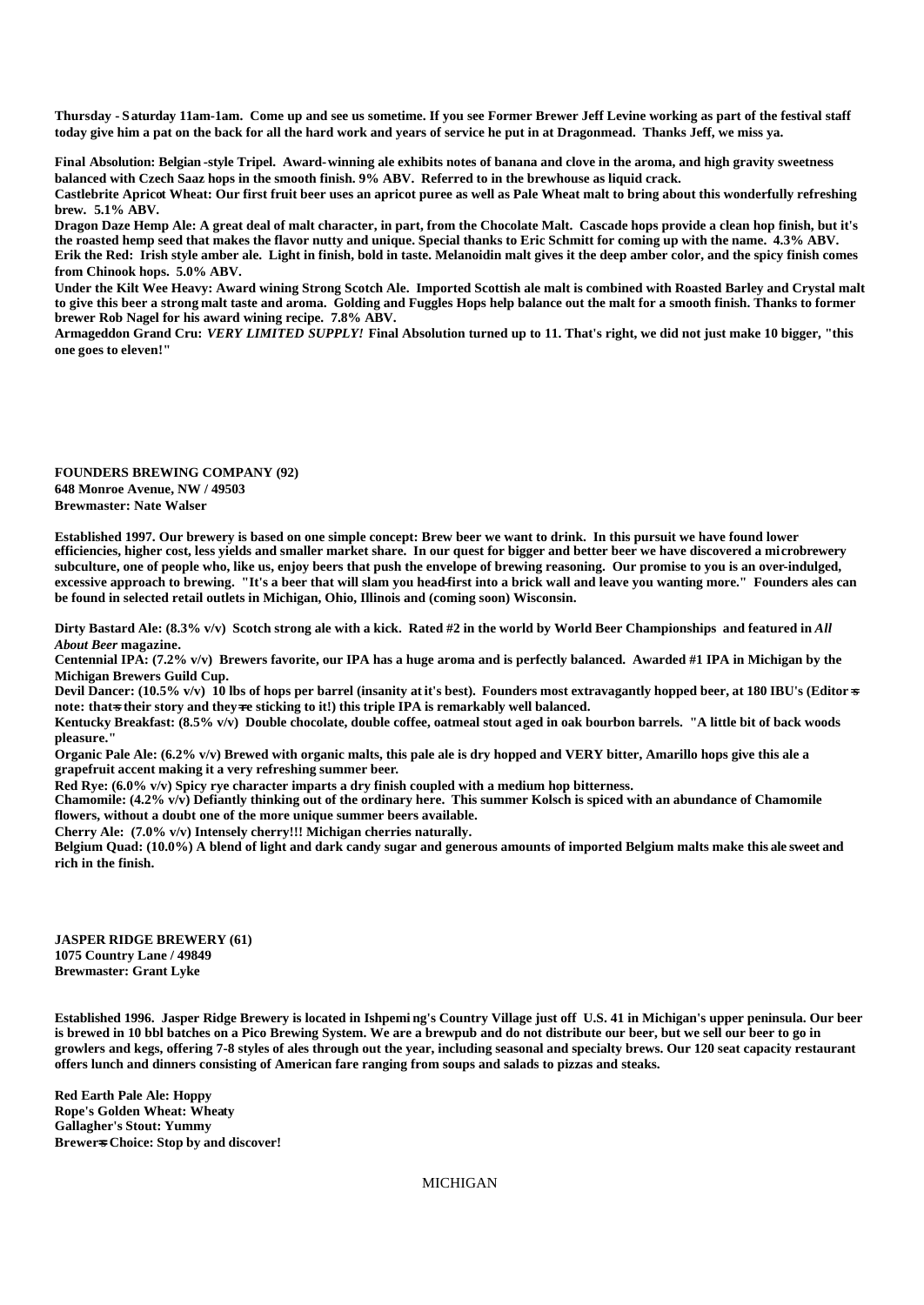**KALAMAZOO BREWING CO., INC. (20) 8938 Krum Avenue / 49053 Founder/President: Larry J. Bell**

**Established 1985. Kalamazoo Brewing Company is in its nineteenth year of producing unique and interesting craft beer in the Midwest. Having grown from a tiny brewery producing beer with a fifteen gallon soup kettle, K.B.C. has grown into a major regional brewery. With our year and a half old Comstock facility operating in concert with the original Kalamazoo Avenue plant, Kalamazoo Brewing Company grew more than 20% in 2003, shipping over 38,500 barrels of beer. Our ongoing goal is to brew thoughtfully, creatively, and artistically. We strive to bring an authentic and pleasant experience to all of our customers through our unique beers. We look forward to sharing our beers with you.**

**Bell's Beer Circus is in town. Come to the big top for freakishly refreshing, thirst defying, deliciously entertaining beers. Come early and come often for Bourbon-aged Batch 6000, Expedition Stout, Raspberry Ale, Hopslam, Cherry Stout Reserve, Bourbon-aged Java Stout, Consecrator Dopplebock, Third Coast Old Ale, Two Hearted Ale, Oatmeal Stout and the rarely showcased Eccentric Ale.**

**KRAFTBRAU BREWERY, INC. (42) 402 East Kalamazoo Avenue / 49007 VP/Brewer: Steve Berthel**

**Established 1996. Kraftbrau opened its doors in October 1996 in beautiful downtown Kalamazoo, original home to Gibson Guitars and Checker taxi cabs. Brewer Steve Berthel has chosen primarily to focus on German and European lagers, as well as French and Belgian ales, cask conditioned English ales, and hoppy American ales. We currently distribute throughout Michigan, and our products are available in 12oz. bottles, 1/6 barrel kegs, and 1/2 barrel kegs. Belgian ales and high gravity lagers are also available in 750 ml. cork & cage bottles on a limited basis. For this years festival Steve has chosen four beers that represent a good cross section of what he brews.**

**Dutch Lager: Deep golden lager, very malty with Tettnang hops in the finish. 5% v/v.**

**Rock Harbor Red Ale: Deep ruby red in color. Brewed with three German malts and dry hopped with Centennial. 6% v/v. Amber Cherry Wheat: French malt, noble hops, Belgian yeast, and 25% local cherry juice make for a well balanced, slightly sweet summer ale. 7.5% v/v.**

**Wheat Trippelbock: The most complex beer we have ever brewed! Brewed with six different malts and undergoing two separate**  fermentations over six months, this is one smooth lager. 50 gallons in a bourbon cask will be released on Valentine<del>s</del> weekend next year after **one year of aging. 11% abv.**

**KUHNHENN BREWING COMPANY (86) 5919 Chicago Road / 48092 Brewers: Eric and Bret (The Kuhnhenn Brothers) Assistant Brewers: Brad Giguere and Ray Sherwood**

**Established 1998. The brewery's historic building was built as a hardware store in 1929. The transformation from hardware to homebrew shop and to brewery and winery has been a long sought after goal for the Kuhnhenn Brothers for the last 11 years. On tap you will find at least 15 different beers at any given time. The beers change frequently because of a 7-barrel brewery and Brew-on-Premise (customers brew beer!) setup. The brewery currently distributes only locally to southeastern Michigan with most sales being in-house and to go. Pub hours are 10am-12M M-Th, 10am-2am F&S, call for Sunday hours.**

**Simcoe Silly: (Belgian-style strong ale) OG=1.086. Combines the unique tropical fruit flavor and aroma of Simcoe hops with Belgian clear candi sugar, coriander, orange peel. Pilsen malt and unmalted wheat make up the mash. The special Belgian ale yeast strain produces esters of banana, with bubblegum and clove aromas giving its rich distinct character. (Michigan Beer Cup silver medal winner).** Loonie Kuhnie Pale Ale: (American-Pale Ale) OG=1.052. Intense citrus hop flavor and aroma marry well with fruity yeasty esters of this **warm fermented ale. Great session beer!** 

**Bourbon Barrel Barley Wine: OG=1.101 Aged in a Bourbon cask for 6 months. Deep burgundy in color with a rich dark toffee flavor and a Bourbon afterglow.**

Limited Editions: We<sup>-</sup>ll bring out an assortment of limited edition beers, and mead throughout the day. Be sure to stop back for these **unusual alcoholic treats. (TBA at the tent).**

**NEW HOLLAND BREWING COMPANY (80)**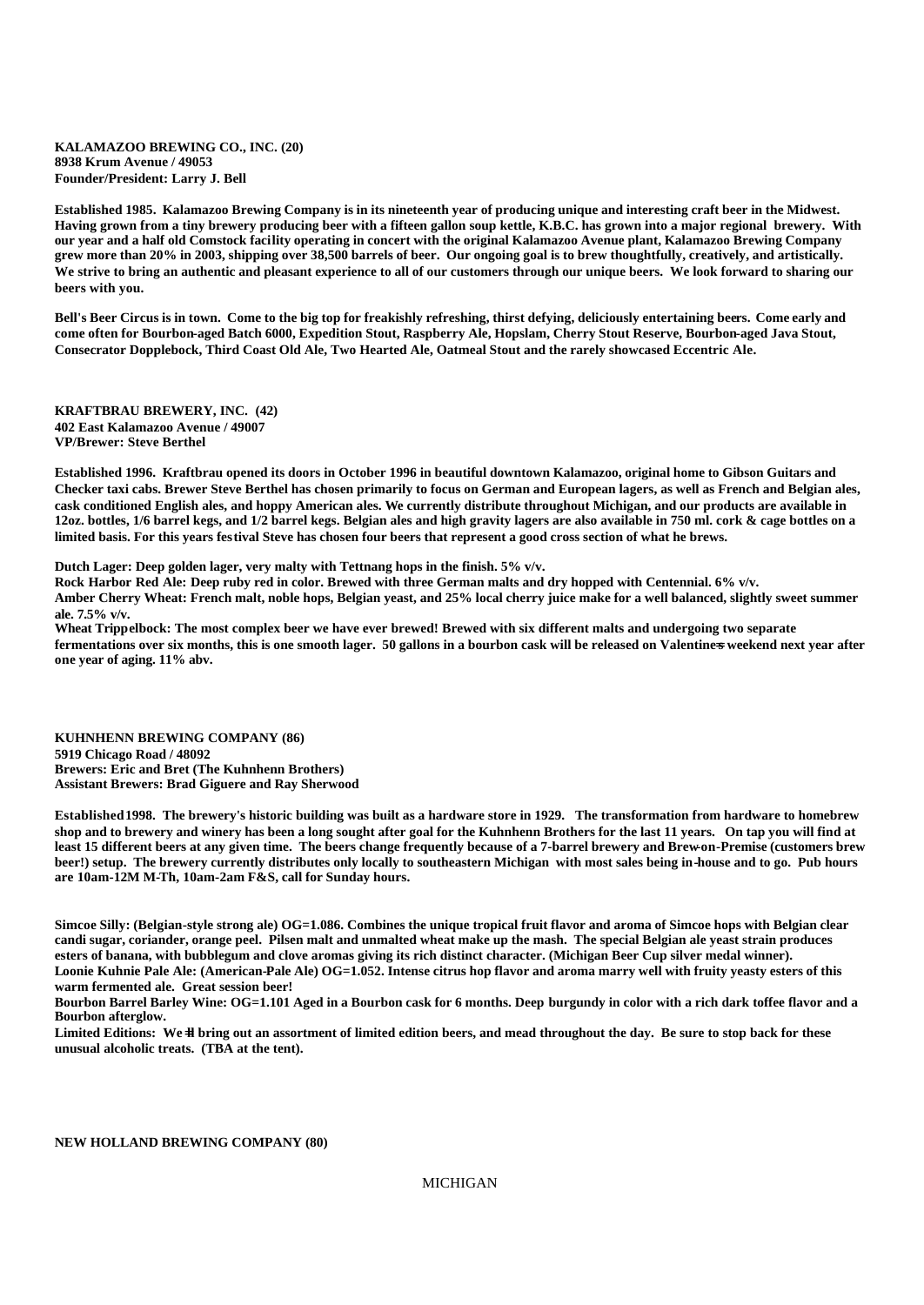**66 East 8th Street / 49423 Brewmaster: John Haggerty**

**Established 1996. The New Holland Brewing Company brewed its first batch in June 1997. The company goal was to brew hand great handcrafted beers, and our commitment to beers that make you feel good is still what motivates us today. Throughout the history of our small brewery we have been fortunate enough to win several awards for excellence in brewing. This year, we won a gold medal at the World Beer Cup for American-style strong pale ale with our Mad Hatter.. Stop by and try it for yourself, along with four different offerings from among our high gravity beers, offered on the hour beginning at 2pm. So, brothers and sisters, dig yourself, get loose, and remember to live your life like you**=**re on vacation.**

**On tap all day: Full Circle single malt, Sundog amber ale, Paleooza pale ale, Mad Hatter India Pale Ale, Zoomer Wit. High gravity selections, on the hour starting at 2pm; check booth for sequence: Black Tulip (9% v/v), Pilgrim**=**s Dole (10% v/v), PHI (9% v/v), and maybe something that we aren**=**t letting you know about yet, nyah-nyah!**

**OLD HAT BREWERY AND GRILL (47) 114 North Main / 49065 Brewer/Owner: Tom Fuller**

Established 1998. 14 taps, 43 meals, and one Thesaurus. Germanic-style Hillbilly-brewed 10 BBL brewhouse. Select products available in **bottle in Michigan.**

**OLDE PENINSULA BREWPUB (102) 200 East Michigan / 49007 Brewmaster: Dan Kiplinger**

**Established 1996. The brewpub's historic building was originally the Peninsula Restaurant (1874), but went through a succession of other businesses since becoming a clothing store in 1884. The building was completely rehabilitated after the 1980 tornado and is now home to a restaurant and a 7-barrel brewhouse with an annual capacity of 800 barrels.**

**Rockin' Razberry Wheat: Mildly hopped unfiltered wheat ale with a soft raspberry finish. IPA: Flavorful, dry-hopped ale with a very pleasing balance not found in most IPAs DoppelDunkel: A dark ale made with hefe yeast, but no wheat. Too smooth! Marionberry Ale: Dry fruit beer made with 80 pounds of Oregon Marionberries per barrel.**

**STONEY CREEK BREWING COMPANY (9) 237 Joseph Campan / 48207 Brewmaster: Hazen Schumacher**

**[Brewer did not provide a brewery description and list of festival beers for publication.]**

## **MINNESOTA**

**AUGUST SCHELL BREWING COMPANY (78) Post Office Box 128, 1860 Schell Road / 56073 Brewmaster: Jeremy Kral**

**Established 1860. August Schell Brewing Company is the second oldest family owned and operated brewery in the United States. For 143 continuous years and five generations of family leadership, August Schell has produced a line of distinctive beers in a variety of styles**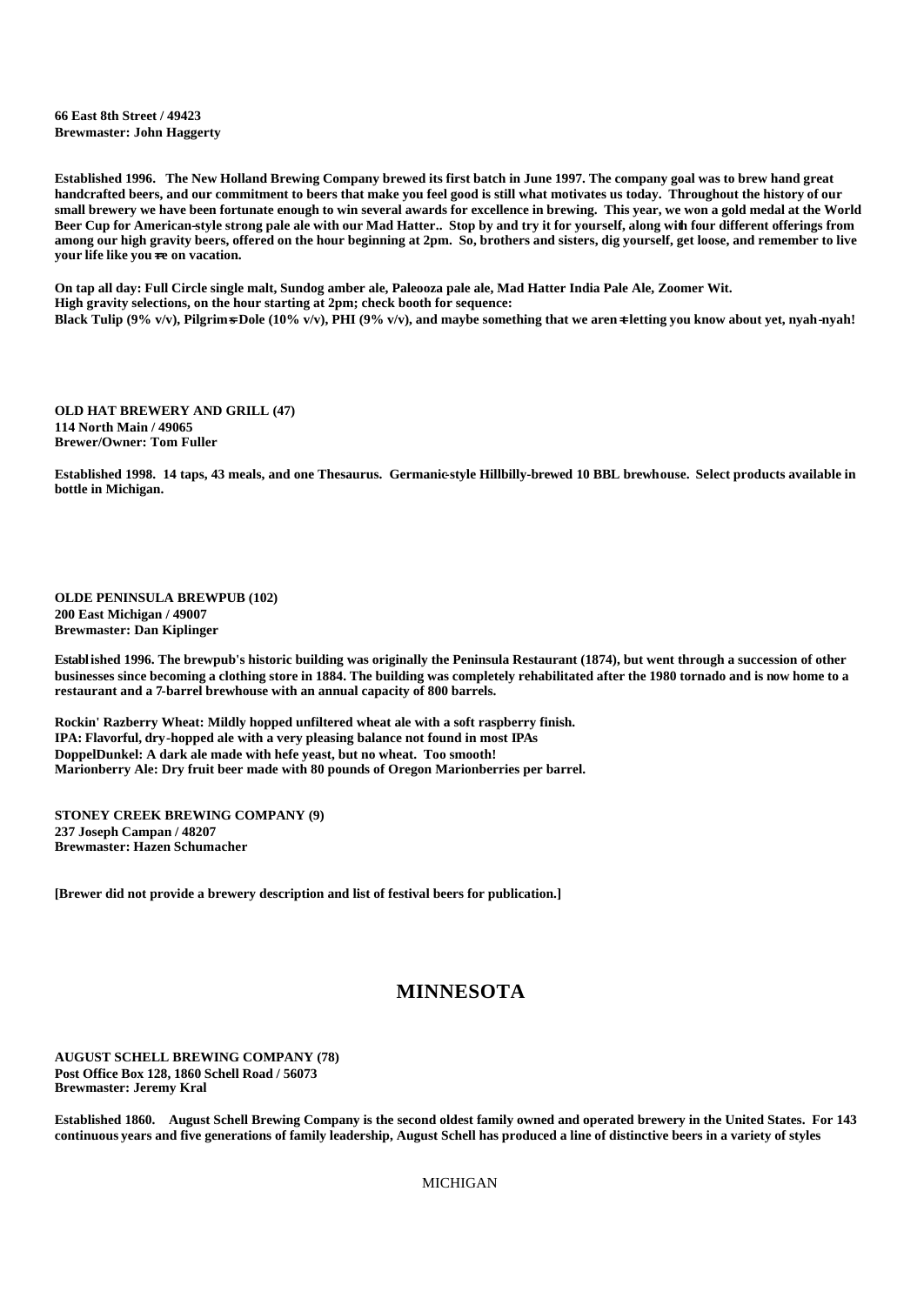**unmatched by any other domestic brewery. Down a winding road, tucked back in the woods, sits our historic red brick brewery, museum, gift shop and formal gardens. Come visit us or taste our legend in bottles and kegs. We are available throughout the midwest.**

**[They didn**=**t tell us what they**=**re serving. Perhaps some of these?]**

**August Schell Pils: Classic European Pilsener with a big hop and malt aroma. 1998 BTI World Champion Pilsener,** A**one of the ten best beers in America**@ **(BTI). 5.5% alc v/v**

**Fire Brick Lager: Authentic Vienna lager. Slightly toasted malt flavor with a rich malt sweetness. Mild flavor and low hop bitterness make it a very easy-drinking beer. 5.1% v/v** 

**Schell Oktoberfest: Rich smooth lager, with caramel, pale, cara-pils and black malts.**

**German Pale Ale: This one of a kind ale is brewed with a blend of imported and domestic malts, three varieties of hops (including imported Kent Goldings), and our German Alt yeast. The result is an aggressively hopped amber ale that exhibits an uncommon smoothness and an outstanding malt presence.**

**BANDANA BREWERY (60) 302 North Plainview Avenue / 56001 Head Brewer: David Berg**

**Established 2002. We are the first brewpub to be built in the south-central Minnesota city of Mankato. Bandana Brewery produces four full-time beers and two rotating brewer's specials. The full-time beers are: Mankato Gold, St Peter Red, Rapidan Brown Ale and Eagle Lake Pale Ale. The menu focuses on home-style cooking, an art that is becoming extinct in the United States. The brewery utilizes 10 HL Northern Brew Systems equipment, with 3 fermenters and 8 serving tanks.**

**Weizenbock: Brewed with a combination of Rahr two-row, Simpsons Chocolate, Weyermann Wheat, and a touch of Special B, this is our strongest beer to date. OG 18.2 Plato, IBU 17.**

**St Peter Red: Brewed with Rahr two-row malt, Weyermann Dark Munich and Caramunich and a touch of chocolate. The sweetness of St Peter Red is balanced through the judicious use of Crystal and Sterling hops. OG 13 Plato IBU 22**

**Eagle Lake Pale Ale: Five hop additions in the final 20 minutes of the boil yield a Pale ale bursting with hop flavor. Rahr two -row malt is combined with Simpsons Crystal and Weyermann Vienna for a firm malt backbone. OG 12.5 Plato IBU 38**

**FITGERS BREWHOUSE BREWERY & GRILL (55) 600 East Superior Street / 55804 Head Brewer: Dave Hoops**

**Established 1996. Fitgers Brewhouse is located on the shore of Lake Superior in the historic Fitgers Brewery, which stopped production in 1972. Our 7 bbl wood clad brewery produces 10 tap lines. 4 year round and 6 rotating seasonal lines. Cask ale is generally available as well as handmade root beer.**

**El Nino Double Hopped IPA: (7.0%) Our regular IPA served daily at our bar. Witchtree ESB: (5.6%) English-style extra special bitter, served on nitrogen. Big Boat Oatmeal Stout: (6.6%) Rich, smooth and creamy nitro-infused. Homegrown Hempen Ale: (6.4%) Amber ale brewed with hops and hemp. Starfire Pale Ale: (6.0%) West coast style pale, hop driven with a nice malt backing. Tanked Imperial IPA: (12.0%) A well-aged, well-hopped elixir. Park Point Pilsener: (5.5%) Bohemian-style Pils. Bruges Blonde: (5.2%) Belgian golden ale. Watermelon Wheat: (5.0%) Fresh melons infused into a nice wheat-based beer.**

**Limited special release of our Bourbon aged Imperial Stout sometime during the fest as well.**

**GRANITE CITY FOOD AND BREWERY (88) 3945 Second Street, South/ 56301 Brewers: Kerrick Carrigan, Bob McKenzie, and Larry Chase**

MINNESOTA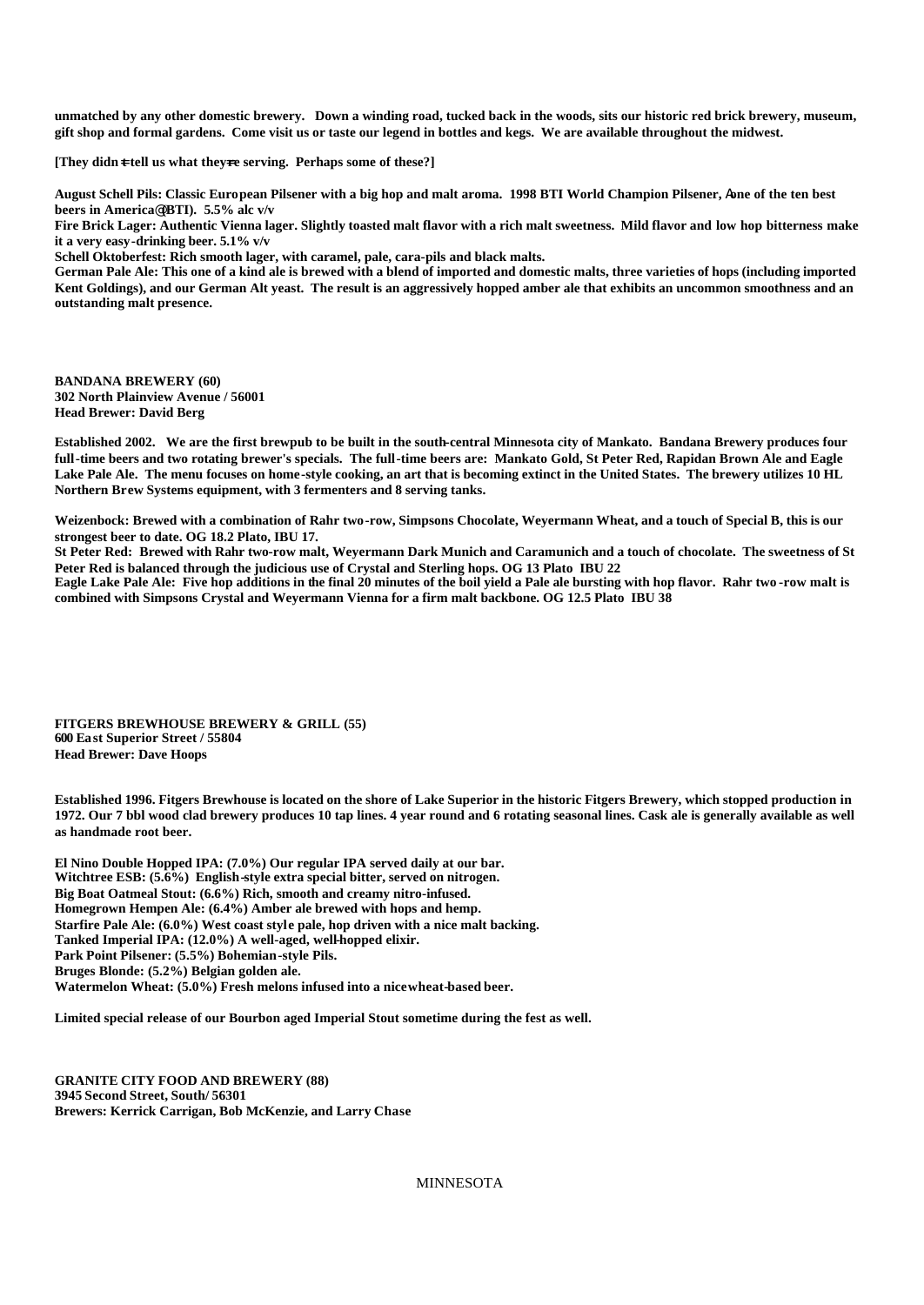**Established 1999. Granite City was first born into the world in the trend setting mecca of St. Cloud, Minnesota in July 1999. It quickly established itself as a great place to dine in Central Minnesota. Since then, we've expanded throughout the Midwest, always striving to be the best. We brews lots of beers, both lagers and ales. Some red, some brown, plus pilsners and pales. Other locations in Sioux Falls, SD; Fargo, ND; Clive, Cedar Rapids, and Davenport, IA; Lincoln, NE; and Maple Grove, MN. We also sell growlers to go.** 

**Northern Light, St. Benedicts Mai Bock, Duke of Wellington I.P.A., and Broad Axe Stout. We will also be offering a Hard Lemonade, a special cask, and an extra special Pilsener.** 

**GREAT WATERS BREWING COMPANY (103) 426 St. Peter Street / 55102 Head Brewer: Joe Lanners**

**Established 1997. Great Waters is located in the Historic Hamm Building in the heart of downtown St. Paul's theater district and just a few blocks away from the Xcel Energy Center, home of the NHL's Minnesota Wild. We offer at least 8 of our beer at all times including 4 cask ales. Great Waters is the most CAMRA compliant brewery in Minnesota and has the largest cask room in the Midwest. Our menu has everything from hot Rasta Wings to tuna steak, and our bar has the best happy hour in downtown. Thanks to the efforts of the Minnesota Craft Brewers Guild, Minnesota brew pubs can now sell half gallon growlers of beer to our customers to enjoy off premise.** 

**Saint Peter Pale Ale: American pale ale, light amber or copper color with a hints of caramel. The malt is balanced well with this heavily hopped beer.**

**Brown Trout Brown Ale: English brown ale with a sweet malty taste and a hint of nuttiness. Anchorhead IPA (Cask): American pale malt and hops were used in this IPA. This malty, copper colored IPA is generously hopped with 3 different hop varieties.**

**HOPS (94) 11528 Leona Road / 55344 7855 Elm Creek Road / 55369 Head Brewer: Bob DuVernois**

**Established 1999 (Maple Grove) and 2001 (Eden Prairie). At Hops our beers are handcrafted using the finest domestic malts, choice hops and high-quality liquid yeast. We offer four permanent beer selections that include, Clearwater Light, a light, crisp lower calorie, lower carbohydrate beer; Lightning Bold Gold, a golden hued, medium bodied, lager style beer; Thoroughbred Red, a richly colored and flavored amber ale; and Alligator Ale, a full-bodied, mahogany colored ale with a smooth finish. In addition to our four regular beers we also brew**  rotating seasonal beers and make our own homemade root-beer. Growlers available. Today<del>s</del> beers are from the Eden Prairie pub.

**Leap of Faith: Imperial I.P.A. Hang Ten: Belgian Wit Beat the Heat Wheat: Hefeweizen Lumberjack Oatmeal Stout.**

**LAKE SUPERIOR BREWING COMPANY (73) 2711 West Superior Street / 55806 Head Brewer: Dale Kleinschmidt**

**Established 1994. Lake Superior Brewing began production in less than 200 square feet. The brewery has undergone two expansions since then and now occupies 4,300 square feet and incorporated a bottling line in 1999. LSB produces four core beers and five seasonals.**

**Lake Superior Special Ale: Imported English ale yeast and generous amounts of Cascade hops generate a balance of malt and fruity (grapefruit?) flavors. Silver Medal 2002 World Beer Championships**

**Kayak Kolsch: Five malts, 2 hop varieties and specialized yeast create clean malt flavors and a floral hop finish in this thirst-quenching style. Silver Medal 2002 World Beer Championships**

**Mesabi Red: Dark red, substantial and malty with well-balanced hop bitterness in the finish from four hop additions. Silver Medal 2002 World Beer Championships**

**Sir Duluth Oatmeal Stout: Nearly black beer has a creamy texture from the oatmeal and rich roasted coffee and chocolate overtones from English and Belgian dark malts. Gold Medal 2002 World Beer Championships.**

**St. Louis Bay IPA - (seasonal): Deep copper-colored with a balance of East Kent Golding hops and mild oak astringency. High Bridge Root Beer: Laced with local honey, pure vanilla and jazzed up with wintergreen.** 

**MINNEAPOLIS TOWN HALL BREWERY (59) 1430 Washington Avenue, South / 55454**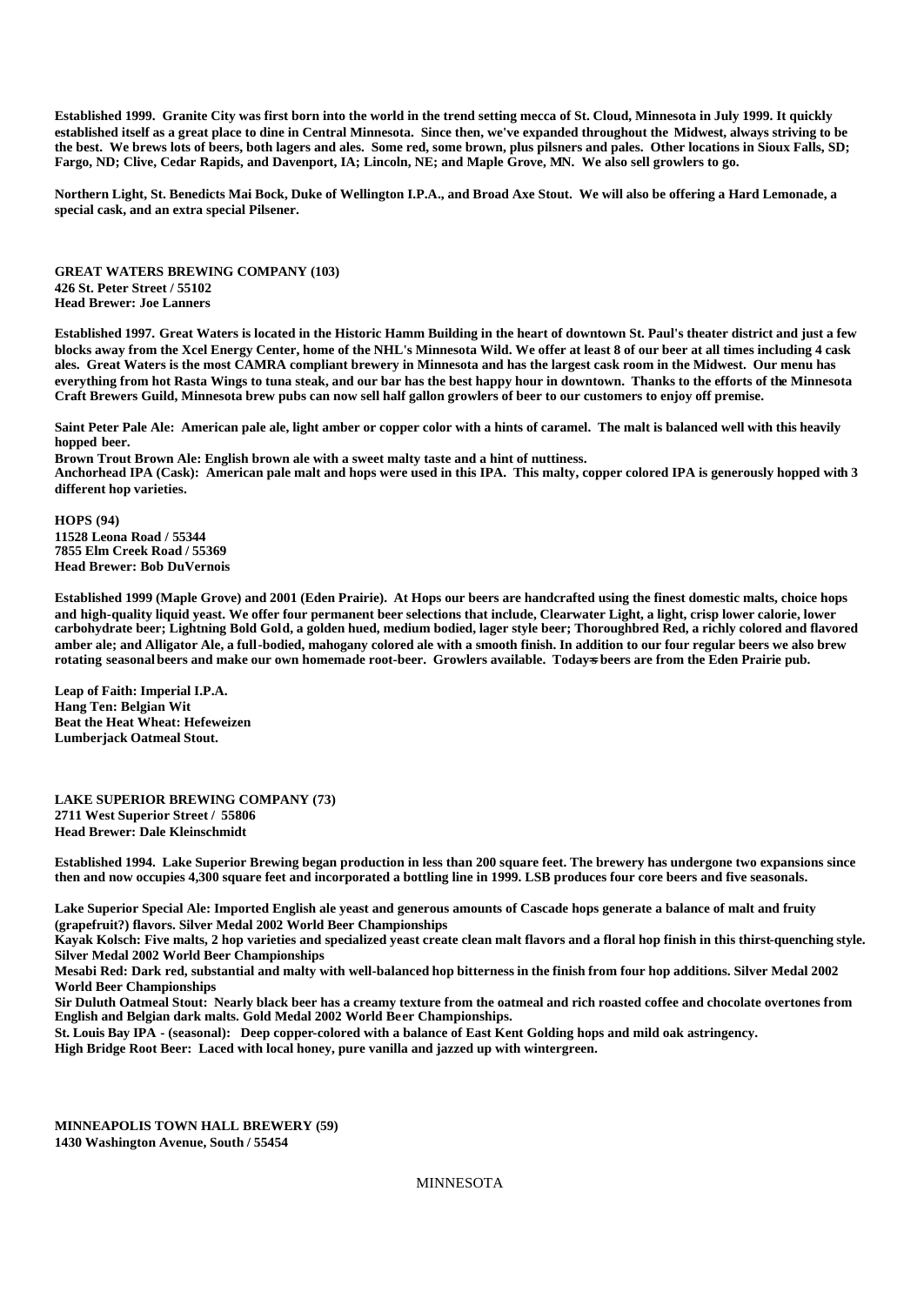**Head Brewer: Mike Hoops Brewer: Jeff Williamson**

**Established 1997. The Town Hall Brewery is located on the West Bank of the University of Minnesota, just minutes from downtown and the metrodome. From our 10bbl brewhouse we offer five regular house ales, three seasonals, and two cask beers at all times. Our production continues to grow with hope of reaching 1,000 bbls in 2004. We usually are working on something fun, such as 2001 GABF Gold medal winner Czar Jack Bourbon Barrel Imperial Stout, Grand Cru, or one of our many popular Single Hop Pale Ales, so check for the latest. We offer a full menu at our restaurant, gracious happy hours, and a spacious tree covered patio. If you are into pub games, we offer soft pocket billards and steel tip darts. Our beer is available at the pub on draft and for off site consumption pick up a growler or two and share it with a few folks.**

**Masala Mamma IPA: (6.0%) American style IPA. Brewed using four different hop varieties and five additions. Slightly malty, however this beer is all about the hops.** 

**Thunder Storm: (6.7%) Our newest summer seasonal. Bavarian Pilsen malt creates this light refreshing ale brewed using orange blossom honey, orange peel, Belgian candy sugar, and fininshed with lemongrass. Remember, it is stronger than it tastes.**

**Tripel Vision: (7.6%) Belgian Tripel. Brewed with Belgian and American Ingredients. Czar Jack Bourbon Barrel Imperial Stout: (9.3%) Back in 2001 this beer took our customers by storm, we decided to make it again. A fine** 

**Russian style Imperial Stout finished in oak JD barrels.**

**CASK 1800: (6.7%) An English IPA recipe that has survived from the year 1800. Brewed with floor-malted Marris Otter Pale malt and hopped at a rate of more than 5 lbs. per barrel and then dry hopped. What??? We had to make sure the beer survived the trip to Madison.**

**SUMMIT BREWING COMPANY (62) 910 Montréal Circle / 55102 Founder/Pres: Mark Stutrud; Brewer: Horace Cunningham**

**Established 1986. Summit Brewery was founded in 1986 by Mark Stutrud in a converted automatic transmission shop on University Avenue in St. Paul, Minnesota. Stutrud was committed and destined to revitalize the quality craft brews that once thrived in the Upper Midwest. Summit is currently the second largest brewery in Minnesota and the eighth largest supplier of beer in the state producing close to 60,000 barrels of beer each year with the capacity to expand to 300,000. The flagship brand for the brewery is the Summit Extra Pale Ale, but the Hefe Weizen seasonal does so well in Chicago that this delicious wheat beer is brewed year round solely for the "windy city." Summit styles also include the Great Northern Porter, India Pale Ale, Grand Pilsener, as well as the seasonal varieties: Oktoberfest, Winter Ale, Maibock and of course the Hefe Weizen. In 1998 Summit completed their new brewery, which was the first brewery built from the ground up in Minnesota in more than hundred years. And as this wonderful journey continues, Stutrud will sincerely tell you, "We hope you enjoy what we brew as much as we e njoy it ourselves!"**

**Festival beers may include:**

**Extra Pale Ale: Our flagship beer is a classic British-style ale, light bronze in color with a hoppy flavor. (5.4% v/v)**

**Great Northern Porter: Although very dark in color, porter is lighter bodied than you might expect, with a rich malty character. (4.9% v/v) India Pale Ale: Dry hopped for a distinguished flavor. (6.3% v/v)**

Grand Pilsener: A rich golden lager, this Bohemian-style Pilsener is Summits first new beer in six years. Classic hop aroma mingled with **rich maltiness.**

**Hefe Weizen: German-style wheat beer with a small amount of authentic weizen yeast left behind to maintain freshness, fruity/spicy flavor, and cloudy appearance (4.7% v/v)**

## **MISSOURI**

**BOULEVARD BREWING COMPANY (81) 2501 Southwest Boulevard / 64108-2345 Head Brewer: Steven Pauwels**

**www.blvdbeer.com**

Established 1989. We are the first brewery to open in Kansas City, MO, in more than half a century. We-ve grown to be among the largest **and most respected specialty brewers in the Midwest. Boulevard is dedicated to the craft of producing fresh, flavorful beers using traditional brewing and methods. Boulevard offers four beers year round: Pale Ale, Unfiltered Wheat, Bully!Porter (all available in bottles and draft) and Dry Stout (available in draft), as well as four seasonal beers: a springtime bit of luck, Irish Ale (available in bottles and**  draft), a summertime favorite, ZON, a fall classic, Bobs =47 and a winter holiday treat, Nutcracker Ale (all available in bottles).

**[Brewer did not provide a list of festival beers for publication. Here**  $\frac{1}{2}$  **the 2003 list:**]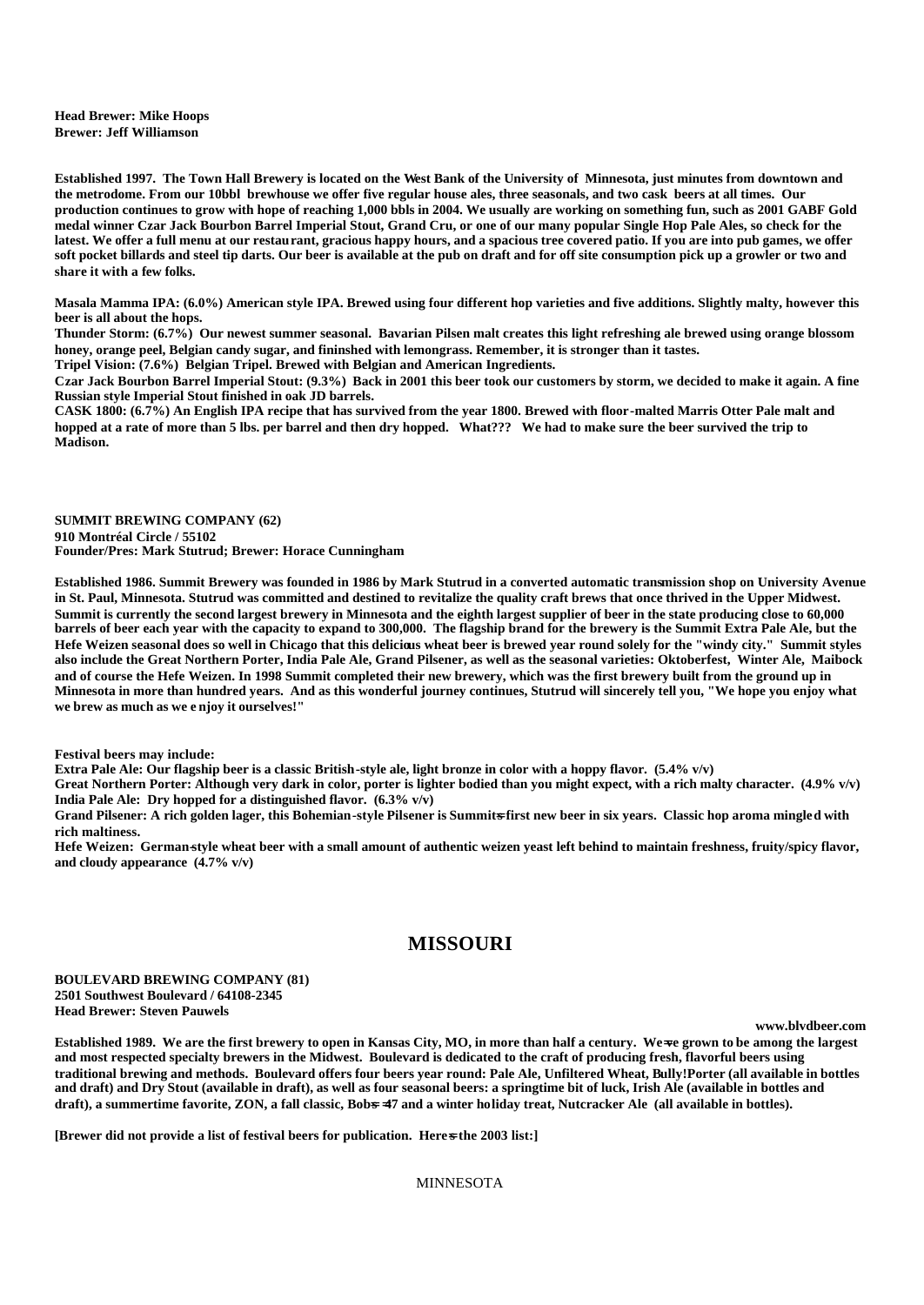**Boulevard Pale Ale: The very first beer we produced is a smooth, medium-bodied and well-hopped ale. We include caramel malt in the recipe to provide a rich flavor and amber color. We like to think of Pale Ale as our** ;**flagship**5 **beer.**

**Boulevard Unfiltered Wheat Beer: Available since 2000 both in bottles and on draught, is a lively, refreshing ale with a citrusy flavor and distinctive cloudy appearance. Our Unfiltered Wheat is reminiscent of the wheat beers that were brewed at the turn of the century, before the advent of modern filtration.**

**Boulevard Bully! Porter: Dry, medium-bodied dark ale. Its intense dark-roasted barley malt flavor is perfectly balanced by complex hop character. Bully! Porter**o**s rich flavor makes it an ideal accompaniment to a variety of foods, from shellfish to game.**

**Boulevard Dry Stout: Served from our specially designed tap, is velvety black and perfectly opaque, and is topped by a thick, creamy head. This very drinkable, delicate beer is a delightful harmony of smoky roasted flavors with a silky smooth finish.**

**O=FALLON BREWERY (79) 26 West Industrial Drive / 63366-1889 Brewer: Brian Owens**

**www.ofallonbrewery.com**

**Established 2000. The O'Fallon Brewery began brewing and selling beer in the spring of 2000. We brew in a 15-barrel brewhouse 2-3 times a week. A typical batch of beer takes about two weeks from brew-day to packaging-day and produces around 200 cases or 30 kegs. We manually fill 50 and 20.5 liter kegs and hand pack cases of 22 and 12 ounce bottles. We are a small beer factory, and we have no restaurant, bar or other retail facilities. We sell our beer direct from the brewery to the retailer, delivering all our beers cold in our refrigerated truck.**

**O=Fallon Gold: Our original beer, a smooth golden ale with three types of barley, two varieties of hops and fresh Kolsch yeast. Cold-conditioned and filtered for a clear, beautifully colored, delicious beer.**

**O=Fallon Wheat: Fresh, clean-tasting American Wheat Beer brewed with white wheat, two varieties of domestic barley, two kinds of hops and our Kolsch yeast. Unfiltered, with a trace of the yeast in the beer for a smooth, full-bodied, velvety texture and a creamy head. O=Fallon Pumpkin Beer: Pumpkin pie in a bottle. 120 pounds of real pumpkin in the three-barley mash. We season the finished beer with cinnamon, nutmeg and cloves.**

**THE SAINT LOUIS BREWERY, INC. 2100 Locust Street / 63103-1616 (Taproom) 7260 Southwest Avenue / 63143 (Bottleworks) Chief Brewer: Stephen Hale / Brewster: Sara Hale**

Established 1991. Missouri<sup>\*</sup> first brewpub. The Schlafly Tap Room offers great food and fresh beer in a comfortable, relaxed atmosphere. **Located downtown in the historic Swift Printing Buildings, the 15-bbl brewhouse producesall six of the year-around beers on tap there, plus all of the nearly thirty seasonal beers throughout the year. Try all those beers on one day at the Hop in the City beer festival on Saturday, September 18, 2004, at the Taproom. We opened the Schlafly Bottleworks in April 2003 and began producing all Schlafly bottled and draft beer for the Saint-Louis metropolitan area. Our limited distribution in central and southern Missouri and Illinois supports our belief that beer should be consumed as fresh and close to home as possible. The Bottleworks offers free brewery tours, including an exhibit on the rich brewing history of St. Louis. We feature live music and a great grill menu in our spacious Beer Garden through October, and a fresh menu focusing on local purveyors. We also have a Tap Room serving Schlafly Beer and pub fare at Lambert-International Airport (**A**B**@ **and** A**D**@ **concourses). Both breweries combined will produce approximately 18,000 barrels in 2004.**

**American Lager: Brewed in the Pre-Prohibition Pilsner tradition, this light lager uses the addition of corn for a lighter-bodied beer, but still has plenty of flavor and aroma, unlike the mass-produced lagers of today.**

**American Pale Ale: American-style Pale ale, light-amber in color, medium bodied and heavily hopped in aroma and flavor. Pilsner: Golden-colored, medium-bodied lager, plenty of German and Czech hops for smooth bitterness and aroma. Oktoberfest: Full-bodied, strong, malty, deep reddish-amber lager. Traditionally brewed in March (Marzen) for Oktoberfest in the fall. Saison: Strong, fruity Belgian-style ale. Amber, medium-bodied, with a tart character contributed byt he Belgian yeast.** Coffee Stout: We collaborate with local roaster Kaldi=s Coffee, and use the cold toddy method of extraction for the coffee, mixed with **oatmeal stout for an exceptionally delicious beer. Italian roast, of course!**

## **OHIO**

MISSOURI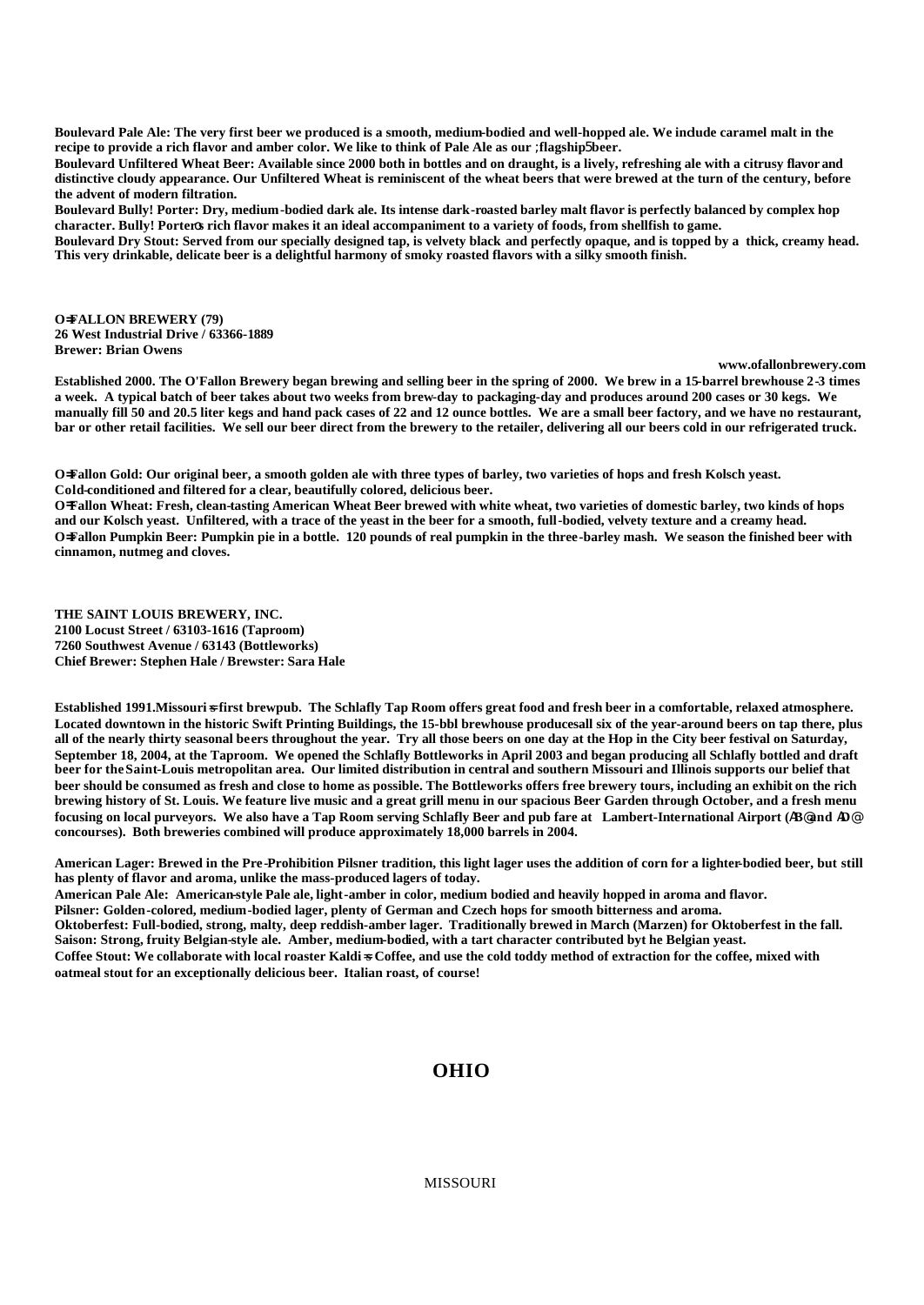#### **GREAT LAKES BREWING COMPANY (97) 2516 Market Avenue / 44113-3434 Brewmaster: Brian Lottig**

**Established 1988. Ohio**=**s first microbrewery, opened by brothers Patrick and Daniel Conway, is highly acclaimed for its award-winning ales and lagers. As a result of an \$8 million brewery expansion in 2000, Great Lakes Brewing Company's distribution area extends through Illinois, Indiana, Kentucky, Michigan, Pennsylvania, West Virginia, and** 

**Wisconsin and ranks 40th in barrelage among U.S. Specialty Brewers. Although known for its flagship beer, Dortmunder Gold, the brewery's Edmund Fitzgerald Porter is gaining national attention after winning its third gold medal at the Great American Beer Festival in 2002, ranking first in the Porter category by the Beverage Tasting Institute in 2003, and placing seventh in the Men's Journal "The Best 25 American Specialty Beers" taste panel i n July 2004. The Brewpub at Great Lakes Brewing Company, which includes a newly renovated Beer Cellar, continues to operate in Cleveland's rail transit-accessible Ohio City neighborhood located across from the historic West Side Market. Growlers available.**

**Dortmunder Gold: A smooth lager that strikes a delicate balance between sweet malt and dry hop flavors. Perfect complement to salads, fish and chicken. ABV: 5.8% IBU: 30**

**Burning River Pale Ale: Assertive citrusy and piney hop profile balanced by subtle malt and a satisfying dry finish. Great with red meats, strong cheeses. ABV: 6.0%, IBU: 45**

**Edmund Fitzgerald Porter: Complex, roasty aroma with a bittersweet chocolate and coffee taste. Excellent with chocolate desserts. ABV: 5.8%, IBU: 37**

**Eliot Ness Amber Lager: Rich, fragrant malt flavors balanced with crisp, noble hops. Complements spicy dishes, pork, pasta and sausage. ABV: 6.2%, IBU: 35**

**Seasonal Special: It's a surprise! Stop by our booth to investigate!**

**ROCKY RIVER BREWING COMPANY (43) 21290 Center Ridge Road / 44116 Brewer: Matt Cole**

**Established 1998. Located on Cleveland's westside, RRBC serves award-winning artisan ales and culinary creations in a turn -of -the-century taproom. Expect variety, our brewer's line-up changes like the lakefront weather. We hand select only the finest imported ingredients while crafting our beers. Distribution is on-premises with kegs and growlers to go. Thirteen Great American Beer Festival, World Beer Cup, and Real Ale Festival awards** 

**since 2000. Distribution is on-premises. Tours: self-guided or call ahead. Growlers to go.** 

**Subchaser Hefeweizen: (13.0 P., 5 L, 16 IBUs ) Brewed in the southern German tradition, our weizenbier contains 50% Weyermann malted wheat, 50% German pils malt and is fermented with the classic Weihenstephan yeast to produce a clove -tinged aroma, vanilla notes, and a touch of fruitiness.** 

**Kohlminator (Rauchbock): (19.8 P, 18 L , 35 IBUs) Discovered by our brewer on a pilgrimage to Franconia , our Bavarian Bock obtains its smoky character from Weyermann beechwood smoked malt. The end product, which is bottom-fermented, has a smooth, rich, smoky palate and a long, rounded finish. Perfect with smoked salmon. World Beer Cup Gold 2004. Prosit!!**

**Oompa Loompa (Chocolate Stout): (15.5P, 38L, 30 IBUs) This award-winning specialty stout is produced using Belgian chocolate, lactose, and vanilla beans. The result is a well-balanced, creamy stout with a touch of sweet smoothness. G.A.B.F Silver 2001, R.A.F. Silver 2002, R.A.F Bronze "Best Of Show" 2002. Excellent with doughnuts!**

**SAMUEL ADAMS / BOSTON BEER COMPANY (69) 75 Arlington Street, Boston, Massachusetts 02116 Founder: Jim Koch**

**Established 1985 (company) and 1997 (brewery). After years as a contract brewing company, Boston Beer Company acquired its Cincinnati brewery in 1997 (and therefore has its festival credentials as a Midwest brewer!) The brewery has a 200-bbl brewhouse and an annual capacity of 500,000 barrels. The company also contracts with medium-to-large regional breweries outside the Midwest. Winner of more than 170 international awards. Nationwide distribution. [Editor: Brewery did not provide beer list. Look for a special beer or two. You gotta go to the booth if you want to find out!]**

#### **WISCONSIN**

**AEPPLETREOW WINERY (32) 1072 288th Avenue / 53105 Cidermaker: Charles McGonegal**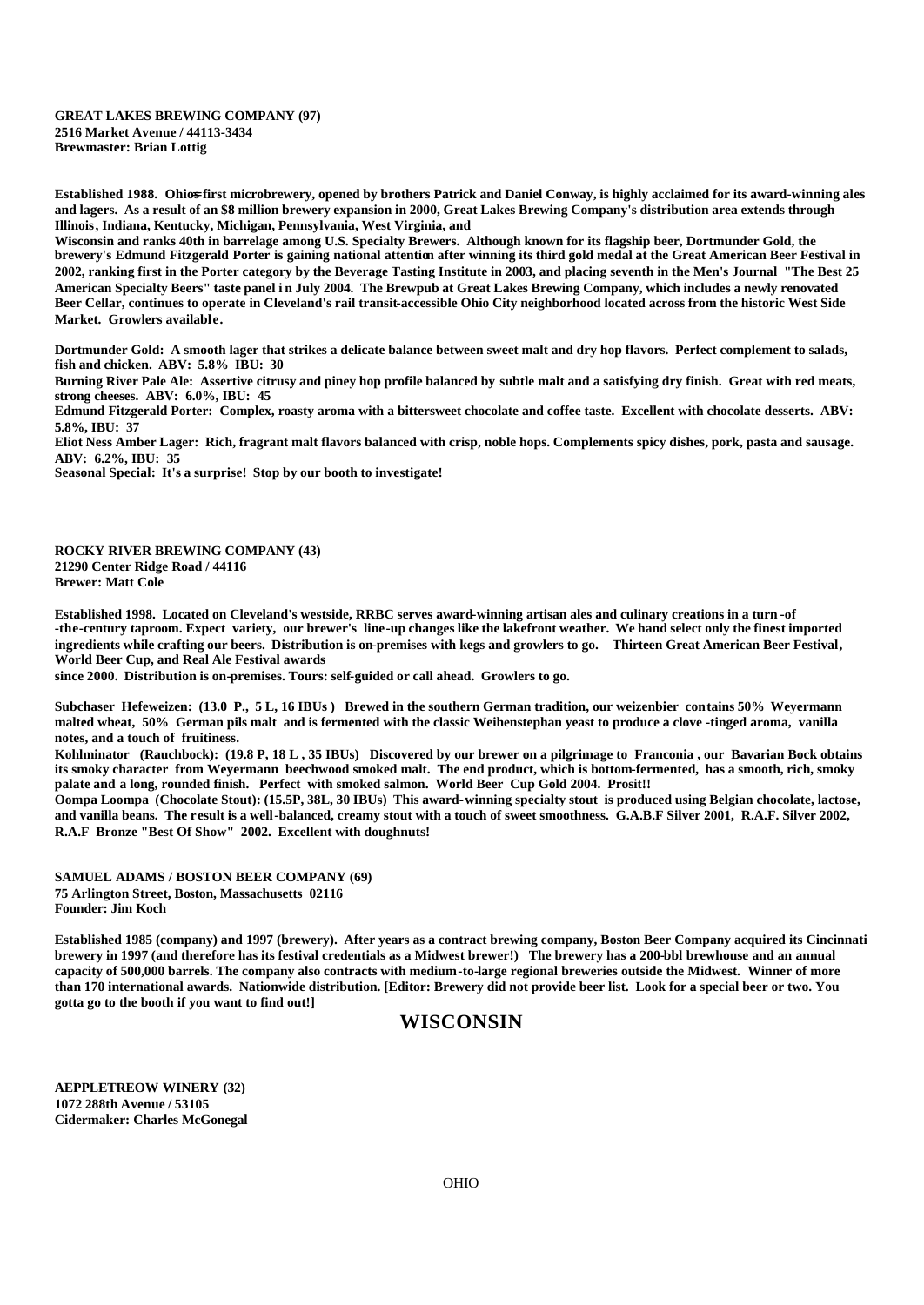**AEppelTreow Winery produces champagne-style and draft ciders from blends of modern and antique apples. Our orchard in SE Wisconsin grows over a hundred varieties of apples - and you can taste it in our ciders! We also make apple table wines, cyser, perry, and pommeau. We produce 'III Dachshund Delicious Cider' (draft) in several varieties, available at the Landmark Inn 1850 in Milwaukee. Our 'Appely' cider champagne, apple table wines demonstrating the range of apple characters across the growing season, and other products are available at the winery near Burlington, WI, and select retailers and restaurants in southeast Wisconsin.** 

**ANGELIC BREWING COMPANY (89) 322 West Johnson Street / 53703 Brewmaster: Dean Coffey**

**Established 1995. Located only a half-block off State Street, Angelic serves award-winning ales (and an occasional lager) with heavenly sandwiches and entrees. Angelic is a multiple World Beer Cup and Great American Beer Festival award winner, with a record six World Beer Cup medals in 2002 alone! Try some of their award-winning beers today.**

[Angelic hasn<sup>→</sup> provided a current festival beer list in years! They→re going to bring out just about everything to entice you to visit the pub **for more! Here**=**s what they**=**ve served in the past.]**

**Bacchanal Blonde: Our award winning golden ale is well balanced and very light, finishing with a hoppy snap. Its ultra-clean palate is reminiscent of a European Pilsner. (1996 GABF gold medal, Golden/Canadian Ale category)**

**Sinner's Stout: This thick, creamy and full-bodied stout is made with seven different malts for a rich and complex flavor. Due to the sweet and fulfilling nature of this ale, it is undoubtedly sinful. (2000 and 2002 WBC bronze medals, Oatmeal Stout)**

**Believer's Bitter: This beer drinker's beer is extremely assertive, heavily hopped, full bodied and "big," which contrasts its delicate floral aroma. A couple of pints of this potent ale will definitely make you a true believer! (1998 WBC gold, 1999 GABF bronze, and 2002 WBC silver medals., American Style Amber/Red Ale category)**

**Trident Tripel: Authentic Belgian trappist-style ale, dry and fruity, with an extremely high alcohol content. This ale is fermented at least three times what a normal ale would be, while using about "tripel" the ingredients. A few of these beers may actually give you Poseidon type qualities, so indulge. (2000 and 2002 WBC bronze medals and 1999 GABF silver medal, Belgian-style tripel and Belgian pale strong ale categories)**

**Paradise Lost Porter: Medium bodied dark robust ale with unmistakable hop character. (2001 GABF silver medal, brown porter) Heavenly Hefe -Weizen: Unfiltered German-style wheat ale.**

**Purgatory Pale Ale: A moderately-hopped American pale ale, less hoppy than the Bitter.**

**Liberator Doppelbock: Big and malty, the perfect contrast to the Bitter! (2001 GABF silver and 2002 WBC gold medal, German-style strong bock beers).**

**Monk's Lament Belgian Abbey: (2002 WBC gold for Belgian-Style Pale Ale). Devils Dubbel: (2002 WBC brone medal for Belgian-style dubbel).**

**APPLETON BREWING COMPANY (33) 1004 South Olde Oneida Street / 54915-1399 Owner/Brewmaster: John Jungers**

**Established 1989. The Jungers have owned and managed Adler Brau Pub and Restaurant/Appleton Brewing Co. for a total of 14 years, and in that time their reputation for good beer and good food has grown. The brewery has won multiple medals at the Great American Beer Festival and other competitions. We brew about 20 beers a year. Why so many? Because a brewer is like a chef and likes to make what you would enjoy. In addition to traditional beer styles, Appleton brews some out-of-the-ordinary beers, including Ginseng and Shitake. Tours by appointment.**

**[Brewer did not provide festival beer list.]**

**BREWERY CREEK (95) 23 Commerce Street / 53565 Beer Maker: Jeff Donaghue**

**Established 1998. Brewery Creek includes a 15-barrel brewery, a pub-restaurant, and a luxury bed and breakfast inn, all housed in a fully renovated three story 1854 limestone building in historic Mineral Point. Little brewery, little town, a little west of Madison, BIG beers. If you like what you have at the festival and want more, you-ll have to visit us in Mineral Point. Why not spend the night? Hope you have a cracking good time!**

**[Festival beers may include the following; brewer did not provide 2004 list for publication.]**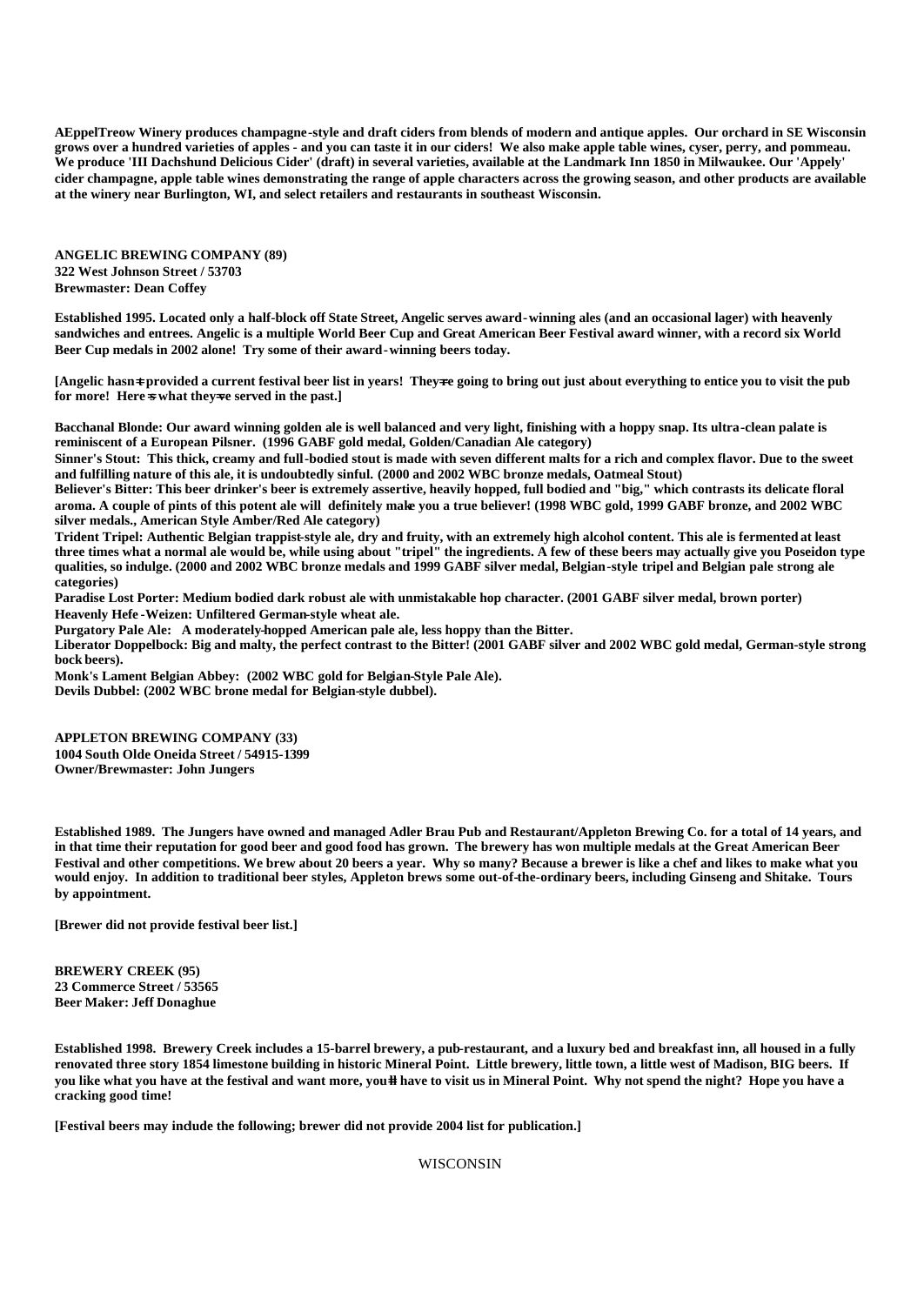**Dark Mild Ale: "Mild ale" that is "dark" in color. Its simple really. Mahagonny Ale: Reddish-brownish mahagony colored; our interpretation of a Belgian interpretation of an English Pale Ale. Equally simple. Dunkle Dopple Weizenbock: The name says it all. On the NA side..... why not try an "Arnold Palmer"? BREWMASTERS' PUB (3) 4017 - 80th Street / 53142-4955 (Original) 1170 - 22nd Avenue (Parkside location) Brewmasters: Art Steinhoff**

**Established 1987. The Midwest's first brewpub. 15-barrel system; producing beer for distribution in Kenosha and Racine area establishments. The brewmaster, Art Steinhoff, brews 4 lagers and 1 ale, plus seasonal beers.** 

**Kenosha Gold: Czech-style Pilsener. Southport Amber: Vienna-style Lager. Tmave Pivo: Czech -style dark Lager. Belgian-style trippel: Art's attempt at making a tripel using Belgian candy sugar and special Belgian yeast to produce a high gravity brew (9%).**

**CAPITAL BREWERY COMPANY (56) 7734 Terrace Avenue / 53562-3163 Brewmaster: Kirby Nelson**

**Established 1984. Capital Brewery has been proudly producing German style lagers-- the style of beers for which Wisconsin is famous. We currently produce 16 different beers, with sales eforts concentrated primarily in the Upper Midwest. The quality and diversity of our products have made us a well-respected brewery. We were named 7th best in the world, and the highest-rated American brewery in the 1998 BTI World Beer Championships. Visit our beer garden and hospitality areas! Tours: Friday 3:30, Saturday 1:30 and 3:30.** 

**[Festival beers may include the following; brewer hasn<sup>‡</sup> provided a festival list in years! Here are some beers they=ve served before:**]

**Capital 1900: After researching brewing styles from the turn of the century, Capital created an outstanding mild American style lager. This American pilsener comes from an old Wisconsin recipe, circa 1900, and has a smoothness that the big beer companies will envy. Oktoberfest: A classic traditional märzen with a gorgeous fiery amber color and rich, almost** A**toasted**@ **flavor from the malt. Autumnal Fire: A blazingly rich beer, a doppelbock with an Oktoberfest personality. Warm and intriguing, this is the perfect** A**brandy snifter**@ **beer.**

**CENTRAL WATERS BREWING COMPANY (51) 701 Main Street / Post Office Box 123 / 54443 VP/Head Brewer: Paul Graham**

**Established 1998. Central Waters Brewing Company is a small microbrewery located ten miles west of Stevens Point in central Wisconsin. The brewery opened in January 1998, producing only kegged beer for almost the entire first year of production. The seven barrel brewery was constructed out of used dairy equipment and is housed in a small 2,500 square foot building. In early 1999 the addition of a homemade single head filler allowed us to release twenty-two ounce bottles to the market. By 2001 a few major changes began to occur. After filling far too many bottles one at a time, a four head bottling line was acquired allowing us to release twelve ounce bottles and six packs. To keep up with demand that the six pack market brought, we had to drop in two thirty barrel unitanks (our first real piece of brewing equipment!). Early in 2003 our homemade boiling kettle decided to retire itself, causing a major Central Waters drought, but we were able to acquire a fifteen barrel brewhouse from New York that has worked well ever since it was installed. Last summer we pulled out some of the old seven barrel fermentors and replaced them with twenty barrel fermentors. Although we had plans to begin construction for a new building to house Central Waters (it is getting a little tight these days) in order to expand production to attempt to keep up with demand, we have put these plans on the back burner. We will now be opening a second facility, Central Waters Brewpub, in Marshfield, Wisconsin. A seven barrel brewery will be housed in a historic building in downtown Marshfield offering an excellent menu and of course the wonderful beers produced by the brewers of Central Waters. The pub is set to open in late fall or early winter.**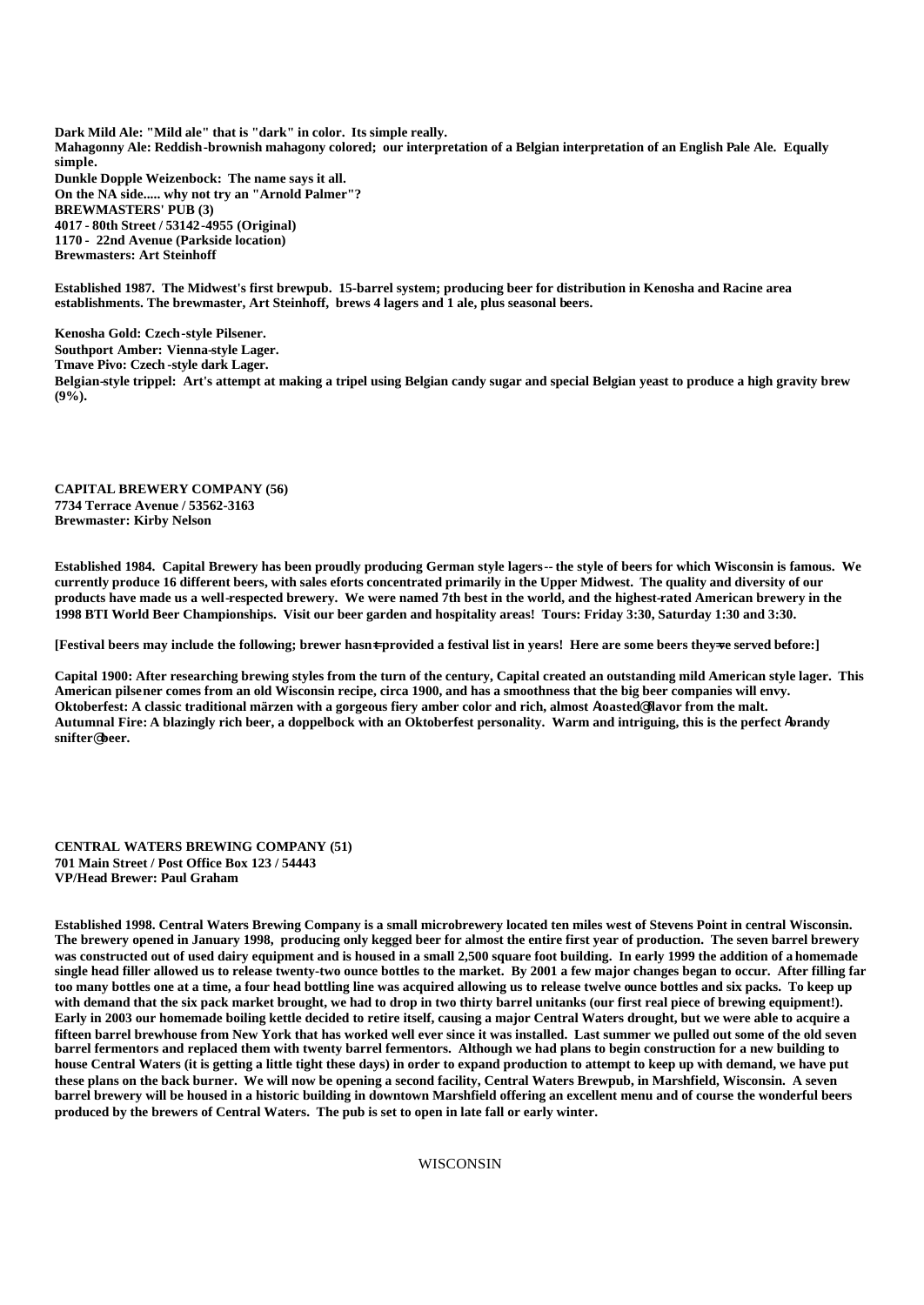**Kosmyk Charlie's Y2K Catastrophe Ale: Award winning Barley Wine brewed in 1998. Bourbon Barrel Stout: Our wonderful stout aged in bourbon barrels for eight months. Lac Du Bay IPA: India pale ale that is a hophead's dream. Mudpuppy Porter: Delicious porter - our best seller. Happy Heron Pale Ale: Light, zesty, american pale ale. Ouisconsing Red Ale: Smooth amber ale.**

**CITY BREWERY (66) 925 South Third Street / 54601 Brewmaster: Randy Hughes**

**Established 1999. City Brewery produces its proprietary line of beers including the 2000 World Beer Cup Silver Medal American Premium Lager winner City Lager. In addition, the brewery provides contract-packing services for major international and national beverage marketers. Once the flagship of the G. Heileman Brewing Company, City Brewery has an annual production capacity of 5 million barrels or the equivalent of 70 million cases of twenty-four, twelve-ounce containers. It is the largest brewery in the United States not owned by industry leaders Anheuser-Busch, Miller and Coors. City Brewery can produce beers and a variety of alcoholic and non-alcoholic beverages including bottled water, tea, and other functional beverages. The brewery's beverage production capability is complemented by high-speed packaging capacity for cans, bottles and kegs in varying sizes and configurations. City Brewery employs a management and production team each having on average over twenty-five years of beverage industry experience.** 

**City Lager: Winner, American Premium Lager Category at the 2000 World Beer Cup, is a full-bodied lager, using artesian water from deep below the earth's surface. The beer is fully kraeusened, and uses a generous supply of malt, brewer's rice and aromatic hops, then aged 32 days in chilled lagering cellars until released 4.0% w/v and 150 calories.**

**LaCrosse Lager: Full-bodied, full-flavored original lager beer, made with world class brewing techniques, including kraeusening, pure artesian water, and natural carbonation. This lager is brewed a full 30 days, and chilled in lagering tanks to produce a softer, more enjoyable taste. 3.8% w/v and 147 calories.**

**City Pale Ale: Classic example of the American Pale Ale style. Brewed using premium two-row and lightly roasted Caramel malts, City Pale Ale exhibits a rich amber hue and complex malt character. Single variety hopping allows the fragrant, floral notes of the Cascade hops to shine through. 4.3% w/v (5.5% v/v), 13.0 original gravity, 12.0 color and 37 bitterness units**

**City Festbier: 100% all-malt lager beer, brewed in the Märzen style. City Festbier is a rich, malty lager balanced with a mild hop bittering, and smooth caramel flavor. It is the perfect beer for Fall festivals. 4.8% w/v (5.7% v/v).**

**CORNER PUB (65) 100 Main Street (Hwy 33) / 53959 Brewer/Owner: Pete Peterson**

**Established 1996. Originally established as the EndeHouse Brewery and Restaurant (ten blocks from current location), but following the sale of the restaurant, the brewery moved in 2002 into downtown Reedsburg at the Corner Pub. The brewery produces about 100 barrels annually on a two-barrel system. We serve pub-style fare and great homebrews from 11am, usually until 12M, seven days a week. Reedsburg is 14 miles west of Wisconsin Dells and is best known for its antique malls and the trunk of the** A**400" State Bicycle Trail. Black Beauty Porter: Well-balanced, full-flavored, with hints of mocha and black malt.**

**Red Dot India Pale Ale: American style IPA, brewed with pale ale, caramel, and Munich malts; generously hopped with Cascade hops. Weiss: German-style wheat beer.**

**Look for an Aadditional surprise chick beer.@**

**Other beers include: Old Gold Lager, Dry Stout, Milk Stout, Oktoberfest, American Pale Ale, Maple Ale, and Pumpkin Ale.**

**CROSS PLAINS BREWERY INC. (45) 2109 Hickory Street / 53528 Brewmaster: John Zappa (Point)**

**First established: 1863 Revived: 1995.George Esser arrived from Germany in 1852 with a taste for good German beer. He built a brewery in Cross Plains in 1863 and called his beer Esser's Best. Six generations of Essers have continued the tradition, keeping the company alive during Prohibition by distributing "near beer." Re-established in 1995, under the direction of Wayne and Larry Esser, Esser's Best is now brewed in Stevens Point from the original recipe. The Essers added a second brew in May of 2001, a Pilsener beer, Cross Plains Special. Both beers are available in bottles and kegs with statewide distribution.**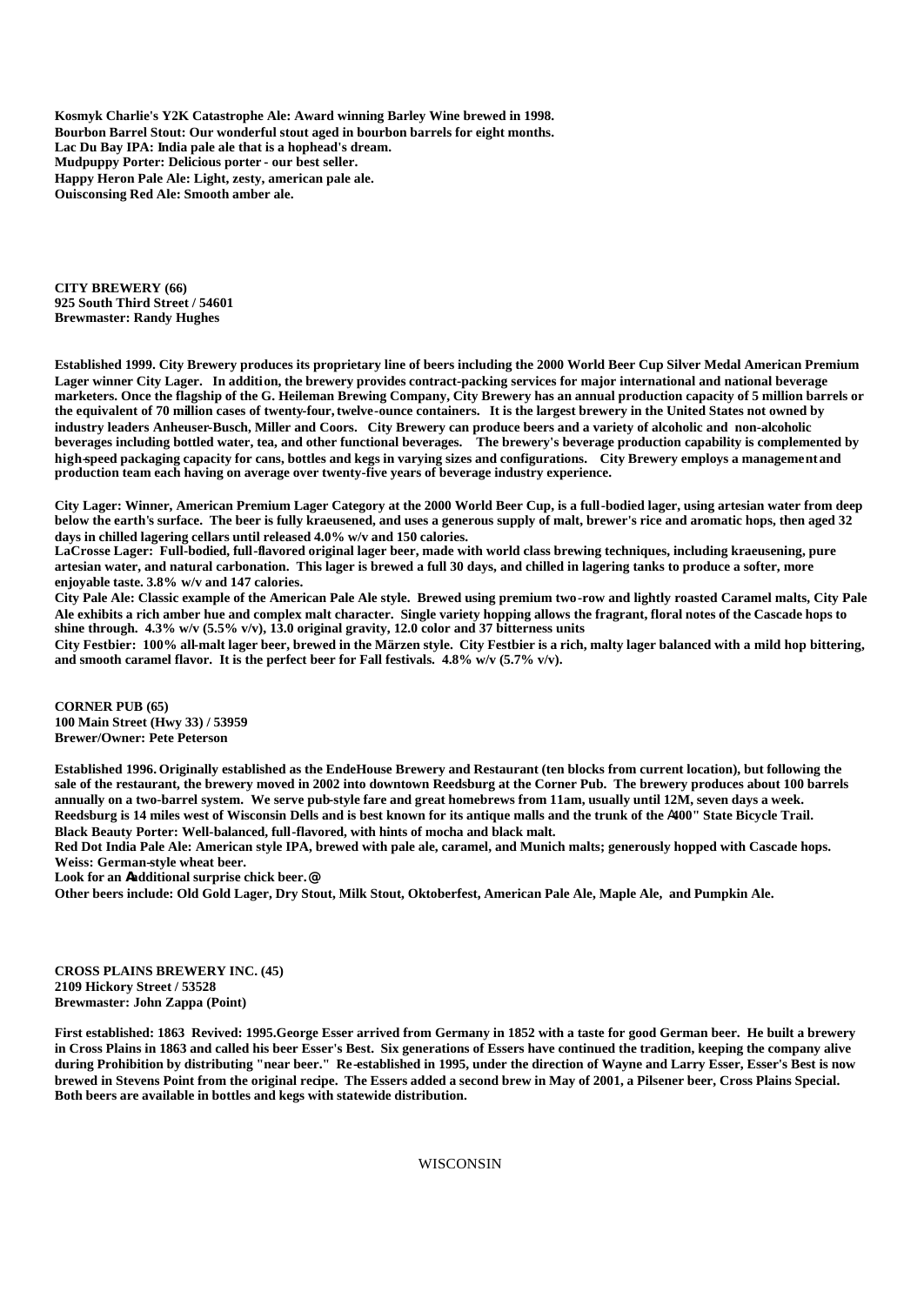**Esser's Best: Medium-bodied old world German style lager brewed with a variety of special caramel malts producing a deep amber color, with a full flavor and exceptional finish.**

**Cross Plains Special: A refreshing, golden, medium-bodied Pilsener with a pleasant malt flavor and lightly hopped for good balance.**

**DELAFIELD BREWHAUS (90) 3832 Hillside Drive / 53018 Brewmaster: John Harrison**

**Established 1999. Delafield Brewhaus has become a favorite stopping point for beer lovers, both for locals and those finding themselves traveling between Madison and Milwaukee. With multiple award winning beers and a seemingly endless variety of styles coming on line throughout the year, there is always something great on tap to tantalize the taste buds. Situated atop a small hill (midwestern mountain?), the Brewhaus offers an impressive view of South Eastern Wisconsin's Lake Country. A most pleasant setting for enjoying top-notch lagers, ales and culinary delights any time of the year. The open-concept brewery is the focal point of the re staurant, with only a four foot brick wall separating patrons from the gleaming stainless steel tanks, the dancing bear and his kettle polishing, keg washing monkey (Brewmaster John Harrison and Assistant Brewer Ben Coultas, respectively). Brews are available on tap at the brewpub. Select public houses in the Metro-Milwuakee and Lake Country areas are also supplied with delicious malty treats courtesy of the Brewery Tactical Unit (B.T.U.). Growlers, 2-Litre Xyphons, 1/2 and 1/4 bbls. are available to go from the brewery. In addition to the beers listed below, one or two items from the brewer's secret "personal" stash may be unleashed upon the unsuspecting public. Check out our table and ask the dancing bear, cheeky monkey, or keggy-guy.**

**[John did not provi de a 2004 list of beers he**=**s bringing from** A**Flavour Country,**@ **but here are some examples of his self-proclaimed crappy**  beers you won<sup> $=$ </sup> want to drink that he  $\in$  brought in the past.]

**Hops and Glory American Pale Ale: Cascade Hops cascading (duh!) out your ears in this well-balanced (if by balanced, you mean hoppy) beer.**

**Old No. 27 Barleywine: Big, malty, strong like bull! 2000 GABF Gold Medal,'nuff said. Hopfenstange Pils: The eminently quaffable Northern German Pilsner, a bit hoppier than most people expect when drinking a Pils. You'll love it.**

**Golden Helles, Baby: Traditional BierHall Helles, masquerading as a 60's super agent. Emphasison the malt, certainly a great session beer for this, the session to end all sessions.**

**DELLS BREWING COMPANY (84) 110 Wisconsin Dells Parkway South / 53965 Brewmaster: Dana Wolle**

**Established 2002. Dells Brewing Company, using our 15 barrel (1,000 gallon) Bohemian brewing system, brews and serves ten different styles of hand-crafted beers and three gourmet sodas. Six of our beers (Honey Ale, Light Ale, Dells Chief Amber Ale, Raspberry Cream Ale, Pilsner, and Kilbourn Hop Ale) are available year-round, while four taps alternate between selected seasonal and specialty beers. Those seasonal beers currently featured by Brewmaster Dana Wolle and brewers Mike Balda and Jamie Martin are Hefe -Weizen, Dunkel Lager, Altbier and Blonde Bock. Within the first two years of brewing, Dells Brewing's Dunkel Lager and Blonde Bock received silver medals in the European-Style Dark/Munchner Dunkel category (2002) and Bock category (2003)at the Great American Beer Festival. Moosejaw Pizza Company, the restaurant in which the Dells Brewing Company is located, seats more than 500 patrons on three levels and is a full service restaurant specializing in fresh, piping hot pizza. Each level has its own appeal. The Brewery Bar overlooks the brewing system, while the main floor has numerous game mounts, a massive fireplace and old fashioned photos of its namesake, Moosejaw, Saskatchewan. The Rathskeller, Moosejaw's lower level bar, is complete with premium sports viewing, pool tables, arcade games, and a large conference/party room available for private events.**

**DENMARK BREWING LLC (18) 6000 Maribel Road / 54208 Brewer: Keith Gillaume**

**Established 1999. Located east of the village of denmark, our 6BBL microbrewery produces several varieties of ale and lager. We personally deliver beer from Door County to Milwaukee. Our beers are packaged in kegs and 22 ounce bottles. Denmark Brewing continues to grow and plans to expand to a new building and location in the near future.** 

**Valhalla ale, Isgood Stout, Denmark Red Ale, Belgian Wit Bier, Dunkles Weissbier, Belgian Strong Ale.**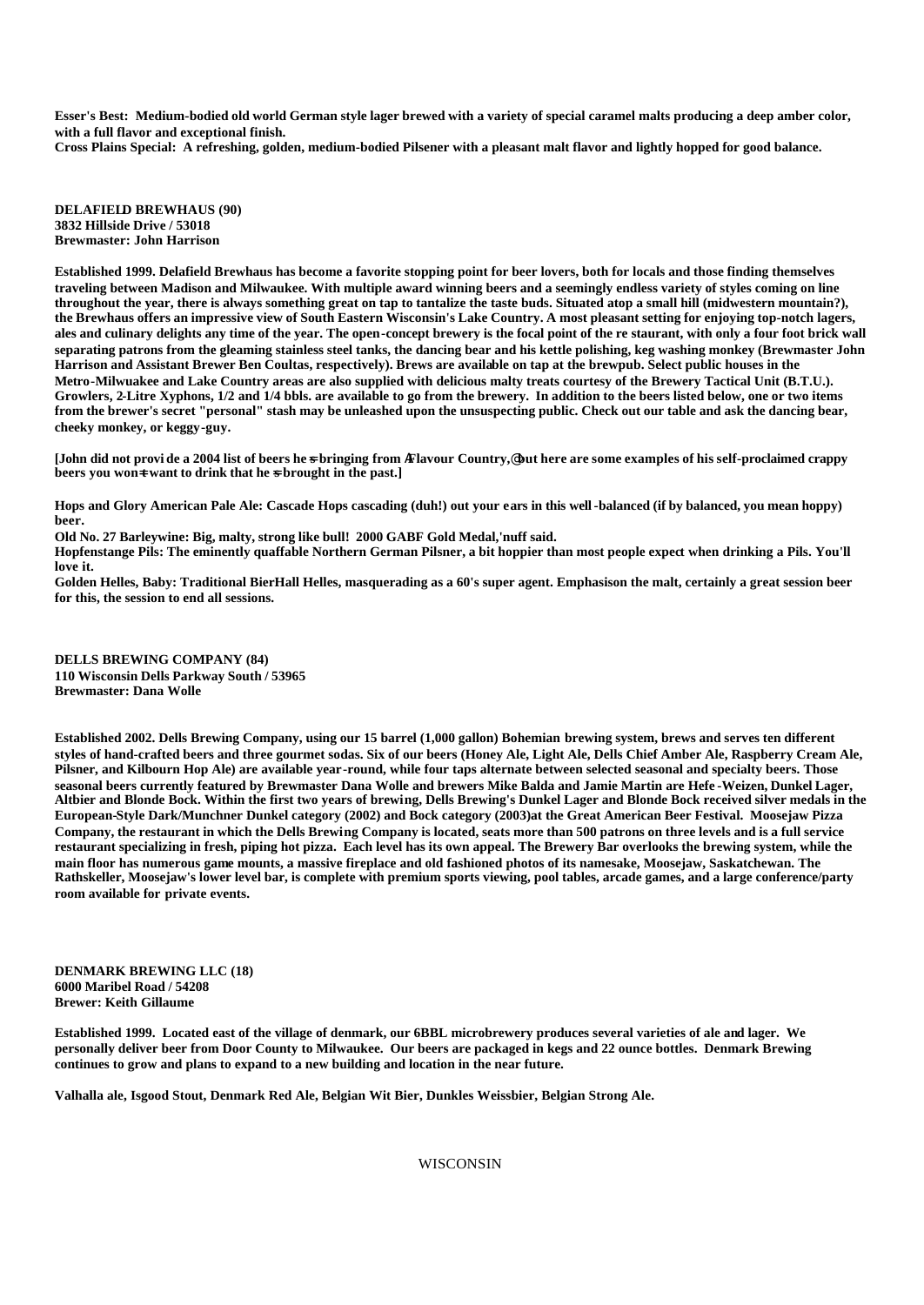**FOX RIVER BREWING CO. (82) 1501 Arboretum Drive / 54901 4301 West Wisconsin Avenue / Fox River Mall / 54915 Brewmaster: Brian Allen, Brewer: Kevin Bowen**

**Established 1995 (Oshkosh) and 1997 (Appleton). Our two brewery restaurants offer extensive menus, full bar and wine lists, and feature six year-around beers; Fox Light, Buzzin' Honey Ale, Winnebago Wheat, Fox Tail Pale Ale, Caber Tossing Scottish Ale, Titan Porter or Trolley Car Stout, plus two to three seasonal beers at either location. Beers are served on draught and are available for take away sales in 1/2 and 1/4 bbl kegs, 64 oz growlers and six packs. Open 7 days a week at 11 am.**

**Kolsch: Golden style German ale, balanced and very drinkable. Red Baron Altbier: Dark amber/brown German-style ale, malty and dry, soft hop finish. Fox Tail Pale Ale: Copper American Style pale ale. Dry and hoppy. The Sly Fox: Golden Belgian-style pale ale. Spicy, hoppy, strong. 2 by 4 UberPils: Super Czech Pilsener, soft malt character, hoppy, and strong. Peaches: Golden orange peach beer. Fruity and very refreshing.**

**FUN HUNTERS BREWERY (17) 841 East Milwaukee Street / 53190 Brewmaster/Owner: Randy Cruse**

**Established 1994. With the guidance of Karl Strauss, the Fun Hunters Brewery was added to Randy's Restaurant in 1994 (restaurant established 1972). We keep between four and six beers on tap at any given time. Our full service restaurant features a complete liquor bar, a beer garden, a private banquet room for 325 and a separate dining room. Our warm turn of the century decor makes for a comfortable setting to enjoy a cold brew and a great meal. East side of Whitewater on US Hwy 12.**

**Golden Pilsner: 100% Saaz Hops. Pale Ale: Lots of Cascades. Amber Lager: Tettnang finish. Other beers?**

**GRAY BREWING COMPANY (87) 2424 West Court Street / 53545-3307 Brewmaster: Fred Gray**

**Established 1994 (current brewery). In 1856, Joshua C. Gray started a brewing business in Janesville based on the simple principle of making the very best tasting ales and soft drinks. To accomplish this he knew he had to create the best recipes, use the finest ingredients available, and brew with craftsman who cared. Over 140 years and five generations later, the Gray family continues this tradition of offering only the best in hand-crafted beers and soft drinks. That tradition has proudly made the Gray Brewing Company one of the oldest family-owned beverage companies in the nation. Today, we remain deeply committed to the same enduring principles of more than a century ago. After all that time, the secret to Gray's success has remained the same.**

**Rock Hard Red:** A**Malternative**@ **smooth-drinking raspberry beverage, not tart, complimented with a sweet aroma. A refreshing malt-based alcoholic beverage for summer.**

**Honey Ale: Golden blonde with a slight hop flavor and aroma, this brew features a generous amount of 100% pure Wisconsin honey and three types of two-row malted barley.**

**Witbier: Unfiltered Belgian-styl e ale brewed with a unique Belgian yeast and a subtle blend of coriander and orange peel. While light in body, this ale is full flavored and refreshing.**

**Oatmeal Stout: Rich in color, strong body, creamy texture, coffee-like flavor. Generous amounts of fresh rolled oats and heavily roasted malted barley.**

**IPA: A real hophead's brew. Hopped with East Kent Goldings and Cascade hops, balanced with sweet caramel malts. Generous hopping gives it a sharp citrus flavor and 65+ IBUs.**

**Gray's Golden Light: Crisp all-natural pilsner beer brewed for the craft beer drinker. Unmistakably smooth and refreshing. Only 4.8 carbs and 92 calories.**

**GREAT DANE PUB AND BREWERY CO. (57) 123 East Doty Street / 53703-3319 2980 Cahill Main Brewmaster/VP: Rob LoBreglio**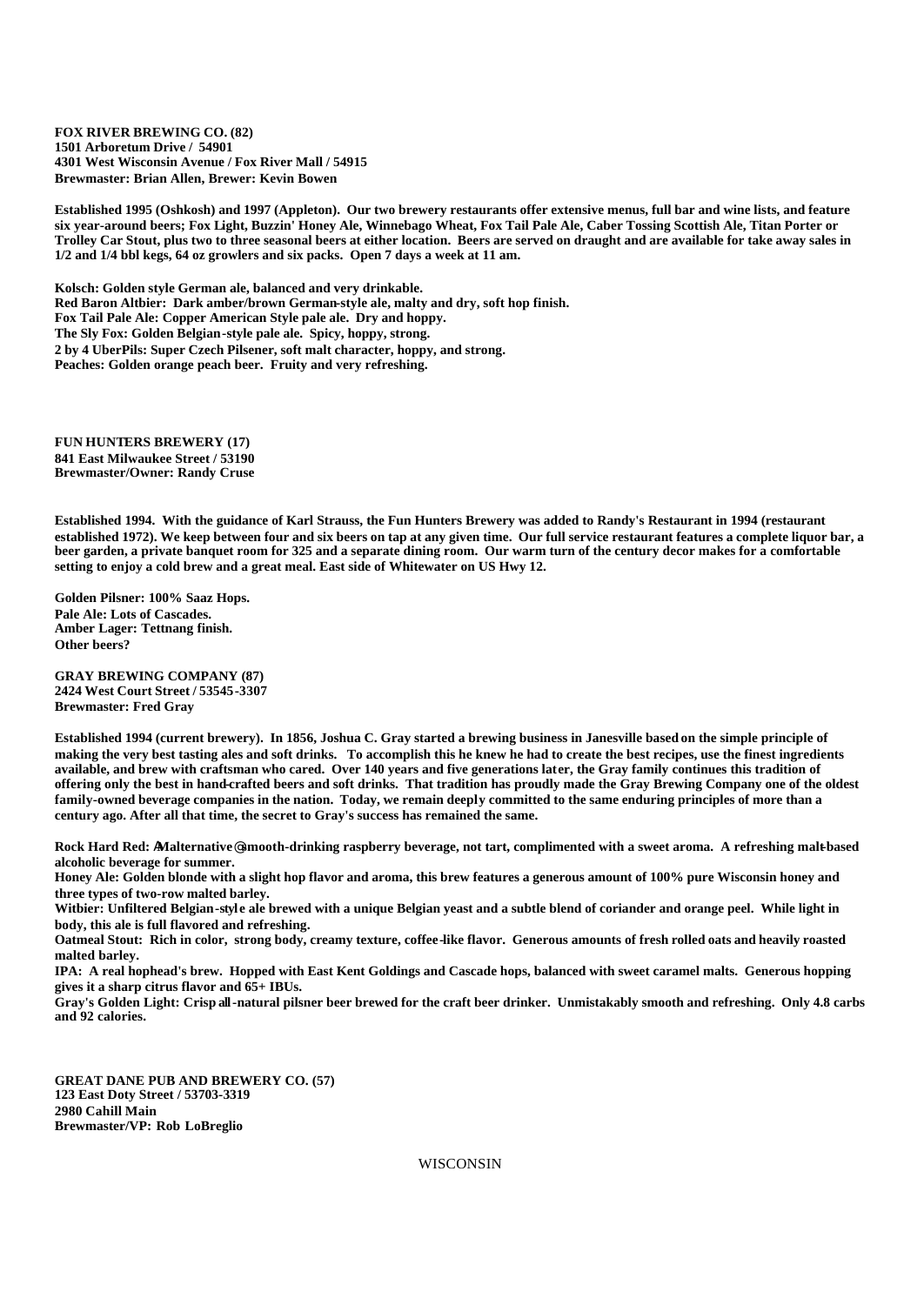**Established 1994. The Great Dane Pub and Brewing Company is located in the old Fess Hotel, a historic landmark building in downtown Madison. The great service, diverse menu, and variety of environments (pool hall, spacious bar / dining room, rathskellar pub, garden seating) have regularly netted the Great Dane** A**Best of Madison**@ **kudos. Keeping 14-17 beer styles on tap at any one time probably hasn**=**t hurt either! Draft accounts throughout Wisconsin have helped us grow to our current 3000+ barrel / year production level fifth in the nation for brewpubs. (Not bad for a 10 barrel brewhouse.) In 2002 we opened our second location in Fitchburg, just outside Madison. The**  Fitchburg pub is no cookie-cutter imitation. With a varied menu and distinctive Abeer cathedral@ambiance (10+ beers on tap), it pours **another 1,300 barrels of hearty brew for our avid southside patrons.**

**[Brewer did not provide 2004 beer list, but, hey, they bring out just about everything, probably including these beers from prior years]**

**Verruckte Stadt German Pils: A light and crisp German Pils, made with Pilsener malt and noble Hallertau Mittelfrüh hops. Crop Circle Wheat: A true German hefeweizen, made with 60% wheat malt and a weizen yeast that lends the tell-tale banana/citrus/clove accents.**

**Stone of Scone Scotch Ale: Great Dane cult classic, big and rich with caramel and chocolate malt flavors. Old Glory American Pale Ale: Loaded with American Cascade hops, this is a very quaffable brew. Who Knows What??!!! (We Don't!): Probably some barleywine and whatever looks good when we are loading the van.**

**GREEN BAY (HINTERLAND) BREWING COMPANY (91) 313 Dousman Street / 54303 Brewmaster: Joe Karls / Owner: Bill Tressler**

**Established 1995. We began brewing in an old cheese factory in Denmark (Wisconsin). The beer was bottled, kegged, and distributed under the Hinterland name. In 1998 operations moved to downtown Green Bay. Over the years the company has evolved into a fine dining restaurant that showcases not only the fresh Hinterland beer, but an impressive wine, dinner, dessert, and lounge menu. Although the brewery no longer bottles the beer, it along with the restaurant receives many awards and accolades and the Hinterland Brewery and Restaurant, as it is now known, has earned the reputation of offering its customers the opportunity to experience unique and captivating flavours.** 

**[Brewer did not provide festival beer list.]**

**GRUMPY TROLL BREW PUB (98) 105 South Second Street / 53572 Brewmaster:Rich Becker**

**Established 2000. (1998 as Mount Horeb Pub and Brewery). The Grumpy Troll Brew Pub is one of the friendliest brewpubs east of the Mississippi, offering casual family dining, daily specials, and a pleasing variety of hand-crafted beers. Sample all eight, or tailor one to your taste buds. Originally built as the Mount Horeb Creamery, the Grumpy Troll has maintained its charm through the renovations that introduced modern -day conveniences. Open daily at 11am, we serve food until 10pm nightly.** A**To go**@ **beer is available in half-gallon growlers, 1/6 bbls and** 2 **bbls. We will begin distributing our beers to local retail establishments.**

**[Brewery did not provide beer list. Here are some from a past festival]**

**Trolls Gold Lager: Caters to the domestic beer drinker but offers plenty of flavor and aroma for any beer lover. Same recipe as our Gold Ale but fermented with German lager yeast and aged to perfection.**

**Red-Eyed Troll: A mild sort of troll who likes his red ale the same way, mildly sweet with hints of caramel, toffee, and chocolate with a slight hop finish.**

**Liberty Pole Pale Ale: Hand-crafted APA brewed with Cascade hops and dry hopped to provide additional hop flavor and aroma.**

**HARBOR CITY BREWING COMPANY (16) 535 West Grand Avenue / 53074 Brewmaster: Jim Schueller**

**Established 1996. All of our products are brewed in 20-barrel batches and packaged at the brewery in Port Washington. Operated by a family with a strong brewing background, Harbor City Brewing Company has the equipment, the knowledge and experience, and the dedication to brew the best beer around (just try it). We look forward to providing you with 'Real. Good. Beer.' for many years to come!! Tours and tastings: Saturday 12N-4pm. All of our products are available at better retail establishments in the Madison and Milwaukee area as well as Green Bay and the Fox Valley, Stevens Point, Wausau, and Central Illinois.**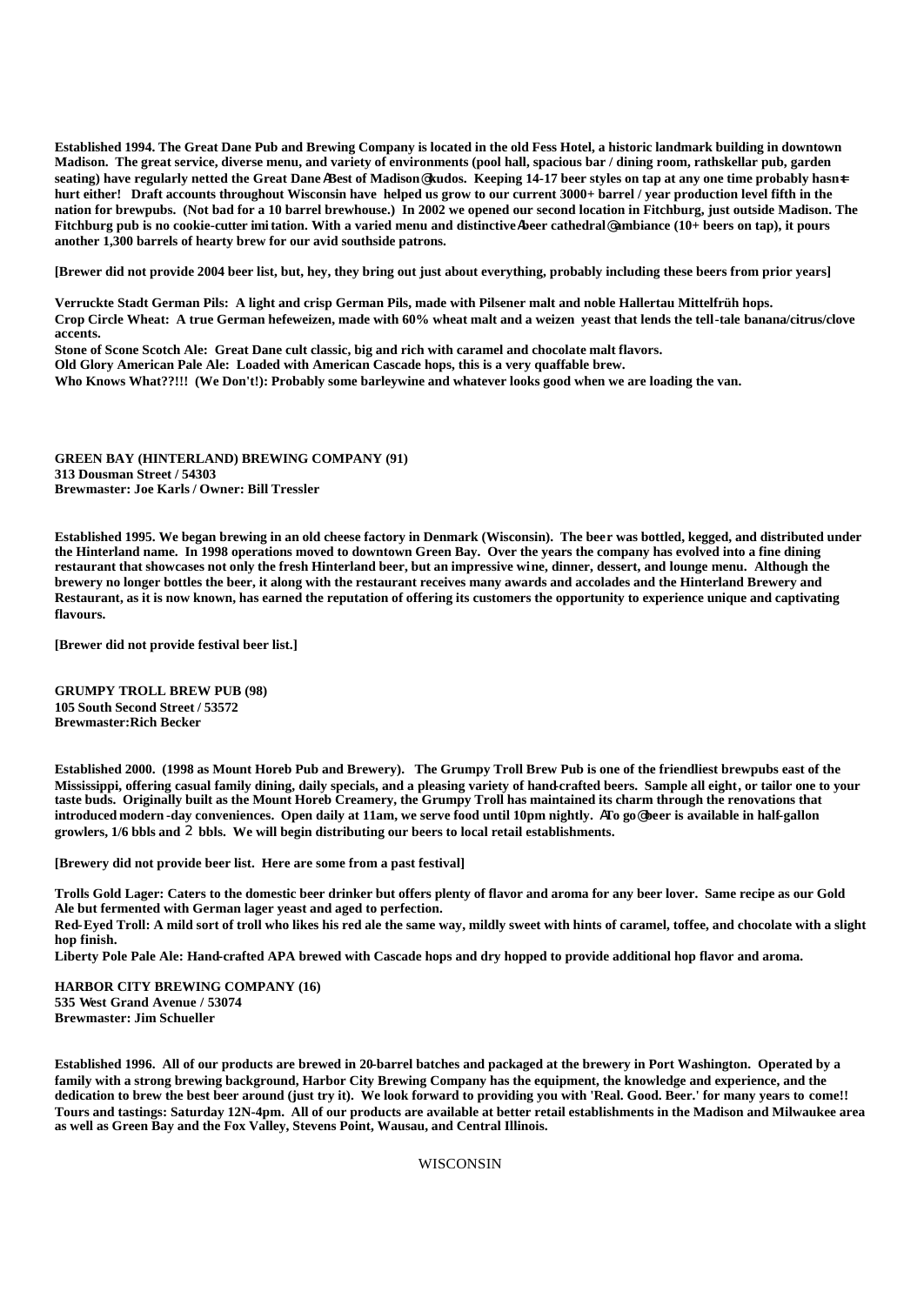**Mile Rock Amber Ale: Reminiscent of the beers that were first brewed in this region in the 1840's. Special care is taken to balance the malt character with a subtle hop flavor and aroma, making Mile Rock a true American style amber ale. Our most popular brew goes great with any food in any situation.**

**Full Tilt IPA (India Pale Ale): Assertive aroma and flavor are derived from the generous use of fresh hops, which are added during brewing and fermentation. Five different specialty malts give it depth of flavor and a surprising mouth feel. Bottom line ~ its Bold, its Hopped, its Good ~ Its Full Tilt! Go for it!**

**Father Damien Belgian Wit: Light. Crisp. Refreshing. Father Damien is characteristic of a traditional Belgian Wit or White Beer ~ but ~ its filtered. This beer has been handcrafted to be easy drinking and light in body. We have generously added corriander and some orange peel to give it a refreshing citric finish. It is slightly tart and profoundly refreshing!**

**HEREFORD & HOPS STEAKHOUSE & BREWPUB (58) 2201 Sherman Street / 54401 Head Brewer: Kevin Eichelberger**

**Established 2000. Our 15 Barrel DME brewhouse turns out 7 "house beers" with three rotating seasonals. Choose your own steak, fish or kabobs for grilling on our hickory charcoal grills, while enjoying our "all you can eat" salad bar. Come see why Hereford & Hops has quickly established itself as the place to dine, while enjoying fresh, quality beer brewed in North Central Wisconsin!**

**Piva Bohemia: Clean malt character and a spicy, floral hop character results from a generous hand with Czech Saaz hops in the kettle. O.G. 11.5 deg. P Alc v/v - 4.7%**

**Maibock: This deep gold, strong lager was brewed in February for our annual May release, with a few kegs saved for the Great Taste. Very**  malty and clean, we hopped this beer with 100% German Magnums and Tettnang hops. **Redemption IPA: Hop flavor and aroma balance out the clean malt character in this American IPA. This beer is deep gold in color and hopped with Columbus and Amarillo hops. O.G. 15.8 deg. P Alc. v/v - 6.2%**

**Octoberfest: Brewed in June and lagered until the celebration begins late September, this ruby lager is very malty with a clean hop bitterness. O.G. 14.5 deg. P Alc. v/v - 5.0%**

**Schwarzbier: World Beer Cup 2004 Gold Medal winner! This deep brown lager is malty and smooth with a low hop character. O.G. 12.5 deg. P Alc. v/v - 4.6%**

**HOPS HAVEN BREWHAUS / PWBC (64) 1327 North 14th Street / 53081-0691 Brewmaster: Jeff Kolar** 

**Established 1996 (PWBC) and 2002 (Hops Haven). Hops Haven Brew Haus is one of Wisconsin's newest breweries and the first brewery in Sheboygan since Kingsbury closed in 1974. Hops Haven also produces the Port Washington Brewing Company brands of Pier 96 Lager, Amber Ale and Old Port Porter after the brewery left the Smith Bros Fish Shanty in the spring of 2001. Renovating an old building in the middle of Sheboygan, the new facility features a large bar / tasting room with the building's original wood beams and brick exposed. The kitchen is in the design and construction phase and should be completed by late fall / early winter. Bottles will soon be rolling off the line at Hops Haven as a bottling system is finally being installed. The brewery will re-release the Port Washington flagships as well as a few of their own brands. Look for them in autumn.**

**Razberry Wheat: (Hops Haven) American style, light wheat beer. Very refreshing with a mild, natural raspberry flavor.**

**PWBC: Amber Ale: Deep color, medium bodied and mildly hopped. Balanced malt and hop flavor.**

**Triple "H": (Hops Haven) True German style hefeweizen, unfiltered, complete with citrus, clove, banana and vanilla flavors produced naturally by the wheat and the yeast.**

**Black Cherry Porter: (Hops Haven) Dark, rich and complex, full bodied ale, semi-sweet with a hint of black cherries. Not a beer for everyone, but if you become a fan, you won't forget this one.**

**JOSEPH HUBER BREWING COMPANY (49) 1208 14th Avenue / 53566-0277 Director of Brewing: Kris Kalav**

**Established 1845. The Joseph Huber Brewing Company is the oldest continuing family owned brewery in Wisconsin and the second oldest in the United States. Established in 1845 our regional brewery has gained recognition for its Berghoff brands including numerous medals from the Beverage Tasting Institute and the Great American Beer Festival. Berghoff Beers include Lager, Dark, Red, Bock, Pale Ale, Pilsner, Hefe Weizen and three seasonals New Solstice Wit, Oktober Fest & Winter Fest. Our entire line of Berghoff labels has been brightened, lightened-up and upgraded to more accurately portray the mainstream accessibility and freshness of our beers. The label**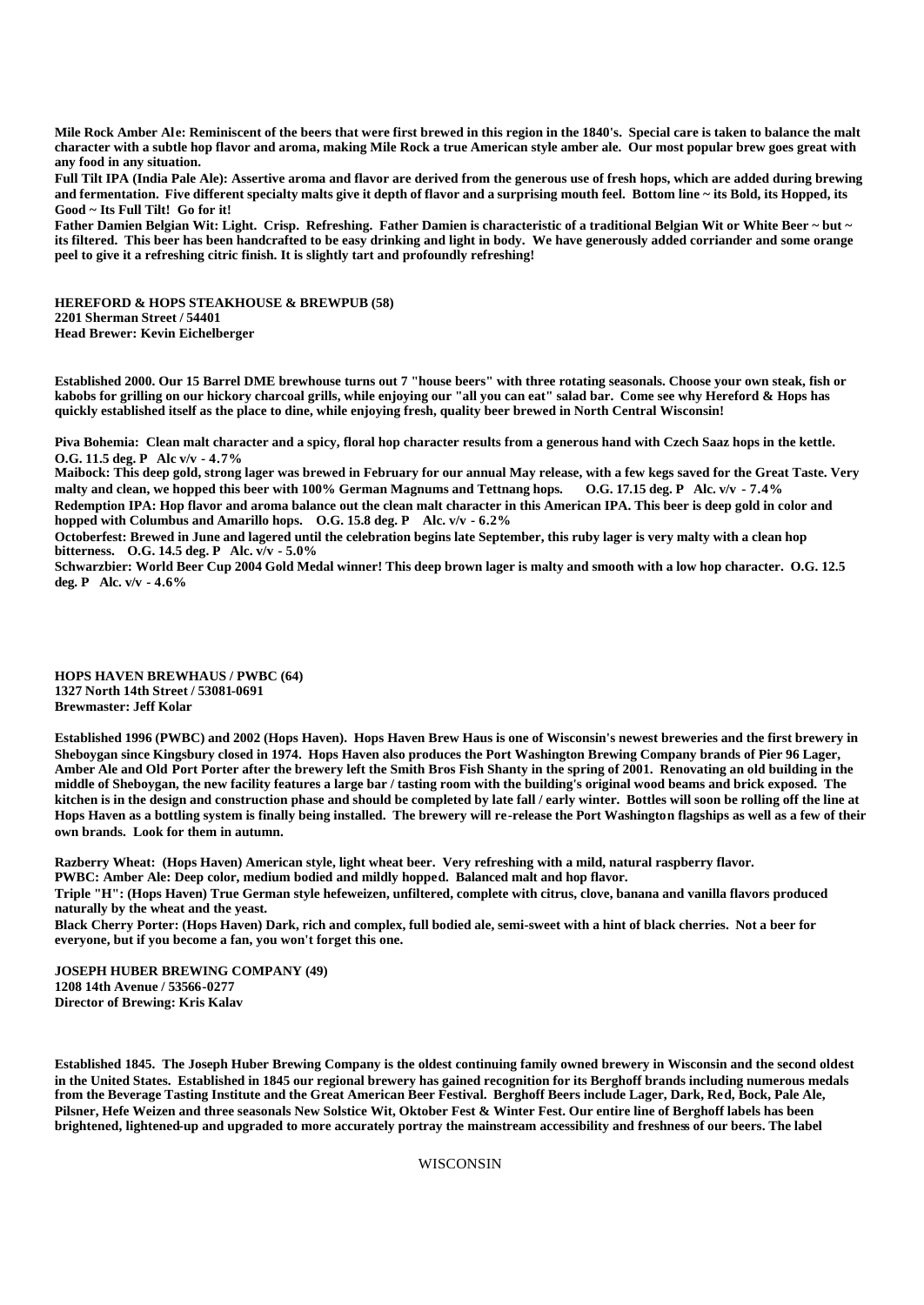**redesign gives our whole family of Berghoff beers a proud, bold, distinctive look-while still maintaining the unique individuality of each brew. Our other premium American Lagers and Bocks include Huber, Huber Light,Huber Bock, Rh inelander, Regal Brau and Blumer**=**s**  Old Fashion Gourmet Soda. Tours: Thursday, Friday, and Saturday at 11am, 1pm, and 3pm. Try a sample in the new Founders Tap **Room or stop in the new gift shop open all week during regular business hours or try our new web-store.**

**Berghoff Pale Ale: 2004 silver medal World Beer Championships-BTI Chicago 89pts. Classic American style, light copper-colored, medium bodied, light maltiness. A must have for true hop aficionados. Made with Brewer's 2-row Malt, Carapils Malt an d domestic hops. 5.8% v/v. IBU 43** 

**Berghoff Oktober Fest Beer: 2003 gold medal World Beer Championships**B**BTI Chicago 90pts. Amber-colored all-malt lager, modest bitterness, clean aroma. This beer is crafted in the traditional Bavarian manner and resembles the Marzen -type Oktoberfest Biers as they are served at the fall festivities in Munich. Made with Brewer's 2-row Malt, Carapils Malt, Caramel Malt and domestic hops. 5.2% v/v IBU 21.**

**Berghoff Solstice Wit: New Summer Seasonal Brew named for the golden light of the longest day of the year. Bavarian-style thirst-quencher made with the finest red wheat, 2-row malted barley, and American hops, this is a light, refreshing ray of sunshine with subtle hints of Curacao orange and coriander. This was the first beer to feature the new Berghoff label design. Refreshingly Different! 5.1% v/v IBU 11. Blumer=s Old-Fashioned Sodas. Originally brewed during Prohibition, brought back in 1995 with new types introduced in 2003 & 2004. Old-fashioned sodas like you remember!**

**Cream, Orange Cream, Blueberry Cream, Black Cherry, Root Beer, Diet Root Beer.**

**J.T.WHITNEY'S PUB AND BREWERY (93) 674 South Whitney Way / 53711-1035 Brewmaster: Richard Becker**

**Established 1995 (brewery in 1996). The pub opened in October 1995 and has featured Brewmaster Richard Becker since opening. With annual capacity of just over 1000 barrels, Rich has developed a reputation for brewing a larger variety of beers including American, German and British Style Ales. Over the past 7** 2 **years, Rich has introduced more than 80 different beer varieties to his customers. Most recently, Rich has added Cask Conditioned Ales to the beer lineup. Boasting of two different Mug Clubs, Rich always has an audience waiting for his newest creation.** 

**[Brewer did not provide a new festival beer list. The following might be served.]**

**Badger Red Ale: An Irish Style Red ale with notes of caramel and honey and a moderate hop bitterness.**

**Black Diamond Porter: A rich dark malty porter with a robust hop flavor and bitterness with notes of chocolate and coffee.**

**Heartland Weiss: A traditional German Style Wheat ale with notes of clove and citrus and a light hop bitterness.**

**Köln Style Kölsch: A Kölsch Style ale brewed under the strict guidelines of the Appellation of Cologne, Germany. A light crisp ale with a dry hoppy finish which is great for summer.**

**Dusseldorfer-Style Alt: A rich malty Dusseldorf German-style ale with a moderate hop bitterness.**

**WILLIAM KUETHER BREWING (10) 360 Fourth Street / 54005 Brewmaster: Richard Stueven**

**We're the new guys on the block now, but the beer has been flying out the doors since we opened this summer, and it won't be long before you'll see our beer everywhere around these parts. Right now our 'Sconnie Ales are on tap all over the Twin Cities and at select locations in northwestern Wisconsin. We'll start bottling our beers this fall. Taste the beers in person at our pub at the brewery! We're open Thursday, Friday, and Saturday at 4:00pm, and tours are available every weekday afternoon.** 

**'Sconnie Tall Blonde Ale: Golden, medium-bodied Kölsch-style ale. 5% v/v. 'Sconnie Rustic Trail Amber Ale: Copper-colored, nicely hoppy Düsseldorf-style Altbier. 5% v/v. 'Sconnie Pale Ale: Remarkably hoppy American Pale Ale. 5% v/v. 'Sconnie Badger Brown Ale: In the style of an English Dark Mild, our darkest beer is the lightest in body and lowest in alcohol. 4% v/v.**

**LAKE LOUIE BREWING COMPANY (74) 7556 Pine Road / 53503 Owner/Brewer: Tom H. Porter Assistant brewer: Tim Wauters**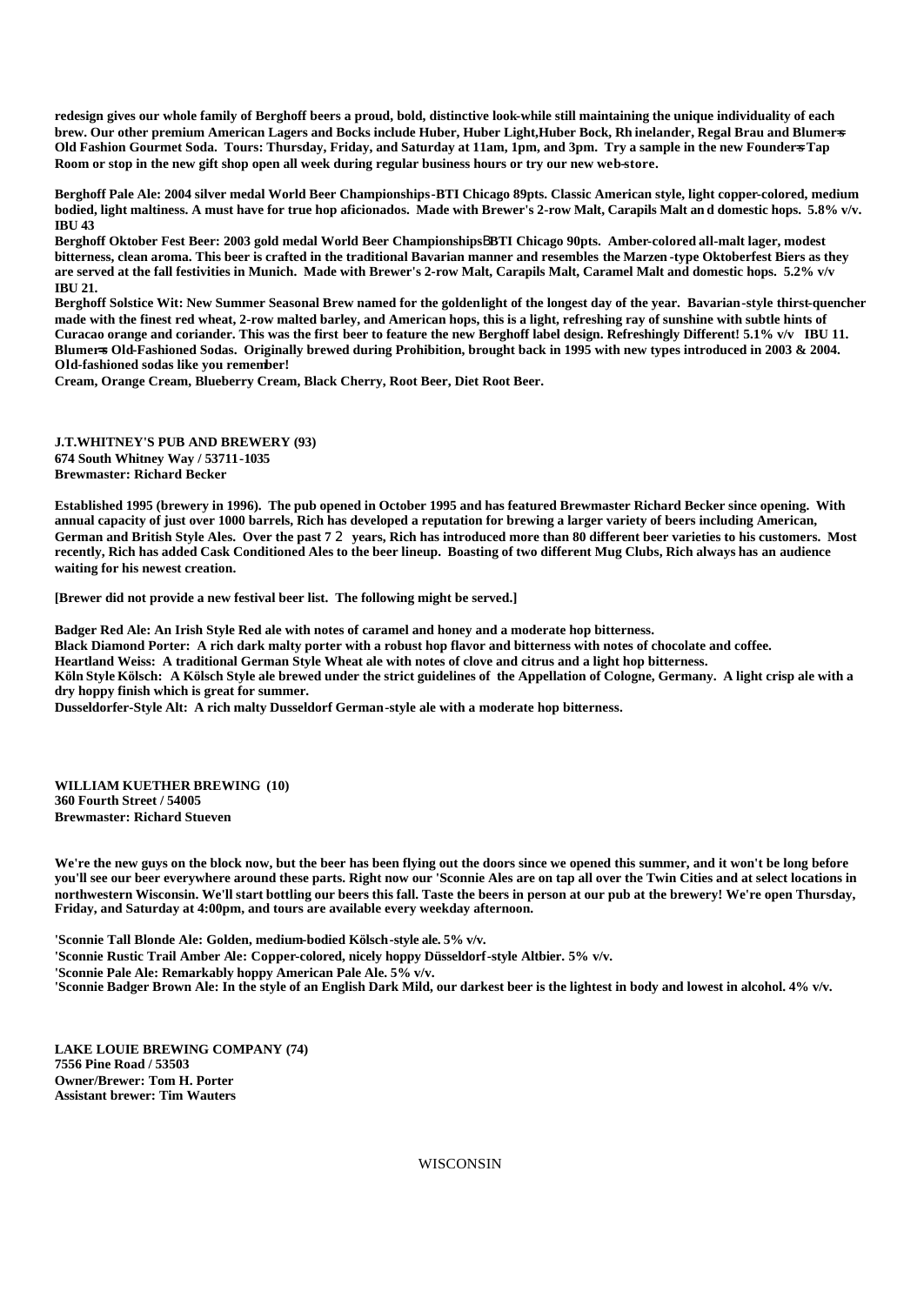**Established 1999. Lake Louie is a small brewery located on the beautiful shores of Lake Louie (actually a 1/4 acre pond). We've recently expanded from a 3 bbl to a 15 bbl system. We offer English and American ales in kegs and pressure filled growlers to taverns, restaurants and liquor stores. Our beers are currently being tapped by some of the finer public houses in the area. Check our website for locations. Really fun free tours on Saturdays by appointment.**

**Coon Rock Cream Ale: Pre-prohibition Cream Ale using Briess white corn for a creamy, full bodied beer. Lightly hopped with traditional varieties that would have been grown in our part of Wisconsin a hundred years ago.** 

**Arena Premium Ale: Based on the American Pale Ale style, but with more malt to balance the 'big C' hop finish attained by generous dry hopping. Our most popular offering.**

**Warped Speed: Brewed in the classic Scotch Ale style with a deep reddish brown color. Full of body, sweetness and flavor. Higher in alcohol content but possessing a smooth and moderately hopped finish.**

**Prairie Moon: Belgian-style Farmhouse Wit. Unfiltered wheat beer with fresh ground coriander and orange zest Stop by our booth for more special beers!**

**LAKEFRONT BREWERY (72) 1872 North Commerce Street / 53212-3701 Head Brewer: John Tully**

**Established 1987. Lakefront Brewery was started by two brothers Jim and Russ Klisch. We specialize in traditional and innovative style beers. Brewing 14 different beers year round, we produced 5,600 barrels of beer last year and on target to hit 7,000 this year!** 

**Riverwest Stein: Amber lager**

**Cattail Ale: Mild Wisconsin ale**

**Lakefront White: A traditional Belgian Wit using equal amounts of Pilsener malt and wheat. Hallertau hops, orange peel and coriander are added during the boil. It is fermented with a yeast strain that contributes to the refreshing tartness of the beer. Our White is presented unfiltered.**

**Cream City Pale Ale: Amber in color with a hint of citrus flavour. The malt characteristics are derived from generous amounts of Carapils and two types of crystal malt. The hop flavor comes from generous amounts of Perle and Cascade hops used both in boil and finish.**

**LEGENDS BREWHOUSE & EATERY (77) 2840 Shawano Avenue / 54313 875 Heritage Road / 54115 Brewer: Ken Novak**

**Established 1998. Our second brewpub, the DePere location, opened during fall 2001. A visit to either Legends will provide great food and beverage in a warm and comfortable atmosphere. It is a classy sports bar with an extensive menu and five microbrewed beers on tap. Historic photography graces the walls at each location. Televisions and big screens abound to catch the sporting events, and the pub and dining room is acoustically designed to allow you to hear your favorite sporting event or to enjoy a comfortable dinner, combining style and class with sports and beer. The third brewhouse opened September 2003 in Ashwaubenon.**

**Acme Amber: Mildly hopped amber colored lager named for the Acme Packers. Duck Creek Dunkel: Distinctly dark lager with delicate roasted flavor and Hallertau hops. Claude Allouez Indian Pale Ale: Gold colored IPA with medium malt and hops.**

**JACOB LEINENKUGEL BREWING COMPANY (107) 1 Jefferson Avenue, Chippewa Falls 54729 1515 North 10th Street, Milwaukee 53205 Thomas "Jake" Leinenkugel**

**Brewmasters: John Buhrow (Chippewa Falls), Greg Walter (Milwaukee)**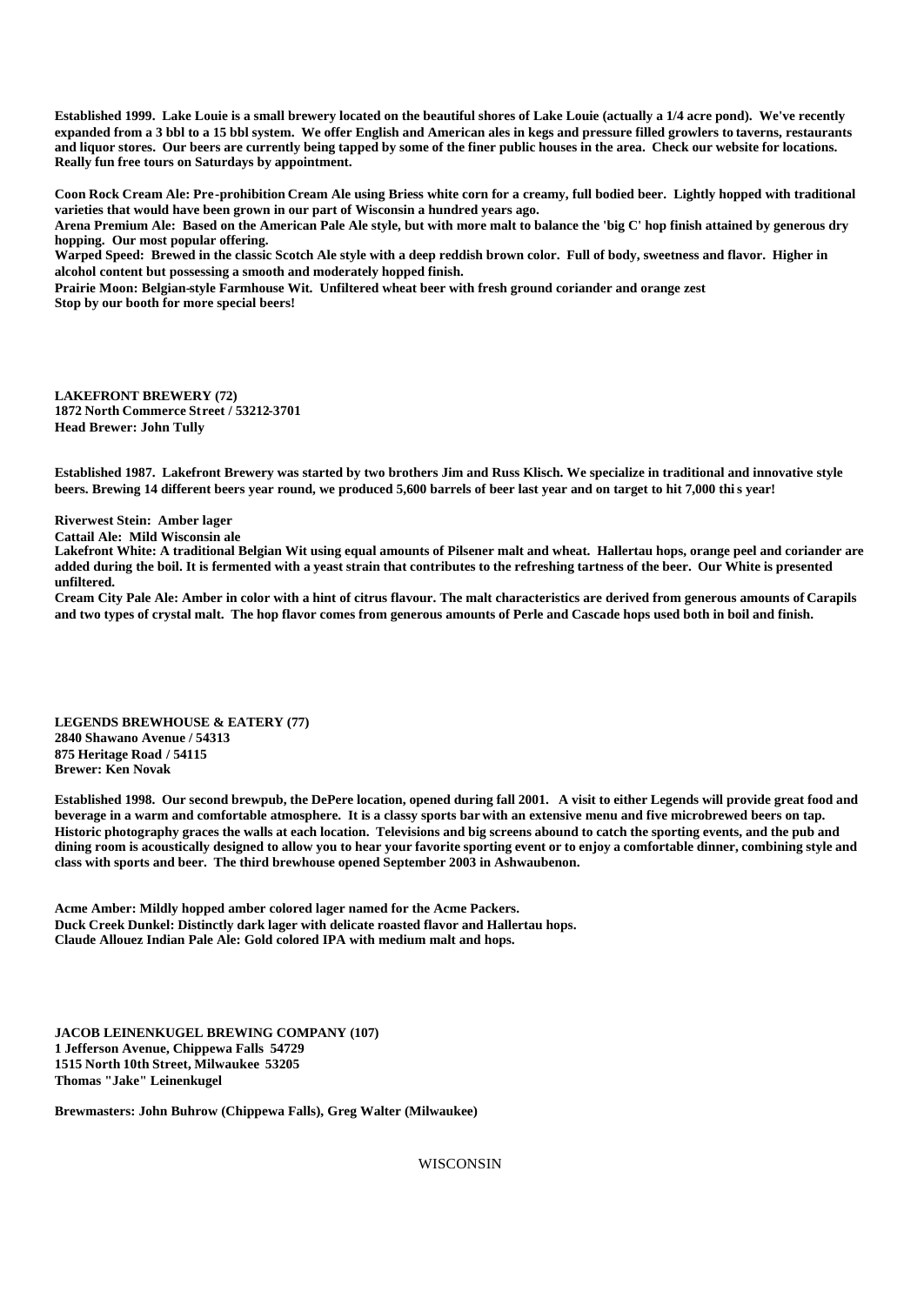**Established 1867 (Milwaukee, 1995). Founded by German immigrant, Jacob Leinenkugel, the brewery is the nation's seventh oldest. Managed by the fifth generation of the Leinenkugel family, brothers Jake, Dick and John Leinenkugel, the company is a leading regional craft brewery in the upper Midwest with beers known as "The Flavor of the Northwoods." Leinenkugel's won silver medals in the 2004 World Beer Cup for Honey Weiss and Creamy Dark, and gold for Amber Light at the 2003 GABF. The brewery opened the Leinie Lodge tour center and gift shop in Chippewa Falls in June 2003. Tours (Chippewa Falls brewery only) are M-Sa (year-around) 9-5pm; Sundays 11am - 4pm, with extended hours during the summer months and all Fridays. Call for tour reservations and information.**

**Leinenkugel's Honey Weiss: Brewed with 35% malted wheat and Wisconsin honey for a crisp, refreshing taste with just a hint of sweetness and is our most popular beer.** 

**Leinenkugel's Berry Weiss: Flavored with three berries indigenous to Wisconsin (blackberries, elderberries and loganberries) Berry Weiss has been a summertime favorite since 1996. Brewed with malted wheat, it has a unique color, aroma and sweet taste that is enjoyable over ice, with lemon, or served mixed with Honey Weiss for a "Honey-Berry".**

**Leinenkugel's Amber Light: The latest beer in the lineup. Brewed to have a deep, golden color with the smooth, drinkable flavor you've come to expect from Leinenkugel's, Amber Light has just 110 calories and 7 grams of carbohydrates per 12 oz. serving.**

**Leinenkugel's Red Lager: Flavorful Vienna-style lager brewed with five specialty malts including Caramel, Munich and Carapils, Leinie's Red Lager has a smooth malty taste complimented by Cluster and Mt. Hood hops.**

**Leinenkugel's Creamy Dark: As smooth as dark gets, Creamy Dark is all dark, no bite. The dark roasted specialty malts which give Creamy Dark its color are perfectly balanced by Cluster, Cascade and Mt. Hood hops for a smooth flavor and a hint of chocolate. LOGJAM MICROBREWERY (5)**

**N10096 Kings Road / 54487**

**Head Brewer: Art Turnquist**

Established 1999. Our family owned busines is located on the Wisconsin River on a site known as King=**s** Crossing during the pre-1900 **logging period. A dam was built on the site in 1903, followed by a water-powered ground wood pulp mill. The mill closed in 1982, but the underlying bedrock and the river valley created natural flowing springs that provide an excellent source of spring water for our beers.** A**Best Beer by a DamSite.**@

**Dam Lager: Central European style, rich golden color, medium body and bitterness.**

**Ax Handle Ale: Light yellow American-style ale brewed with honey. Drinkable with light body and delicate hop flavor.**

**Nut Brown Ale: Medium bodied ale with porter characteristics, brewed with roasted barley and chocolate malts, has light bitterness and a distinctnutty finish.**

**Swede Saw Red Ale: The newest Log Jam product brewed with specialty caramel malts, smooth medium body, light bitterness and aroma.**

**MILWAUKEE ALE HOUSE (101) 233 North Water Street / 53202 Practical Brewer: Jim Olen**

**Established 1997. Milwaukee Ale House has grown to become the second largest brewpub, by volume of beer brewed and sold, in Wisconsin. Located in downtown Milwaukee's Historic Third Ward, we're just west of Mayor Maier Festival Grounds. Located at 233 N. Water Street in a beautiful Cream City brick building over 100 years old. Our warm interior highlights the use of Cream City brick and exposed timber creating a great beer hall atmosphere. Stop in for lunch and dinner and select items ranging from ribs, to burgers, to pasta and daily specials. Relax on one of our two outdoor decks situated on the Milwaukee River with access to the Milwaukee River Walk system. Our lower deck sports its own bar for more intimate socializing. Practical Brewer Jim Olen proudly produces over 1,300 barrels of beer per year, most enjoyed on premise, with growlers to go and kegs available by request. Featured are five regular house beers; Downtown Lites Honey Ale, Solomon Juneau Golden Ale, Louie's Demise Amber, Pull Chain Pail Ale, and Sheepshead Stout. Our Session Beer is our seasonal offering including such popular selections as Ale House Weiss, Orange Blossom Cream Ale, Wit, Belgian Tripel, Honey Porter, and the list goes on. Don't forget to try our award winning all natural Ale House Root Beer. Also, Louie's Demise Amber is available on tap at over forty taverns and restaurants around the Milwaukee area, ask for it on tap at your favorite watering hole.**

**Festival beers may include the following: Louie=s Demise: Amber export-style Scottish Ale. Solomon Juneau Ale: Golden ale dry-hopped with Czech Saaz hops. Pull Chain Pail Ale: Classic pale ale dry-hoped with East Kent Goldings. Others?**

**NEW GLARUS BREWING COMPANY (104) County Route W & State Route 69, Box 759 / 53574 Brewmaster: Daniel Carey, Diploma Master Brewer**

**Established 1993. A favorite Wisconsin brewery, New Glarus has wasted no time establishing itself as a world class operation. Dan and Deborah have successfully combined their business management and brewing professionalism with their philosophy based on individuality, cooperation, and the use of 100% natural ingredients to produce world class, handcrafted beers for their friends in Wisconsin. Distribution: Wisconsin and Northern Illinois. Gift shop hours: M-F 10:30am-4:30pm. Tours: call for schedule.**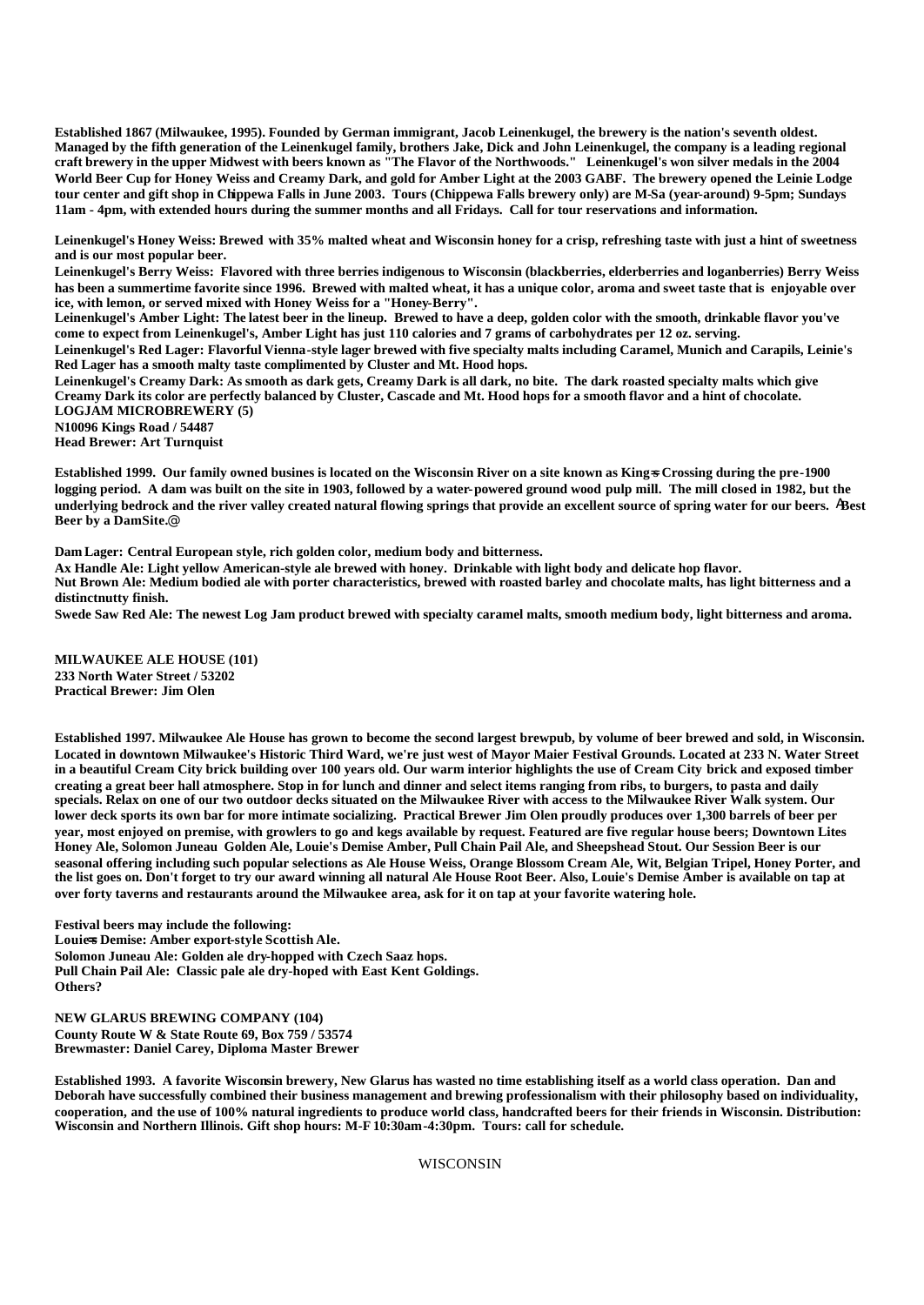**Spotted Cow: Cask conditioned ales have been popular since long before prohibition. We continue this pioneer spirit with our naturally cloudy Wisconsin farmhouse ale. Brewed with flaked barley and Wisconsin malts, with a little hint of corn. We allow the yeast to remain in the bottle to enhance fullness of flavors, which can not be duplicated otherwise.**

**Fat Squirrel: Six different varieties of Wisconsin malts impart the natural toasted color and clean hazelnut notes to this bottle conditioned unfiltered ale. Hops from Slovenia, Bavaria and the Pacific Northwest give Fat Squirrel its backbone.**

**Raspberry Tart: Treat yourself to a rare delight. The voluminous raspberry bouquet will greet you long before your lips touch your glass. Serve this Wisconsin framboise very cold in a champagne flute. Hold your glass to a light and enjoy the jewel-like sparkle of a very special ale. Oregon proudly shares their harvest of mouth-watering berries, which we ferment spontaneously in large oak vats. We use Wisconsin farmed wheat and year old Hallertau hops to round out this extravaganza of flavor.**

**Coffee Stout: Hearty and satisfying Coffee Stout is the ultimate full-bodied brew. The deep coffee flavors are created naturally during the brewing process by dark roasted malts. Expect this bier to pour a deep creamy head over an ebony rich body. Notice the powerful malt bouquet balanced by spectrum of extravagant flavor. Served at room temperature this Wisconsin Coffee Stout is guaranteed to warm even the col dest heart.**

**NICOLET BREWING COMPANY (75) 2299 Brewery Lane, P.O. Box 650 / 54121 Brewmaster: Art Lies**

**Established 1997. There**=**s a place in the woods of Northern Wisconsin where life is simple and time seems to move a little slower. Where the water runs sparkling clear, the air is fresh, and folks take time to enjoy life. A place where great beers are brewed and aged to smooth perfection. Nicolet Brewery is in Florence County, home of the Nicolet National Forest and some of the finest stretches of wild rivers and unspoiled forest in the Midwest. A rural 13,000 square foot facility houses the brewery, offices, and sampling room. Adjoining the brewery is a beer garden and pub. Nicolet Brewing specializes in lager beers in the European tradition. We have two flagship beers and a rotating seasonal beer available in bottles and kegs at all times.**

**Nicolet Classic Pilsener: Golden Czech Pils, full bodied with plenty of Saaz hops. 5%**

**Nicolet Blonde Lager: All-malt American-style Pilsener, light and malty, with Tettnang finish 3% Nicolet Radler: German-style brew combining beer and lemonade. Not too sweet and tastes like beer! Summer thirst quencher. 3% Nicolet Dark Pilsener: Black beer in the Czech tradition, smooth and drinkable with chocolate and coffee undertones followed with a subtle hop dryness. 5.5%**

**NORTHWOODS BREWING CORP, LLC (68) 3560 Oakwood Mall Drive / 54701 Brewmaster: Timothy Kelly Established 1997. Enjoy fine food and twelve different beers in our "log cabin" interior and brick exterior building overlooking Bullis Pond, north of the junction of I-94 and US -53. Distribution: 6 packs and kegs in Eau Claire area.**

**Floppin Crappie: English mild Golden Finch Light Ale: Our own light beer... with taste. 96 calories / 3.4 carbs. Bumblin= Bubba=s Buzzin= Brew: Light golden honey ale.**

**OCONOMOWOC BREWING COMPANY (71) 750 East Wisconsin Ave / 53066 Brewer/Vice President: Tom** A**Julio**@ **Miller** 

**Established 1998. Oconomowoc Brewing Company was established by Tom Miller, Leigh Ann Miller and Lindsay Jones. We are offering our flagship beer, Amber Rye lager and Black Forest Gold as year round beers. Our seasonal beers are Winter Brew aka Chocolate Cherry Porter and an Oktoberfest beer. We recently added bottled beer for our customers and are distributing it, along with draft beer, to area bars, restaurants and package stores. We offer tours by appointment only so call if you would like to visit us.** 

**Amber Rye Lager: Five grains and three hop varieties create a smooth drinkable beer. Deep amber in color with a rich, earthy flavor and moderate hop bitterness.**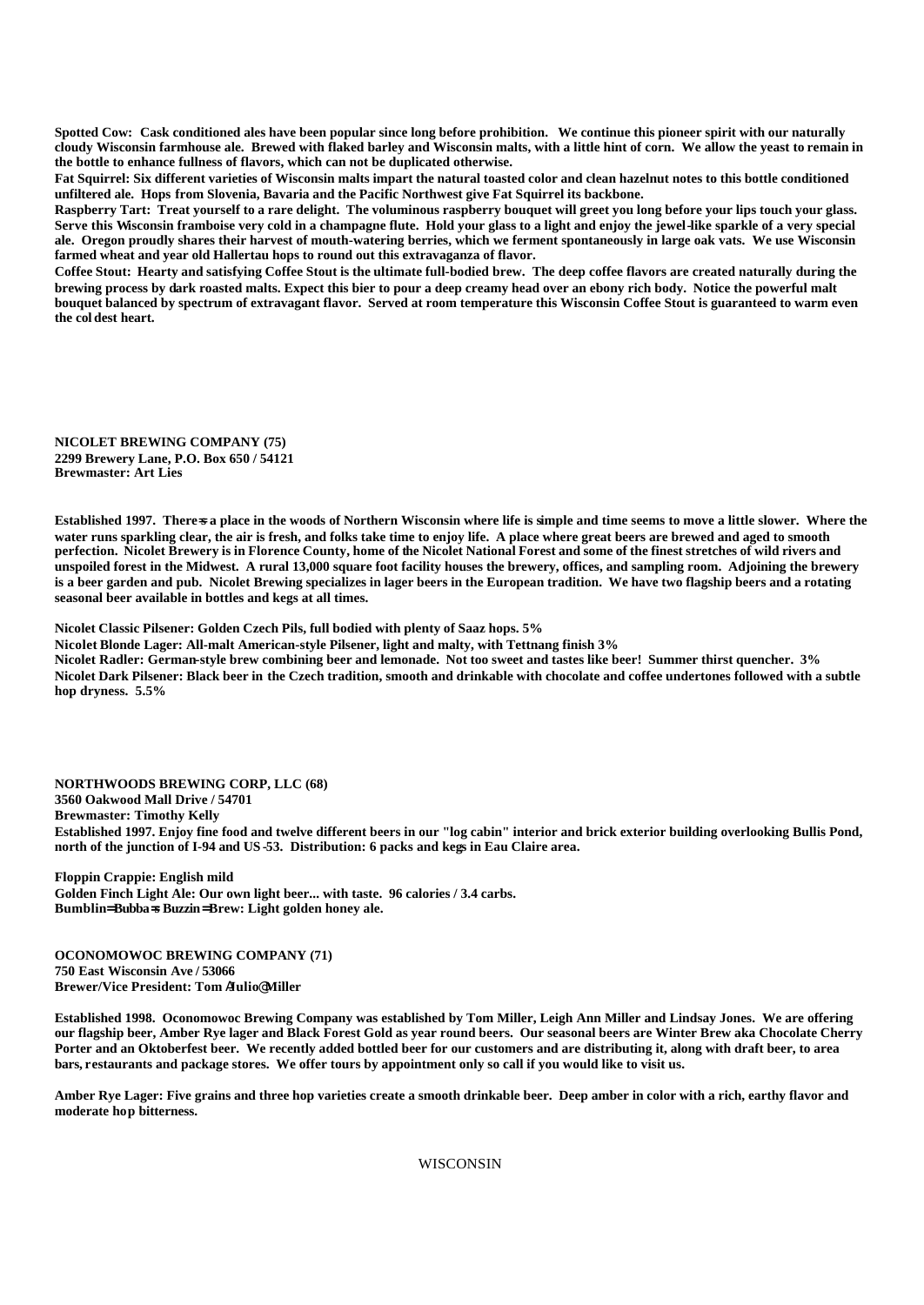**Black Forest Lager: Light-bodied Bavarian-style dark lager made with Munich malt and select specialty malts. Nicely balanced malt and hop flavor, a hint of chocolate on the end.**

**German Style Kölsch: Clean, crisp light-bodied German ale brewed with Pilsener malt, white wheat, and German Hallertau hops. Seasonals: Oktoberfest and Winter Brew (aka Cherry Chocolate Porter)**

**ONOPA BREWING COMPANY (14) 735 East Center Street / 53212 Brewmaster: Jacob Sutrick**

**Established 2001. Onopa Brewing Company produces fresh unfiltered ale in a labor-intensive, hands-on, recycled bulk-milk tank, seven-barrel brewhouse. We are located just minutes north of downtown Milwaukee in the bohemian Riverwest neighborhood. We have recently opened our long awaited kitchen. The Bistro specializes in rustic Italian and French cuisine which features: homemade pasta, gourmet pizza, Friday fish fry, Sunday brunch as well as vegetarian and vegan entrees. We continue to be one of Milwaukee's most influential live music venues drawing exclusively International and national touring bands. Stop on in for a pint, a pizza and to witness some ground breaking music. Our Tavern hours are: Monday-Friday 4pm-2pm, Saturday noon-2pm, Sunday 11am-2pm.**

**American Pale Ale: Our flagship ale. Hopped with Amarillo, Chinook, Centennial, Cascade and Willamette hops from the Pacific Northwest, making this a truly bitter ale with lots of hop flavor and aroma. The Briess pale ale and Munich malts ferment clean, leaving a smooth, well-balanced beer. Like all of our ales, this beer is unfiltered. ~5.2% v./v**

**Extra Special Bitter: The latest addition to our year-round ales. A good session beer made with Crisp Malting's Maris Otter malt and a blend of Pauls UK crystal malts. Heavily hopped with imported U.K. Kent Golding hops for bitterness and aroma. Our house British strain of yeast is used to produce an authentic bitter. ~5.0% v/v**

**Nut Brown Ale: Our version of an English Brown Ale. Crisp Malting's Maris Otter malt is combined with Pauls U.K. crystal, Dingemans chocolate and toasted malts to give this beer a malty, toasted flavor. UK Kent Golding hops are used in the kettle and for aroma. ~4.8% v/v Porter: London-style Porter. Imported roasted and dark crystal malts are combined to make this full-bodied ale. Black malt brings out a subtly burnt, smoky flavor. The large amount of malt is balanced with a big dose of UK Fuggle and Kent Golding hops. Organic blackstrap molasses are added for an uniqu e flavor. ~6.0% v/v**

**Bourbon Barrel-aged beers: Drunk Monk Abbey Ale, Dunkel Bock, Imperial Stout.** 

**PEARL STREET BREWERY (106) 828 South Second Street / 54601 Brewmaster & Director of Keg Washing: Joe Katchever**

**Established 1999. Nestled in the Upper Mississippi River Valley on the west coast of Wisconsin's spectacular Coulee Region, the Pearl Street Brewery continues to please the locals and visitors with its superb, award-winning ales and lagers. Today, the Pearl Street crew, with**  their entourage of La Crosse peeps, have ventured to Madtown for the fifth year in a row to share some of our finest brews. We=ll be **a-partyin', so find out what great beer is all about at our tent. Past offerings have included two -year-aged barleywine, Lucky Logger Lager**  and "Fruitbat" Framboise. Who knows what'll be on tap this year. We=ll be jammin' some music and having a good time. Rock on, La **Crosse. Rock on.**

**RAILHOUSE BREWING COMPANY (70) 2029 Old Peshtigo Road / 54143 Master Brewer: Jonathan Kornely**

**Established 1995. In 1868, Marinette was the end of the line for the Chicago Northwestern Railroad and a boarding house was put up as sleeping quarters for the employees. When the tracks were extended into the Upper Peninula of Michigan, the building was sold to the Leisen and Hennes Brewery as an outpost for the beer they brewed across the river. In 1992, Paul and Courtney Monnette installed a restaurant in the historic brewery building. Great beer and great food soon demanded a bigger building and the Railhouse Brewing Company came to be. The Railhouse proudly offers seven handcrafted brews--four ales, a Pilsner, a Steam beer, and a seventh brew on tap as a seasonal, celebrating the whims of the Master Brewer and the seasons. Beers may include:**

**Gold Rush: A light amber "steam" beer aggressively hopped, aromatic with full-bodied character. This beer originated in California more than a hundred years ago.**

**Scottish Ale: A medium bodied, moderately hopped brew with a sweet malty flavor. Brewed with a variety of caramel roasted grains for a rich flavor and light red coloring.**

**Honey Ale: A light bodied ale with a sweet pleasant malty flavor. Made with fresh-from- the-farm Wisconsin honey.**

**ROCK BOTTOM BREWERY (46) 740 North Plankinton Avenue / Milwaukee, Wisconsin 53203 Brewmaster: David Bass**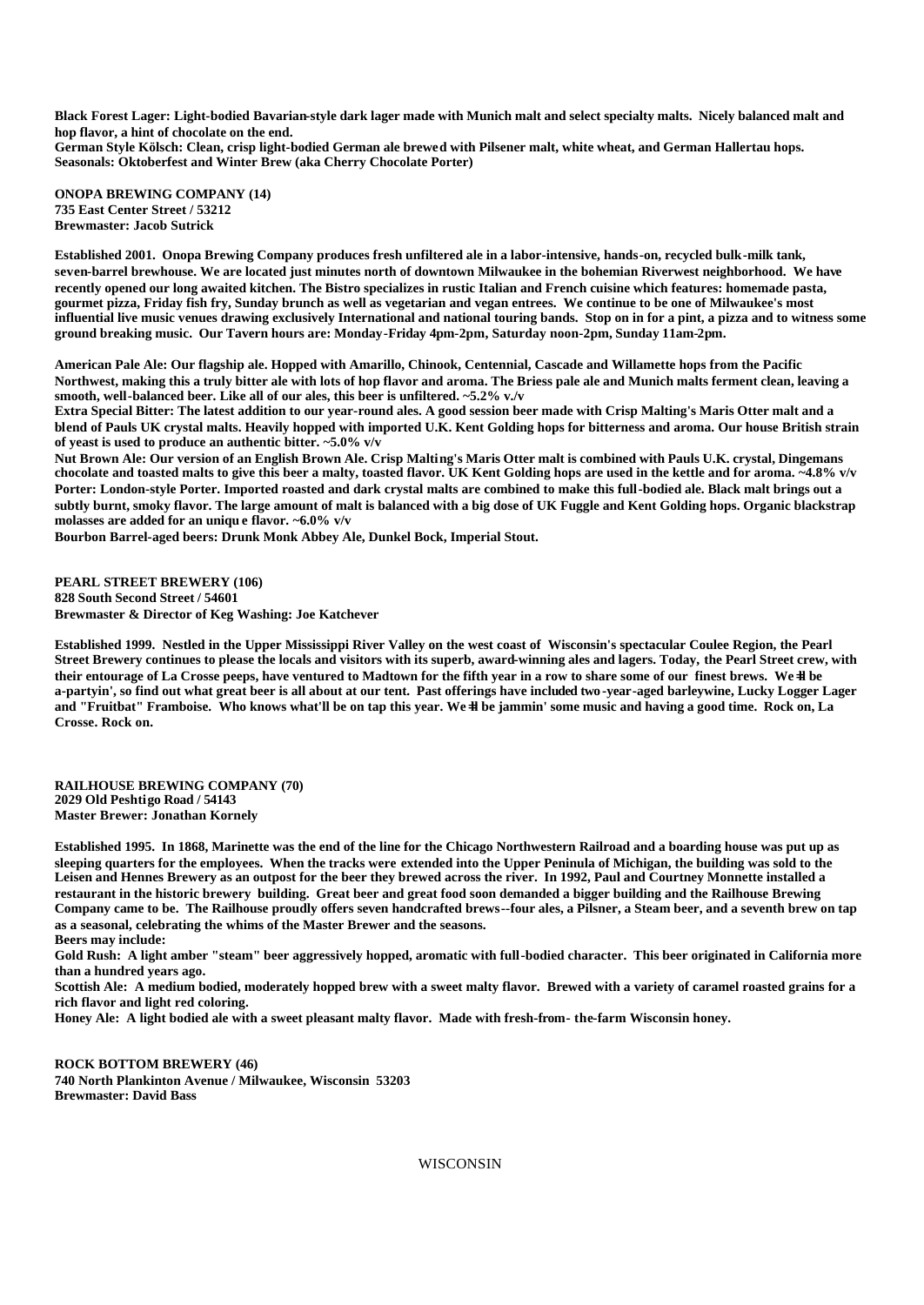**Established 1997. Located downtown on the Milwaukee River Walk, Rock Bottom offers beer and dining in a casual, southwestern atmosphere. Dine outdoors on the patio, main bar, dining room, or downstairs pub. Tours on request. Growlers available. [Brewer did not provide a list of festival beers for publication.]**

**RUSH RIVER BREWING COMPANY (35) W4001 120th Avenue / 54750 Owner/Brewer: Dan Chang / Brewer: Nick Anderson**

**Established 2004. Rush River Brewing is a new brewery located in Maiden Rock, Wisconsin, on the scenic bluffs above Lake Pepin just minutes from Red Wing, Minnesota. Owner/brewers Dan Chang and Nick Anderson met while brewing for a micro in Seattle and moved home to the Midwest with plans to build the small -batch brewery of their dreams. In Minneapolis, they met Robbie Stair, an independent businessman and restaurant owner for more than thirty years. He offered his picturesque farm on Lake Pepin as a site, and the building began to take shape soon thereafter. As of the beginning of July 2004, Rush River Brewing Co. has been open for one month with distribution in Minnesota from the Iowa border to the northern suburbs of the Twin Cities. Wisconsin accounts are self-distributed and range from Eau Claire to Madison. Our brewery features a twenty barrel brewhouse and enough fermenters and brite tanks to produce roughly ten thousand kegs/year. Currently, we offer our ales only in half and sixth barrel sizes, but plan to add a bottling line before the new year. We use only barley and wheat from Wisconsin, and fresh hops from the Yakima valley. Our yeast was custom cultured for us in Oregon to provide a truly unique profile. Rush River beers are offered unfiltered and unpasteurized because we fervently believe that fresh beer is the kindest beer. Currently we brew three varieties, and plan to add seasonals as our whim dictates. We hope you enjoy our products often and responsibly.**

**The Unforgiven Amber Ale: Deep amber in color with a floral nose, dry-hopped, unfiltered, and more quaffable than you might expect. This beer stands up very well to good food with strong flavors.**

**Lost Arrow Porter: Quickly becoming a favotrite of darker beer drinkers in our area because of its extremely smooth character, and wonderfullly roasted palate.**

**Small Axe Golden Ale: Our wheat beer, gold in color and wonderful with a lemon wedge. While not a true hefewiezen because it lacks the sour, tangy flavor customary to the style, we made this to appeal to drinkers who favor a milder, crisper flavor for summer refreshment.**

**SAND CREEK / PIONEER BREWING CO. (44) 320 Pierce Street, P.O. Box 187 / 54615 Brewmaster: Todd Krueger**

**Established 1997 (Pioneer), 1999 (Sand Creek), 2004 (merger). In the late 1990s, Cory Schroeder teamed up with partner Jim Wiesender and the two set out to research and build a brewery on the Schroeder farm near Downing, Wisconsin. With the help of friends and family, they converted a large shed into the brew house, and turned a 32-foot refrigerator semi-trailer into the beer cooler. They scrounged brewery materials from sales around the Midwest, using pudding tanks to make the mash and brew kettles. In 1999, the Sand Creek Brewing Company became a reality with the first official brewing of Sand Creek Golden Ale. In March of 2004, the Sand Creek Brewing Company acquired the historic Pioneer Brewing Company from the Dave and Jim Hellman. Pioneer Brewmaster Todd Krueger has remained as Head Brewmaster and is a partner in the new brewery operation. Currently the Sand Creek/Pioneer Brewing Company produces over 29 different products on a proprietary and contract level. They specialize in premium craft brewed lagers and ales. Tours are available by appointment. Tasting room and gift store are open to the public during normal business hours (8 AM-4PM, M-F unless otherwise noted.)**

**Sand Creek Golden Ale: American session ale made with a variety of specially roasted barleys and two types of imported hops. Brilliant golden hue, sweet malty taste, clean finish. Served ice cold in a frosty mug or straight from the bottle, Golden Ale is sure to satisfy! English Style Special Ale: Robust English Brown Ale with a fine roasty toasty flavor. Cascade hops are liberally used to give it this fine ale its distinctive flavor.**

**Oscar's Chocolate Oatmeal Stout: Full-bodied, yet smooth drinking stout with a complex, nutty finish. Oscar's won the gold medal at the 2000 World Beer Cup in the Oatmeal S tout category.**

**Groovy Brew: Traditional German-style Kolsch brewed with a special yeast strain and lagered for a smooth, crisp finish, our Kolsch is light, fruity, top-fermented ale.**

**Wood Duck Wheat: True-to-style hefeweizen is classic in its banana and clove character. Full of wheat flavor and lightly hopped, it has a smooth finish. Our summer specialty. Just say "GIMME A WOODY!!"**

**SPECIAL RELEASE: 3pm. Oscar's Chocolate Oatmeal Stout - Whiskey cask aged!**

**SLAB CITY BREWING COMPANY, LLC (19) W3590 Pit Lane / 54107 Brewer/Owner: Bill Winsand**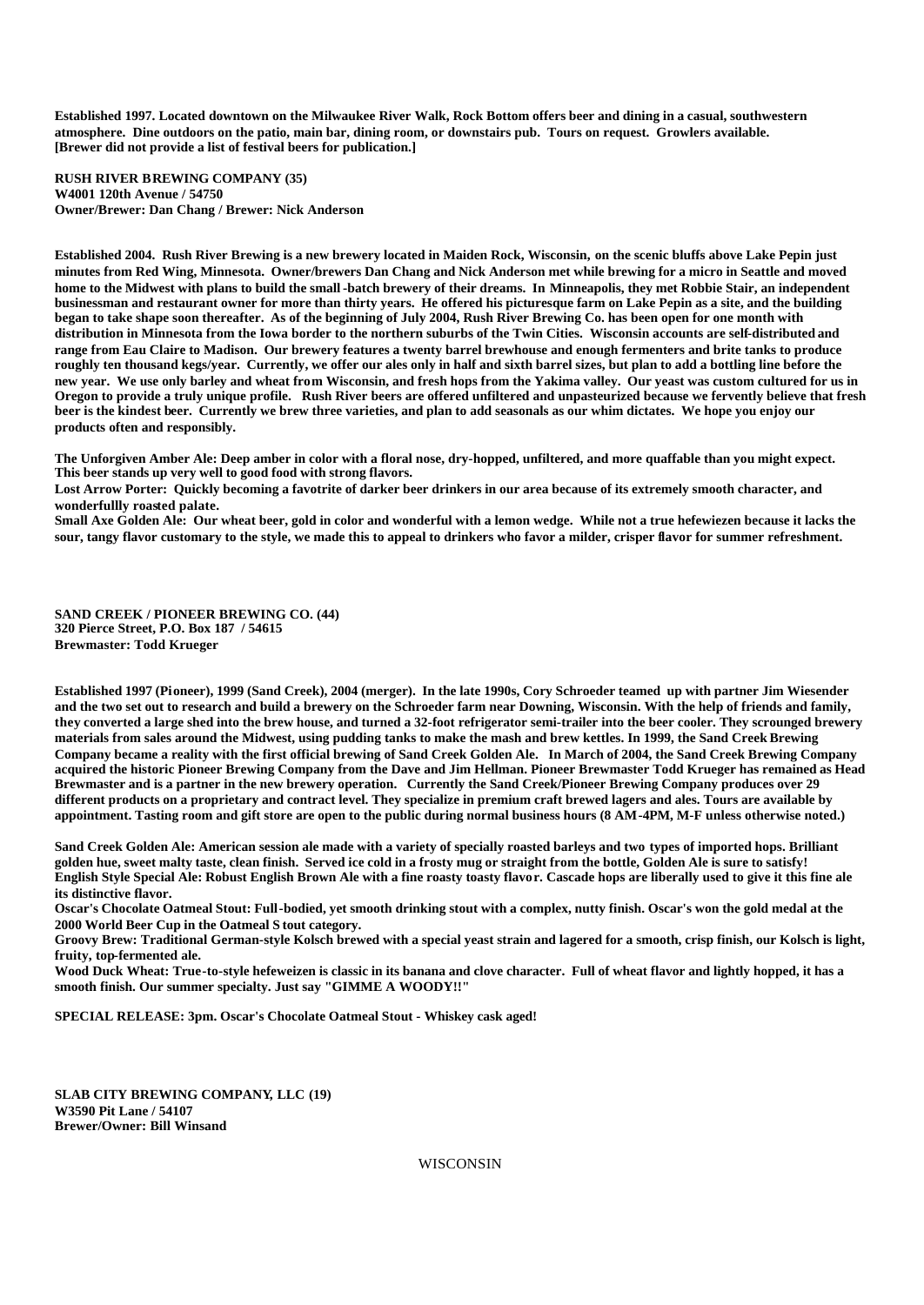**Established 1995. We are a family owned and operated brewery, located in the gently rolling hills of Shawano County in northern Wisconsin. Our original brewery, which was a 4BBL system was located in the milkhouse which serviced this century-old farm. We quickly outgrew that building to a new building which is located next to the old milkhouse. Our new brewing system has a capacity of 8 and 16 bbls. It is a collection of retired dairy equipment from local farms and used brewing equipment. Slab City beers are available in 64oz growlers, 12oz bottles, 1/4bbls, and 1/2bbls. Our beers are available in stores and taverns in northeast Wisconsin. We do not have regular brewery hour for tours so call ahead if you are interested.** 

#### **Beers may include:**

**Esker Alt: Full-bodied, unfiltered, unpasteurized, German-style ale with a rich copper color, semi-sweet malty flavor, and balanced with a generous portion of fresh hops. Fermentation using a first class German altbier yeast also makes a distinct flavor contribution. The malty finish to this full-bodied ale is accented by a hoppy note that truly satisfies the discerning tongue.**

**Old 47 Pale Ale: A local favorite, this ale gets its distinctive hoppy nose from a generous portion of Chinook hops. A blend of Harrington, Munich, Vienna, barleys give this beer a full, clean taste that is truly refreshing. This ale mates well with a fine cigar and a warm summer night in the backyard that is your kingdom.**

**Milkhouse Stout: Don't be fooled by this name! Milkhouse Stout is not a sweet stout, as its name seems to imply. This is a dry stout with a rich roasted flavor and an ample dose of hops. We use a blend of five different barleys to achieve the robust taste that will tantalize your taste buds with each sip. Best served at about 45**° **F in a room temperature pint glass.**

Shawano Gold: American Style Kölsch. Smooth taste of this golden ale comes from a simple grain bill of Harrington barley. It<sup>\*</sup> an **excellent choice for those who prefer a lighter taste. But be advised that this ale is far from being like a typical American lager, it still carries the full flavor that makes Slab City Beers the local choice in premium beers.**

**W.C. Bitter: Clean taste, dry finish. Hallertau and Chinook hops blended with Harrington and victory malts make this a very enjoyable ale. W.C. derives its name from well known fruit grower, from Michigan's western coast, William Capen.**

**We will also be bringing some special brew. Stop by to find out what they are.**

**SOUTH SHORE BREWERY (54) 808 West Main Street / 54806 Head Brewer: Eugene "Bo" Bélanger**

**Established 1995. The South Shore Brewery was established in May 1995 and become the state-s seventh microbrewery and first in Northern Wisconsin. Many changes have occurred since its inception. Originally located in the historic Soo Line Depot building in downtown Ashland, it existed with the Railyard Pub. A few additions to the brewery allowed for increased capacity and distribution. A catastrophic fire ravaged the Depot building April 1, 2000 and left the brewery temporarily homeless. A new site was secured in July, 2000 and the ensuing construction lasted until late March, 2001. The new brewhouse and production line was formally commissioned March 29th. The brewery is dedicated to producing flavorful innovative products that uses the best of traditional techniques and taps the resources of originality from its professional staff. Currently the brewery distributes its ever increasing line of products throughout the state of Wisconsin, the western UP of Michigan, the Duluth metro area and North Shore of Minnesota.**

**Nut Brown Ale (4.0-4.4 % alc. by wt): Our Flagship beverage. Don't be intimidated by the rich walnut color. It is very smooth, not heavy, with no residual bitterness, and a real warming, nut-like flavor and aroma. Brewed to match a classic English mild, but with carbonation levels that are more American in profile.**

**Honey Pils (4.4-4.6 % alc. by wt): Refreshingly bold, crisp yet not overwhelmingly bitter. Brewed with a classic European Pilsener yeast strain and lagered for several weeks before final packaging. Locally harvested honey primarily adds fermentables, but also a delicate touch of sweetness that balances nicely with newly developed aroma hops.**

**Rhoades' Scholar Stout (4.7-5.4 % alc. by wt): Our only named beer to date. Its honorary status is in tribute to its designer, Allen Rhoades, a fellow brewer who captured a blue ribbon at the Western Washington State fair when it was entered as a homebrew. Rich and hearty, but not thick and overpowering, and with a creamy head. Chocolate and dark caramel malts, along with roasted barley combine to create the wonderful flavor.**

**Extra Pale Ale (3.8-4.4% ALC. BY WT): Our Pale is an Americanized version of a worldwide favorite. A light amber to copper colored beer, the Vienna malt used in our recipe balances quite nicely with the higher hopping levels. Using two American developed hops, Yakima Goldings and Cascade, this beer is very distinctive in both flavor and aroma. Described as pleasant, floral, and somewhat spicy with a definite citrus note, it's one of our brewers favorites.** 

**Red Lager (3.7% alc. by wt. 4.6% alc. by vol.) A very smooth and pleasant lager beer. The beautiful color and depth of flavors is achieved by a dominance of Vienna malt with complimentary additions of rye and a couple caramel malts. The crispness and drinkability come from lagering and the flavor balance created by Vanguard and Liberty hops. We think you'll enjoy the difference this beer has in comparison to others of the same style.** 

**Herbal Cream Ale "Ale Brewed with Herbs@ (3.5% ALC. BY WT; 4.3 % ALC. VOL.) The South Shore Brewery continues its dedication to innovative and progressive beer styles. As a cream ale it combines the features of a lager ( crisp and smooth) with the best of an ale (fruity and complex) into one beer. We've also added 5 % oatmeal and 16% white wheat for a round, smooth flavor and mouthfeel. The innovative feature of this beer is that we brewed one batch as an ale the other as a lager. After primary fermentation they were combined in condition**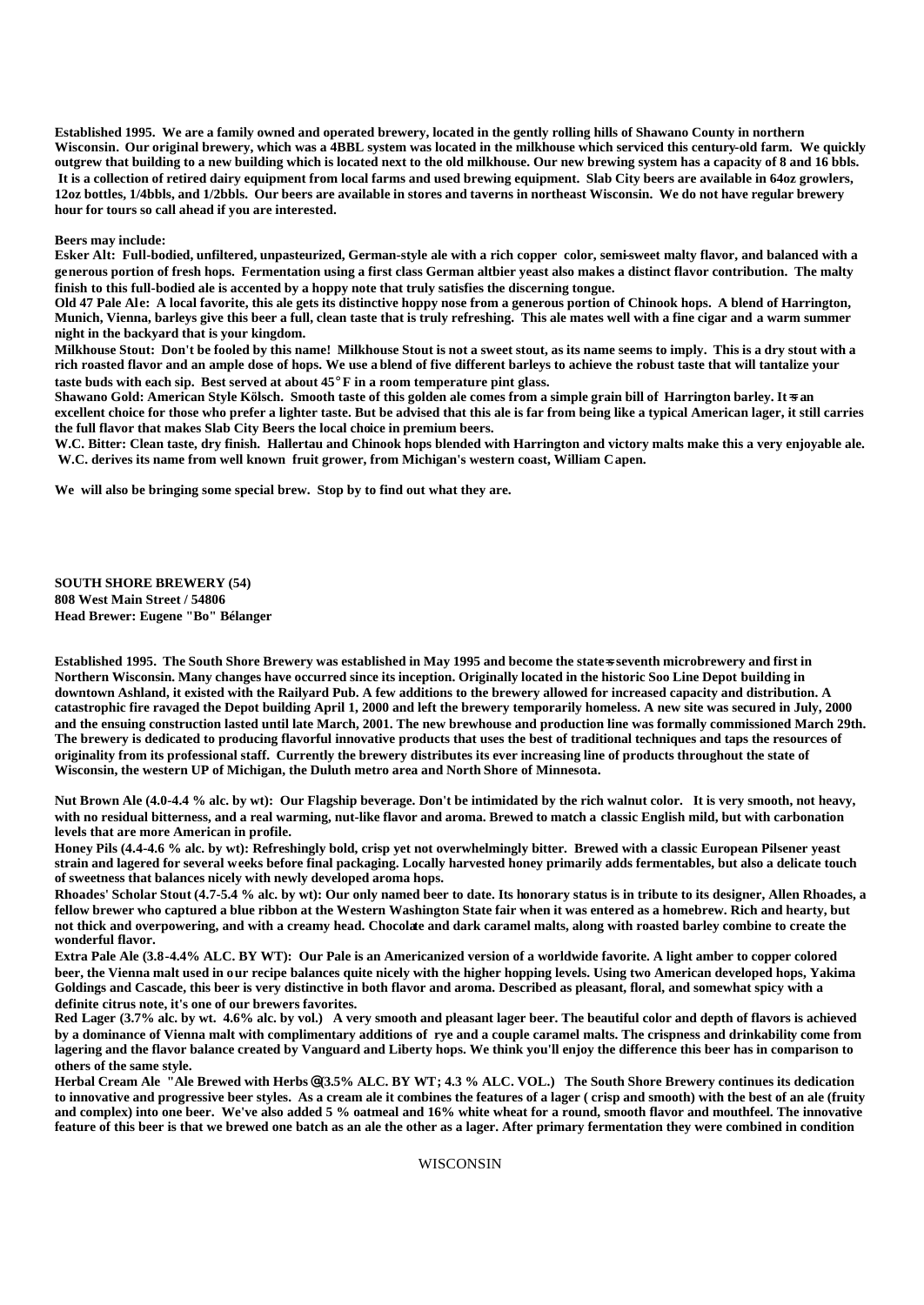**tanks and allowed to maturate. There is a good/ moderate hop bitterness. Yet another special feature of this beverage is that we've introduced a blend of herbs into the finished product. See if you can figure out the two herbs. Peach Wheat (4.4 % ALC. BY WT; 5.5 % ALC. BY VOL) A sixty percent wheat ale fermented with an American Hefe yeast. Post fermentation it is flavor with natural Peach extracts. Excellent summer cooler.**

**SPRECHER BREWING COMPANY (6) 701 West Glendale Avenue / 53209 Owner/President/Brewmaster: Randal G. Sprecher Assistant Brewmaster: Craig Burge**

**Established 1985. Sprecher is dedicated to producing fine European and traditional style beers and gourmet sodas. After 10 years in Milwaukee's Walker's Point area, the brewery moved to a larger location, a former elevator car factory, to continue its growth in producing distinctive beers for discerning beer drinkers. Sprecher produces five year-around varieties, six seasonals, and five gourmet sodas. Tours (reservations required): Fridays at 4pm and Saturdays at 1, 2, and 3pm. Additional 4pm tours June-August on Mondays through Thursdays. Distribution: Most of Wisconsin, plus metropolitan areas in Minnesota, Illinois, Michigan, Indiana, Baltimore, Northern California, and (soon) Florida.**

**Abbey Triple: By using a Belgian Trappist triple yeast culture, balanced with the finest imported pale barley, malted wheat and oats, this delectable golden ale has a fruity bouquet and a light refined taste.**

**India Pale Ale: This traditional ale was originally brewed in England for the British troops stationed in India. Fermented and dry-hopped, it has intense hop flavors and aromas delicately balanced with a potent, yet delicious, maltly sweetness.** 

**Hefe Weiss: Coarse filtered wheat ale fermented with a German yeast culture for a refreshing light spiciness and hints of citrus fruit. German Fest Bier: Pale malt flavors balanced with rich hop character and a light fruit bouquet in this lager. Dry hopping and extended aging give this strong blonde bier a distinctive flowery aroma and potent kick.**

**Black Bavarian: Dark Kulmbacher-style lager, complex malt and distinctive flavors of coffee, caramel, and chocolate. Smoothness and creamy tan head make it an all -time favorite.**

**Sodas may include: Ravin' Red, Root Beer Soda, Puma Kola, Ginger Ale.**

**STEVENS POINT BREWERY (13) 2617 Water Street / 54481-5248 Brewmaster: John Zappa**

**Established 1857. Back in 1857, the founders of the Stevens Point Brewery had a single-minded passion for making great-tasting beer. Today, nearly a century and a half later, each hand-crafted Point Brand is still carefully brewed and aged with generous quantities of nature's finest ingredients. Over the years, the Stevens Point Brewery has taken great care to preserve this time-honored brewing tradition, passing on its commitment of quality from generation to generation. Historic brewery tours are available (reservations suggested): Mondays through Fridays 11am and Saturdays at 11am and 1:30pm. Tour hours are extended June-August with tours on the hour between 11am and 2pm. The Stevens Point Brewery is proud to be Wisconsin owned and operated.**

**Point Special : Flagship brew since 1857, Point Special is a well-balanced, full-bodied premium beer. This award-winning pilsner-style lager is highly praised for its pleasant hop aroma and smooth, hearty flavor. 2003 GABF Gold, American Premium Lager.**

**Point Classic Amber: Handcrafted 100% barley malt lager, features a combination of Cluster, Cascade, Hallertauer, and Tettnanger hops for a balanced and distinctive flavor.**

**Point White: Point White Biere is brewed in the tradition of Belgian Style White Ales using the finest raw wheat, wheat, 2 row pilsen malts and oats. Noble Hallertau and Saaz hops compliment the garnishment of coriander, and orange.**

**Point Honey Light: A careful blend of select barley malt, special 2 row Pilsen malt, and red wheat malt. A touch of Cascade hops combined with Wisconsin honey delivers a light and mellow well-balanced flavor.**

**Point Pale Ale: Generous quantities of Yakima Valley Cascade hops and crystal, 2 rowpale, and Munich malts make a delicious American Pale Ale with a signature fragrant hop bouquet and a soft malt palate.**

**Point Root Beer: Our legendary recipe uses Wisconsin honey to enhance a creamy, smooth draft root beer with a delicious taste for anyone looking for a non-caffeine, non-alcoholic beverage. 2003 Gold Medal Winner by the Beverage Testing Institute.**

**Augsburger Golden: Exceptional lager with a traditional German taste from Hallertaur hops, reminiscent of the lagers brewed in the areas around Augsburg Germany since the 1400's. 2003 GABF Gold Münchner- Style Helles.**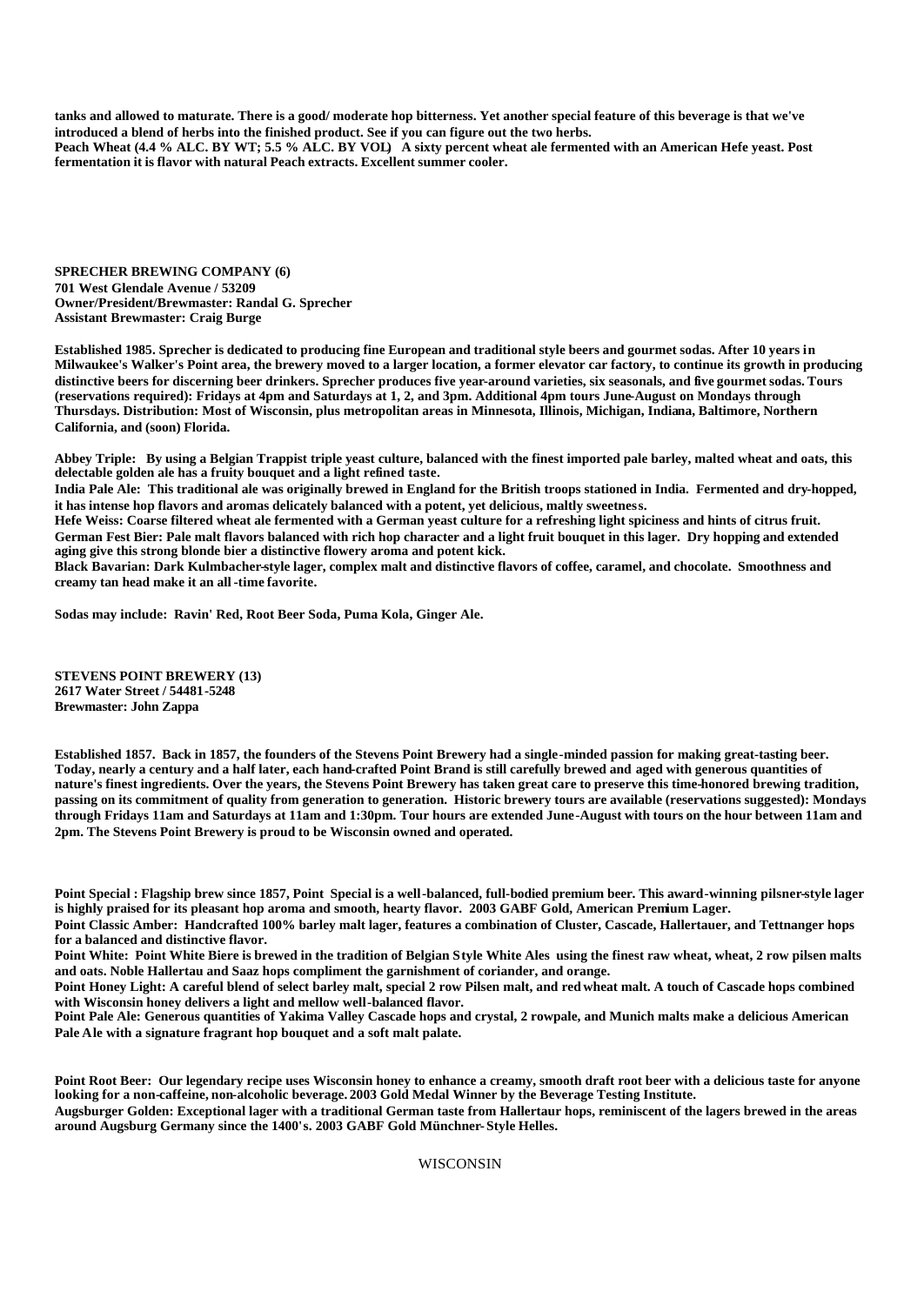**Augsburger Dark: Authentic Bavarian style amber lager brewed with select roasted barley malts and German hops. Lagering at near freezing temperatures result in an exceptionally well-balanced beer with a renowned taste.**

**TITLETOWN BREWING COMPANY (7) 200 Dousman Street / 54303 Head Brewer: Bill Mullins** 

**info@titletownbrewing.com**

**Established 1996. Titletown is located in the 100-year-old renovated Chicago & North Western railroad depot in downtown Green Bay overlooking the Fox River. Green Bay's first brewpub features 8 hand-crafted beers, our own root beer, and some of the finest cuisine in the area. Distribution: on-premise and at 12 local bars and restaurants. Tours: Saturdays 2pm. Festival beers may include the following:**

**A400" Honey Ale: Light ale made with Wisconsin clover honey. Railyard Ale: Amber alt-style brew made with all German hops. Fort Howard Pale Ale: Nice and hoppy American pale ale served on nitro-tap.**

**TYRANENA BREWING COMPANY (53) 1025 Owen Street, PO Box 736 / 53551 Brewmaster/Founder: Rob Larson**

**Established 1999. Tyranena Brewing Company's modern brewing facility is conveniently located between Milwaukee and Madison in the historic community of Lake Mills, Wisconsin. Enjoy a pint of "Legendary Wisconsin Beer" in our smoke-free Tasting Room. Or if you prefer the great outdoors, enjoy your beer in our beautiful Beer Garden while listening to the performance of a local band. The Tasting Room and Beer Garden are open Wednesday through Saturday evenings. Guided brewery tours are offered on Saturdays at 3:30 p.m. and live music is performed on most Saturday evenings. Growlers available. Tyranena Brewing Company produces a wide selection of high quality, full-flavored, handcrafted ales and lagers, that include five year-round, four seasonal, and several specialty styles. The beers are available in bottles and in 1/6 and 1/2 barrel American Sankey style kegs. Tyranena beers are proudly served in select restaurants, taverns and liquor stores throughout most of Wisconsin.**

**Bitter Woman IPA: Our Wisconsin variation of an India Pale Ale. This beer is intensely bitter with a mighty hop flavor and aroma. (Wisconsin's #1 IPA)**

**Rocky's Revenge: American Brown Ale with a portion aged in bourbon barrels. The taste varies from barrel to barrel. Expect flavors of toasted oak, caramel, vanilla or hazelnut.**

**Spank Me Baby! Barley Wine: Brewed in 2003 this Barley Wine has a very rich flavor complexity. Deep in color with a full body and a "Big Beer" Spank Me Baby! taste to match.**

**Stone Tepee Pale Ale: This American-style pale ale celebrates the American hop with its characteristic bitterness, flavor and aroma. Headless Man Amber Alt: Brewed in the "old way" of a Düsseldorf-style Altbier. An extended cold lagering process gives this amber ale its smooth taste.**

**Ancient Aztalan Brown Ale: This American-style brown ale is rich, satisfying and chocolatey with just enough hops to make it not too sweet. Chief BlackHawk Porter: A robust black and sharply bittersweet ale. This full-bodied beer is complimented by chocolate, caramel and roasty flavors.**

**VIKING BREWING COMPANY (63) 234 Dallas Street W. / Box 277 / 54733 Brewmasters/Owners: Randy and Ann Lee**

**Established 1994. Viking Brewing Company was established in August of 1994. Viking was the first microbrewery in Northwest Wisconsin**  since prohibition and is located in a 20,000 sq ft. building that formerly housed the creamery where Randy ⇒ Grandfather once worked. Not **wanting to be boring, we brew over 22 different styles of beer and root beer. And not wanting to produce inferior beers, we take the time before we even begin to brew a beer to research the history and the style of each beer to provide you with a beer that best signifies the beer style. When brewing, we select the highest quality ingredients from around the world and brew with water that is naturally soft and needs no chemicals, which would alter its purity. We also take great care to ensure that all of our beers are aged properly for each particular beer style. Viking produces high-end products that are consistently outstanding and unique.**

**Hot Blonde: For those of you who like it HOT, this is the pepper beer for you. It is a light lager brewed with both Serrano peppers for flavor and Habanero peppers for heat.**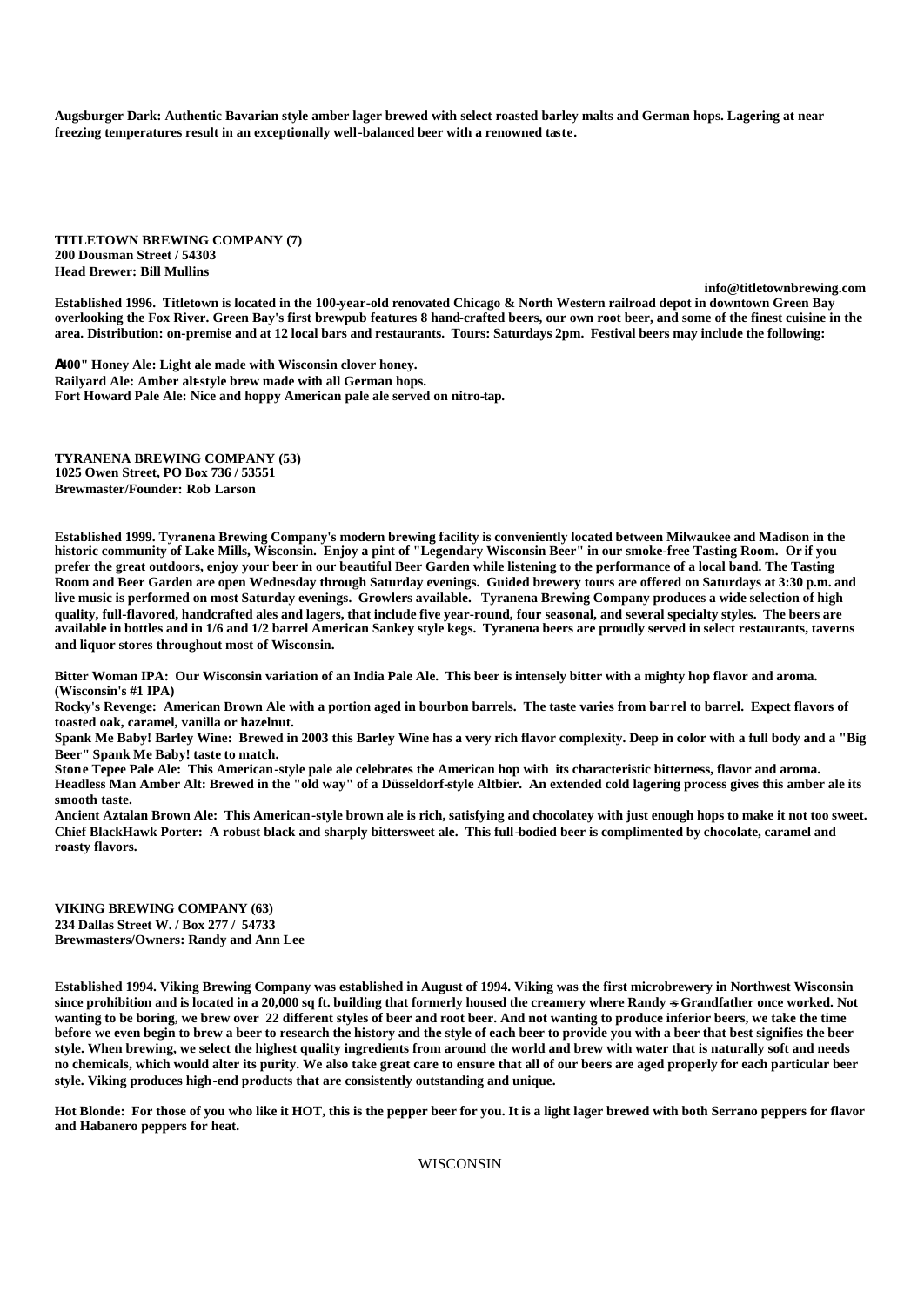**Lime Twist: Refreshing Southern Bavarian wheat beer with a twist of lime. Abby Normal: Triple Abbey style Belgian Ale made with Belgian candi sugar and wheat malt. Whole Stein: Our coffee, oatmeal , milk Porter -** A**Breakfast Beer!**@ **Big Swede: Swedish Imperial Stout, an espresso of beers. Very dark, extremely smooth. CopperHead:Dunkel Märzen style ruby lager. Our most popular beer. Dim Whit: Beligan-style wit, spiced with coriander and ginger. Mjod: Braggot, the essence of mead, brewed with malt and honey. J.D.=s Old-Fashioned Root Beer: Very creamy, slightly spicy non alcoholic root beer.**

**WATER STREET BREWERY (8) Downtown: 1101 North Water Street / 53202-3107 Lake Country: 3191 Golf Road / 53018 Brewmaster: George Bluvas III**

**Established 1987. Water Street Brewery began in the historic downtown Milwaukee area once home to Blatz, Pabst and Schlitz. Gleaming copper kettles greet customers as they walk in the door of our 100 year old cream city brick building. We serve a variety of beer and contemporary food. In 2000 we established Water Street Brewery Lake Country, located 25 miles west of Milwaukee, in Delafield. Lake Country serves the same great beer and food as our Milwaukee location. Both locations currently have portions of the 'Water Street Beer Memoribilla Collection' displayed. This collection of items focuses on Wisconsin's brewing heritage and contains many early 1900's pieces including neon and metal signs, tap handles, and bottles. Go Leafs Go! BeerHockeyRock!**

**Peche: Belgian style wheat beer blended with peach juice and fresh ground peaches. This tart fruity beer is made only and especially for the Great Taste, in my 15 gallon pilot brewery.**

**Pale Ale: Welcome hop heads and lupomaniacs, this American style Pale Ale overflows with west coast hop varieties. Not intensely, but fairly bitter; flavor hops are more pronounced.**

**Oktoberfest: Dark German style lager is smooth with a good deal of malt sweetness.**

**Bavarian Weiss: Traditional German Hefeweizen, brewed with 50% wheat malt and left unfiltered.**

**Raspberry Weiss: Hefeweizen is blended with fresh ground raspberries to produce a tart refreshing natural raspberry beer.**

**Mead: This is the last of our 15th aniversary mead (three years ago) now aged for four years. This mead (fermented honey) is sparkling and lightly spiced with lime peel and ginger.**

**WHITE WINTER WINERY (31) 68323 Lea Street (at US 2) / 54847 Meadmaker: Jonathan G. Hamilton**

**Established 1996. White Winter Winery is now in our new larger location! Visit us at US 2 and Lea Street, Iron River. We started making high quality, hand-crafted Meads in a little house in Iron River in August 1996 using locally produced fruit and honey - NO flavorings or extracts, just real fruit and pure Wisconsin honey! We now offer 11 different mead styles and two hard ciders. We believe strongly in using what is in our own back yard to make our stuff and have built our business on this sustainable practice. We use what our neighbors produce to make a great product, it helps us, it helps them, it's environmentally and ethically sound and you, the consumer, know exactly what you are drinking, where it comes from, how it's made, and that every purchase stays in the community and supports a family farm (and winery!).**

**Sweet Mead: Sweet traditional mead (just honey and water) full flavored. 2003 silver medal winner in the Eastern International Wine Competition. The Honeymoon tradition; enjoy with a loved one. Refreshing over crushed ice with a twist of lemon. 11.5% v/v. Raspberry Mead: Full raspberry nose and body, semi-sweet Great with dark chocolate!! 11.5% v/v**

**Black Mead: Dry red style of mead made with black currants, lightly oaked. Enjoy with steak, Cajun, or a standalone drink. If you like Cabernet, Burgundy, or Merlot, try thishearty drink. 11.5% v/v**

**Traditional Brackett: Brackett represents the historical link between mead and ale this brackett is closest kin to a pale ale though slightly darker in color, richly hopped with a hint of sweetness on the finish. Made from 60% honey and 40% malt with a pleasant hoppy background. 7% v/v.**

**Hard Apple Cider and Hard Pear Cider: A thrist-quenching alternative to beer or wine. Lightly carbonated with a crisp and refreshing fruit flavor.**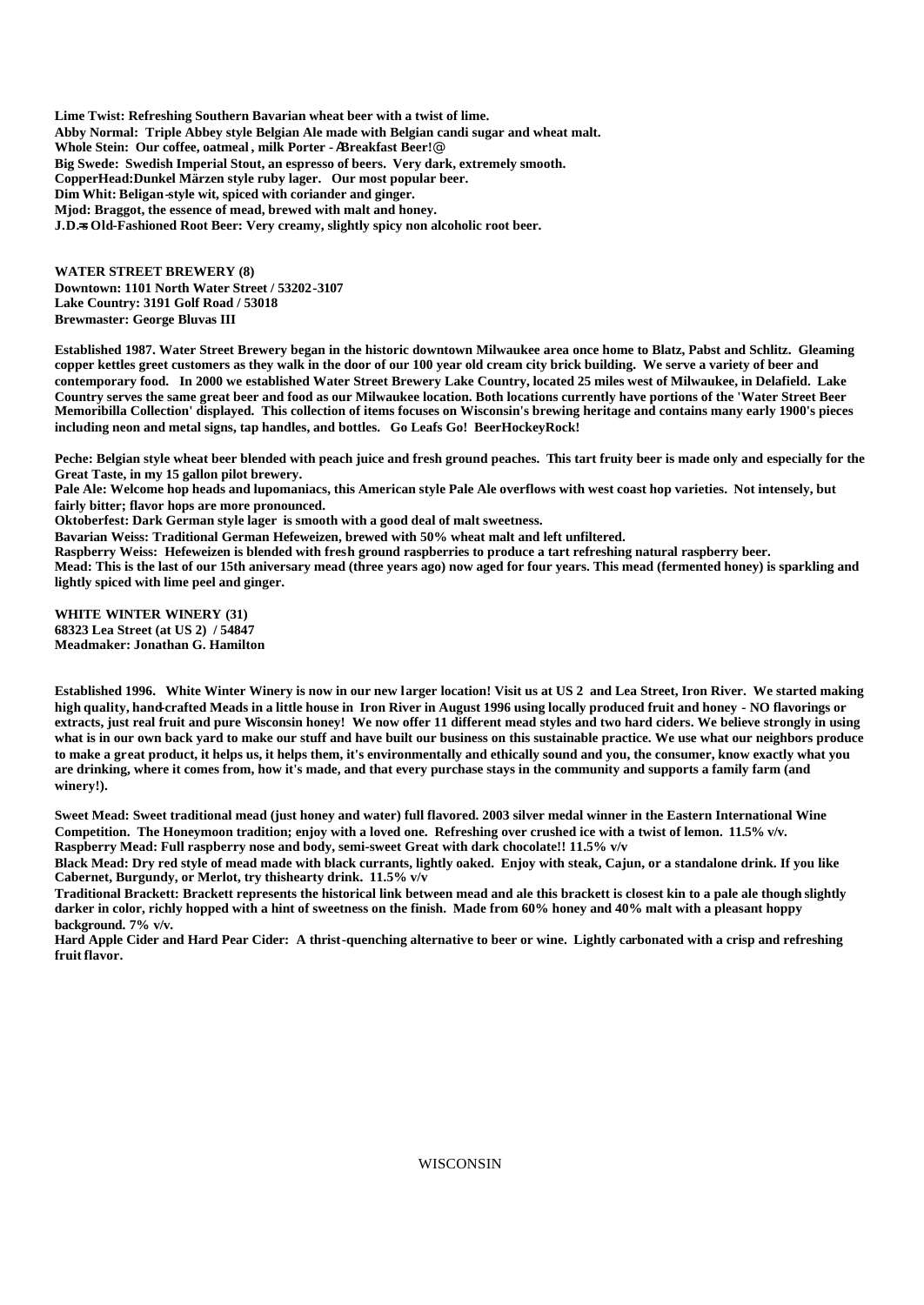**If you enjoyed this year=s festival, join us next year for the**

# **19th Annual Great Taste of the Midwest 13 August 2005**

**(Remember! It**=**s always the second Saturday in August.)**

**Ticket price will be determined by next April Check http://mhtg.org for information**

## **Tickets go on sale (as always) on May 1** and will go off sale when they=**re** gone!

**(Don**=**t miss out like many of your friends did this year! Buy early and book your hotel rooms or bus trips early.)**

**We invite your comments on this year= s festival.**

**Write to us at: Great Taste! Madison Homebrewers and Tasters Guild Post Office Box 1365 Madison, Wisconsin 53701-1365**

**Now**  $\epsilon$